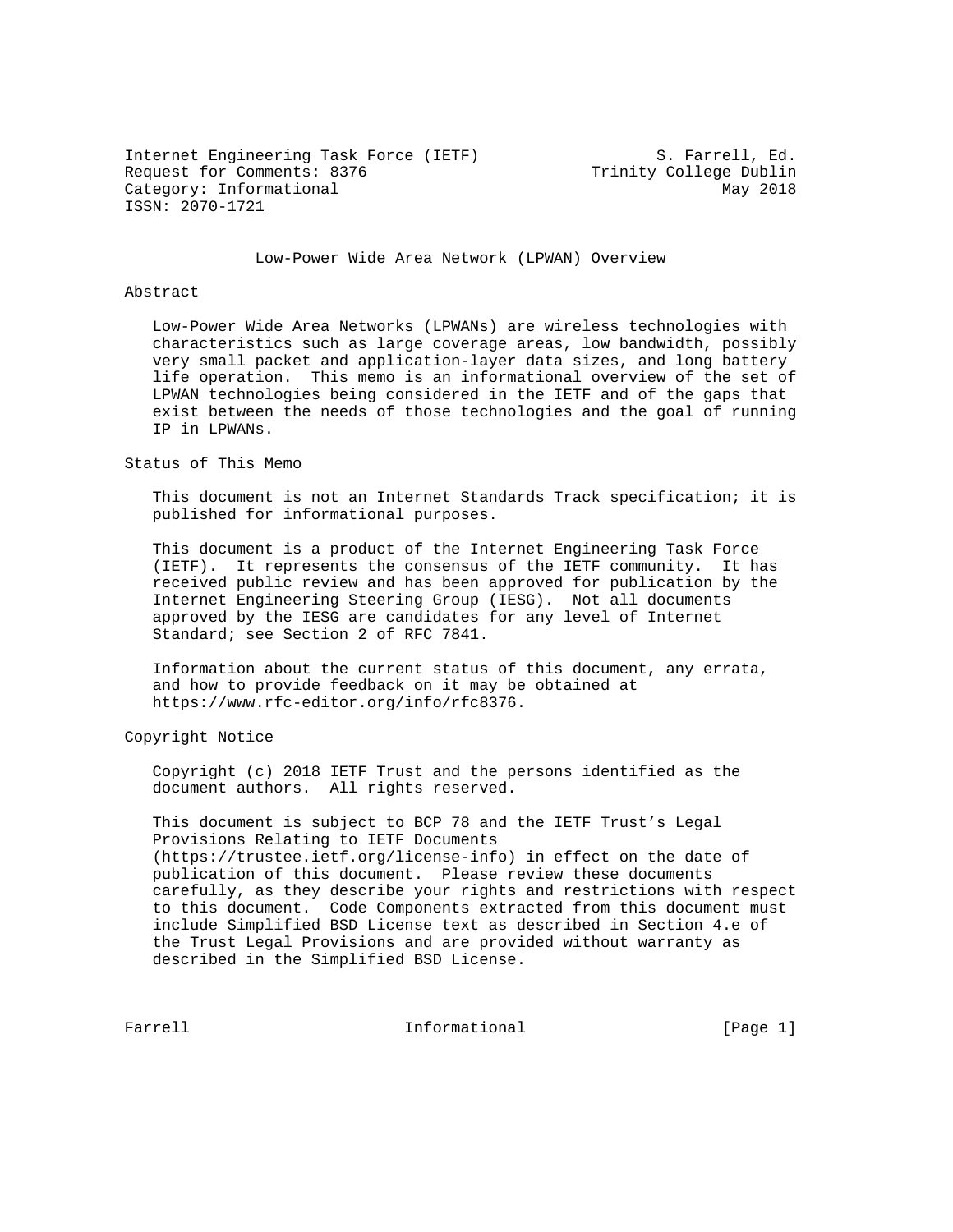Table of Contents

| $1$ .                                            | 2              |
|--------------------------------------------------|----------------|
| 2.                                               | $\overline{3}$ |
| 2.1.                                             | $\overline{4}$ |
| 2 1 1<br>Provenance and Documents                | $\overline{4}$ |
| $2 \t1 \t2$                                      | $\overline{4}$ |
| Narrowband IoT (NB-IoT)<br>2.2.                  | 10             |
| 2.2.1.<br>Provenance and Documents               | 10             |
| 2.2.2.                                           | 11             |
| 2.3.<br>Sigfox                                   | 15             |
| Provenance and Documents<br>2.3.1.               | 15             |
| 2.3.2.                                           | 16             |
| Wi-SUN Alliance Field Area Network (FAN)<br>2.4. | 20             |
| 241<br>Provenance and Documents                  | 20             |
| $2.4.2.$ Characteristics                         | 21             |
| 3.                                               | 24             |
| 4.                                               | 26             |
| 4.1. Naive Application of IPv6                   | 26             |
|                                                  | 26             |
| 4.2.1. Header Compression                        | 27             |
| 4.2.2. Address Autoconfiguration                 | 27             |
|                                                  | 27             |
|                                                  | 28             |
| Neighbor Discovery<br>4.2.4.                     | 29             |
| 4.3.                                             |                |
| 4.4.                                             | 29             |
| 4.5.                                             | 29             |
| 4.6.<br>ROLL.                                    | 30             |
| 4.7.<br>COAP                                     | 30             |
| 4.8.                                             | 31             |
| 4.9.                                             | 31             |
| 5 <sub>1</sub>                                   | 31             |
| б.                                               | 32             |
| 7.                                               | 32             |
|                                                  | 39             |
| Contributors                                     | 40             |
| Author's Address                                 | 43             |
|                                                  |                |

# 1. Introduction

 This document provides background material and an overview of the technologies being considered in the IETF's IPv6 over Low Power Wide- Area Networks (LPWAN) Working Group (WG). It also provides a gap analysis between the needs of these technologies and currently available IETF specifications.

Farrell **Informational Informational** [Page 2]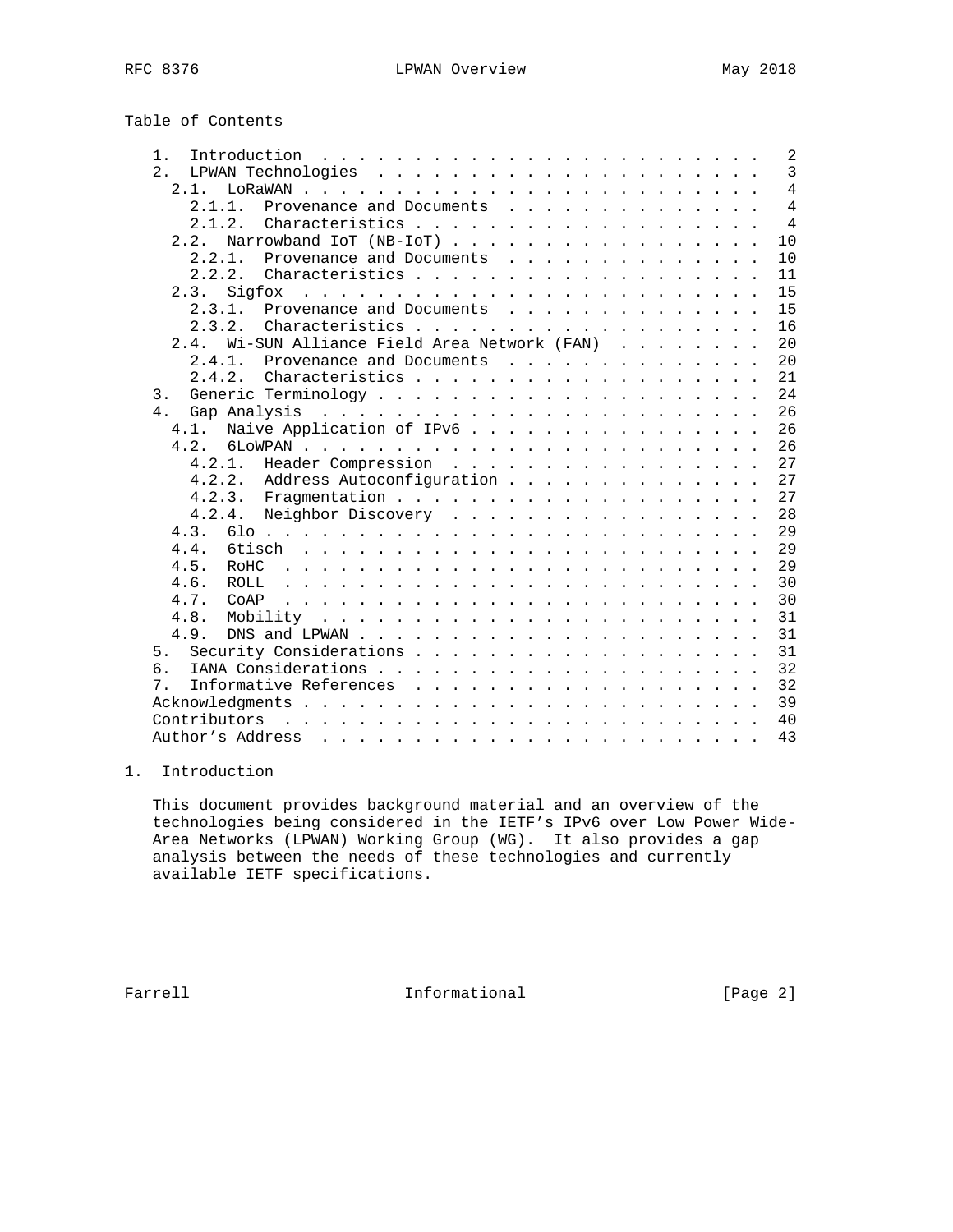Most technologies in this space aim for a similar goal of supporting large numbers of very low-cost, low-throughput devices with very low power consumption, so that even battery-powered devices can be deployed for years. LPWAN devices also tend to be constrained in their use of bandwidth, for example, with limited frequencies being allowed to be used within limited duty cycles (usually expressed as a percentage of time per hour that the device is allowed to transmit). As the name implies, coverage of large areas is also a common goal. So, by and large, the different technologies aim for deployment in very similar circumstances.

 While all constrained networks must balance power consumption / battery life, cost, and bandwidth, LPWANs prioritize power and cost benefits by accepting severe bandwidth and duty cycle constraints when making the required trade-offs. This prioritization is made in order to get the multiple-kilometer radio links implied by "Wide Area" in LPWAN's name.

 Existing pilot deployments have shown huge potential and created much industrial interest in these technologies. At the time of writing, essentially no LPWAN end devices (other than for Wi-SUN) have IP capabilities. Connecting LPWANs to the Internet would provide significant benefits to these networks in terms of interoperability, application deployment, and management (among others). The goal of the LPWAN WG is to, where necessary, adapt IETF-defined protocols, addressing schemes, and naming conventions to this particular constrained environment.

 This document is largely the work of the people listed in the Contributors section.

2. LPWAN Technologies

 This section provides an overview of the set of LPWAN technologies that are being considered in the LPWAN WG. The text for each was mainly contributed by proponents of each technology.

 Note that this text is not intended to be normative in any sense; it simply exists to help the reader in finding the relevant Layer 2 (L2) specifications and in understanding how those integrate with IETF defined technologies. Similarly, there is no attempt here to set out the pros and cons of the relevant technologies.

Farrell **Informational Informational** [Page 3]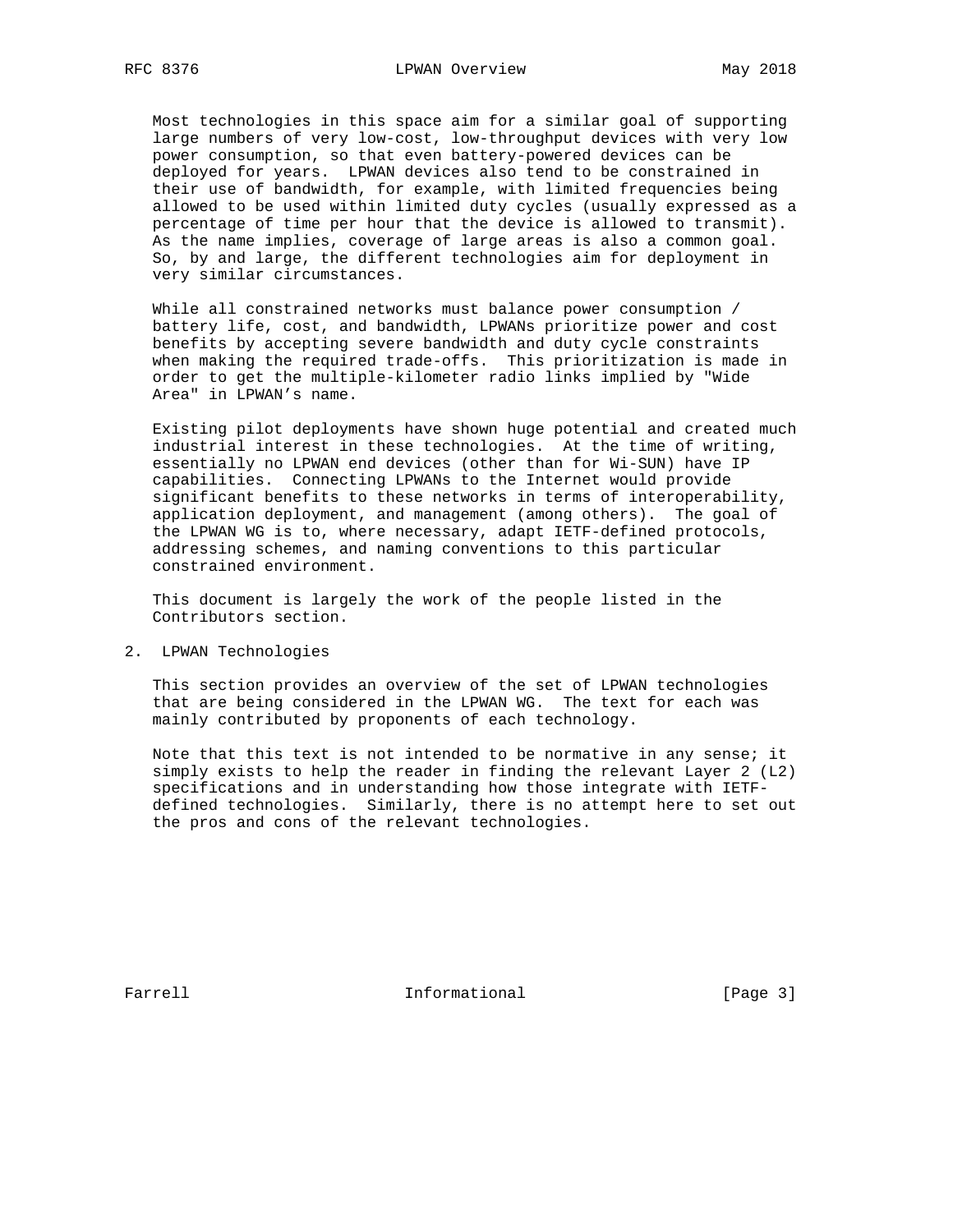# 2.1. LoRaWAN

2.1.1. Provenance and Documents

 LoRaWAN is a wireless technology based on Industrial, Scientific, and Medical (ISM) that is used for long-range low-power low-data-rate applications developed by the LoRa Alliance, a membership consortium <https://www.lora-alliance.org/>. This document is based on Version 1.0.2 of the LoRa specification [LoRaSpec]. That specification is publicly available and has already seen several deployments across the globe.

# 2.1.2. Characteristics

 LoRaWAN aims to support end devices operating on a single battery for an extended period of time (e.g., 10 years or more), extended coverage through 155 dB maximum coupling loss, and reliable and efficient file download (as needed for remote software/firmware upgrade).

 LoRaWAN networks are typically organized in a star-of-stars topology in which Gateways relay messages between end devices and a central "network server" in the backend. Gateways are connected to the network server via IP links while end devices use single-hop LoRaWAN communication that can be received at one or more Gateways. Communication is generally bidirectional; uplink communication from end devices to the network server is favored in terms of overall bandwidth availability.

Figure 1 shows the entities involved in a LoRaWAN network.

 +----------+ |End Device| \* \* \* +----------+ \* +---------+ \* | Gateway +---+ +----------+ \* +---------+ | +---------+ |End Device| \* \* \* +---+ Network +--- Application +----------+ \* | | Server | \* +---------+ | +---------+ +----------+ \* \* +---------+ \* | Gateway +---+ |End Device| \* \* \* \* +---------+ +----------+ Key: \* LoRaWAN Radio +---+ IP connectivity

Figure 1: LoRaWAN Architecture

Farrell **Informational Informational** [Page 4]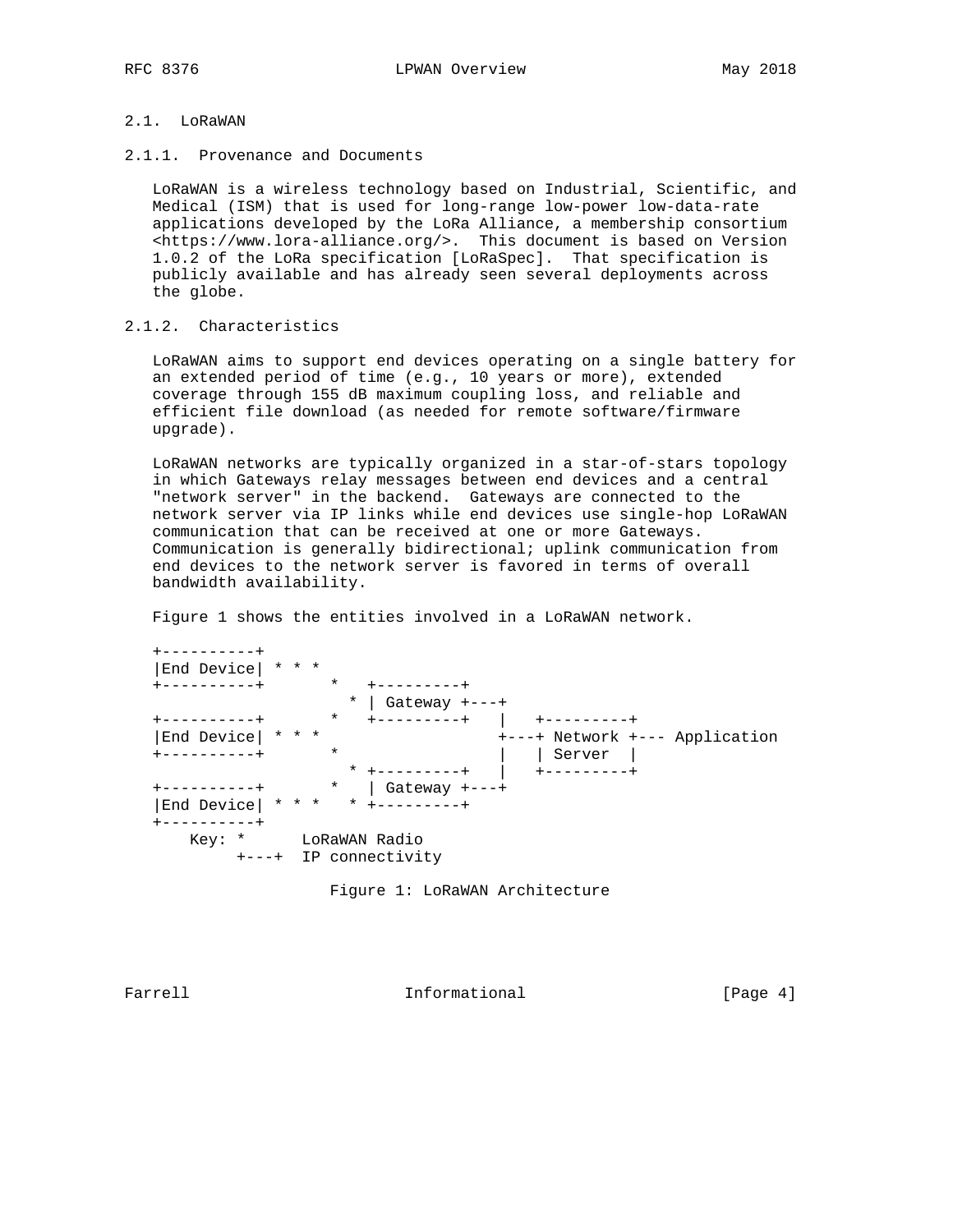- o End Device: a LoRa client device, sometimes called a "mote". Communicates with Gateways.
- o Gateway: a radio on the infrastructure side, sometimes called a "concentrator" or "base station". Communicates with end devices and, via IP, with a network server.
- o Network Server: The Network Server (NS) terminates the LoRaWAN Medium Access Control (MAC) layer for the end devices connected to the network. It is the center of the star topology.
- o Join Server: The Join Server (JS) is a server on the Internet side of an NS that processes join requests from an end devices.
- o Uplink message: refers to communications from an end device to a network server or application via one or more Gateways.
- o Downlink message: refers to communications from a network server or application via one Gateway to a single end device or a group of end devices (considering multicasting).
- o Application: refers to application-layer code both on the end device and running "behind" the NS. For LoRaWAN, there will generally only be one application running on most end devices. Interfaces between the NS and the application are not further described here.

 In LoRaWAN networks, end device transmissions may be received at multiple Gateways, so, during nominal operation, a network server may see multiple instances of the same uplink message from an end device.

 The LoRaWAN network infrastructure manages the data rate and Radio Frequency (RF) output power for each end device individually by means of an Adaptive Data Rate (ADR) scheme. End devices may transmit on any channel allowed by local regulation at any time.

 LoRaWAN radios make use of ISM bands, for example, 433 MHz and 868 MHz within the European Union and 915 MHz in the Americas.

 The end device changes channels in a pseudorandom fashion for every transmission to help make the system more robust to interference and/ or to conform to local regulations.

Farrell **Informational Informational** [Page 5]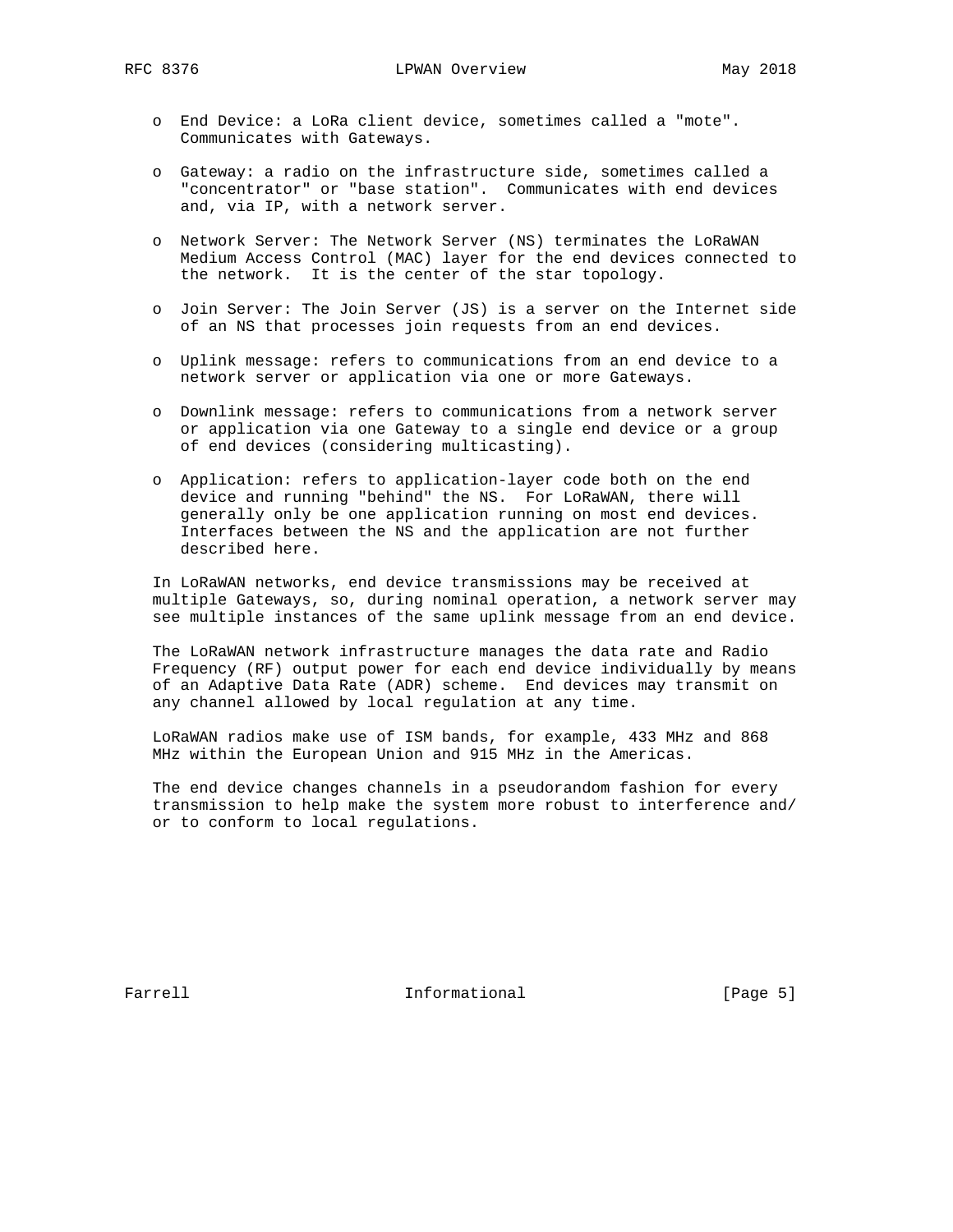Figure 2 shows that after a transmission slot, a Class A device turns on its receiver for two short receive windows that are offset from the end of the transmission window. End devices can only transmit a subsequent uplink frame after the end of the associated receive windows. When a device joins a LoRaWAN network, there are similar timeouts on parts of that process.



Figure 2: LoRaWAN Class A Transmission and Reception Window

 Given the different regional requirements, the detailed specification for the LoRaWAN Physical layer (PHY) (taking up more than 30 pages of the specification) is not reproduced here. Instead, and mainly to illustrate the kinds of issue encountered, Table 1 presents some of the default settings for one ISM band (without fully explaining those here); Table 2 describes maxima and minima for some parameters of interest to those defining ways to use IETF protocols over the LoRaWAN MAC layer.

| Parameters                 | Default Value                                      |  |  |
|----------------------------|----------------------------------------------------|--|--|
| Rx delay 1                 | 1 <sub>s</sub>                                     |  |  |
| Rx delay 2                 | 2 s (must be RECEIVE DELAY1 + 1 s)                 |  |  |
| join delay 1               | 5 <sub>s</sub>                                     |  |  |
| join delay 2               | 6 <sub>s</sub>                                     |  |  |
| 868MHz Default<br>channels | 3 (868.1,868.2,868.3), data rate: 0.3-50<br>kbit/s |  |  |

Table 1: Default Settings for EU 868 MHz Band

Farrell **Informational Informational** [Page 6]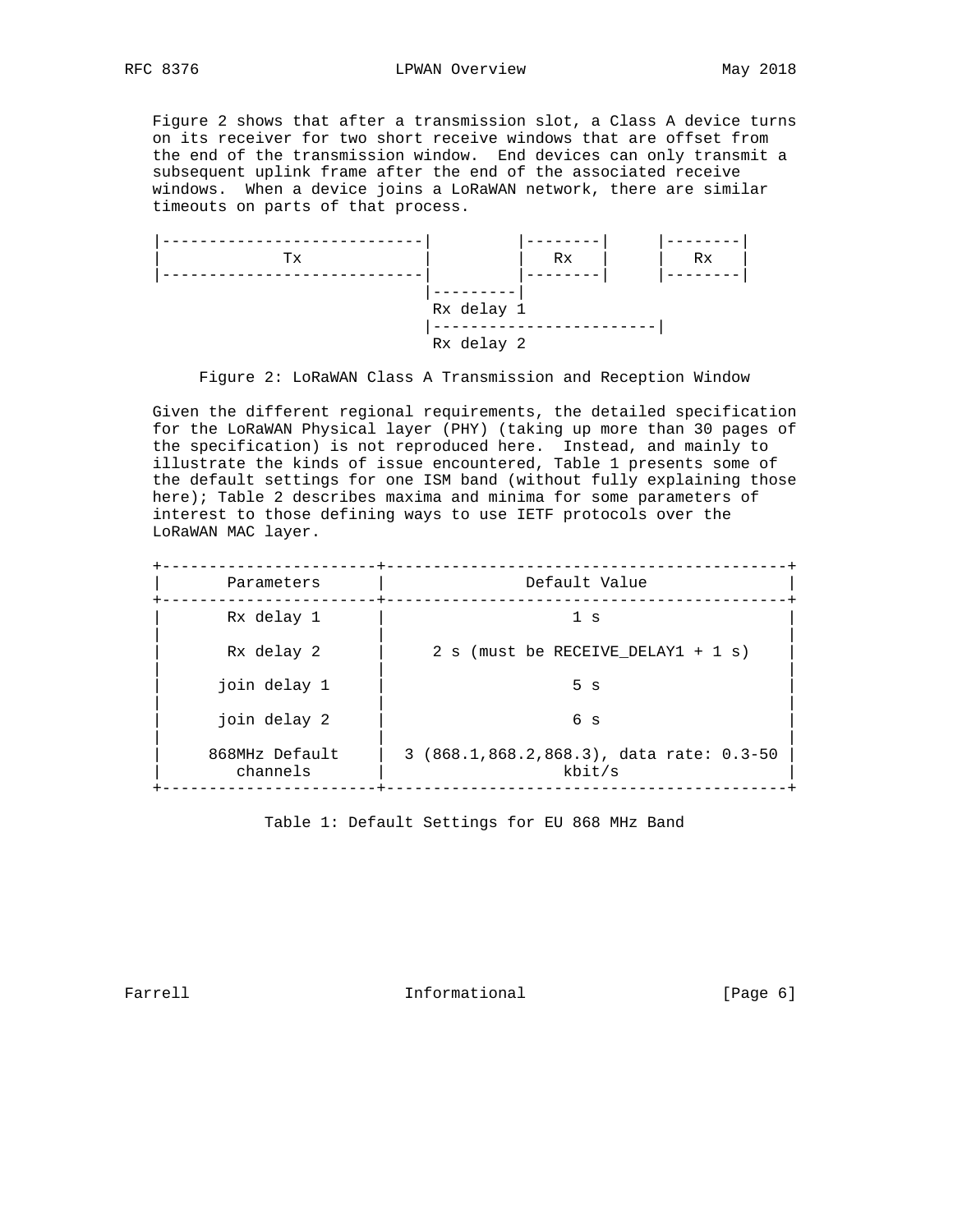| Parameter/Notes                                                                                                                                                                                | Min                             | Max                                |
|------------------------------------------------------------------------------------------------------------------------------------------------------------------------------------------------|---------------------------------|------------------------------------|
| Duty Cycle: some but not all ISM bands impose<br>a limit in terms of how often an end device<br>can transmit. In some cases, LoRaWAN is more<br>restrictive in an attempt to avoid congestion. | $1\,$                           | no<br>limit                        |
| EU 868 MHz band data rate/frame size                                                                                                                                                           | 250<br>bits/s<br>59<br>octets   | 50000<br>bits/s<br>: 250<br>octets |
| US 915 MHz band data rate/frame size                                                                                                                                                           | 980<br>bits/s<br>: 19<br>octets | 21900<br>bits/s<br>: 250<br>octets |

Table 2: Minima and Maxima for Various LoRaWAN Parameters

 Note that, in the case of the smallest frame size (19 octets), 8 octets are required for LoRa MAC layer headers, leaving only 11 octets for payload (including MAC layer options). However, those settings do not apply for the join procedure -- end devices are required to use a channel and data rate that can send the 23-byte Join-Request message for the join procedure.

 Uplink and downlink higher-layer data is carried in a MACPayload. There is a concept of "ports" (an optional 8-bit value) to handle different applications on an end device. Port zero is reserved for LoRaWAN-specific messaging, such as the configuration of the end device's network parameters (available channels, data rates, ADR parameters, Rx Delay 1 and 2, etc.).

 In addition to carrying higher-layer PDUs, there are Join-Request and Join-Response (aka Join-Accept) messages for handling network access. And so-called "MAC commands" (see below) up to 15 bytes long can be piggybacked in an options field ("FOpts").

 There are a number of MAC commands for link and device status checking, ADR and duty cycle negotiation, and managing the RX windows and radio channel settings. For example, the link check response message allows the NS (in response to a request from an end device) to inform an end device about the signal attenuation seen most recently at a Gateway and to tell the end device how many Gateways received the corresponding link request MAC command.

Farrell **Informational Informational** [Page 7]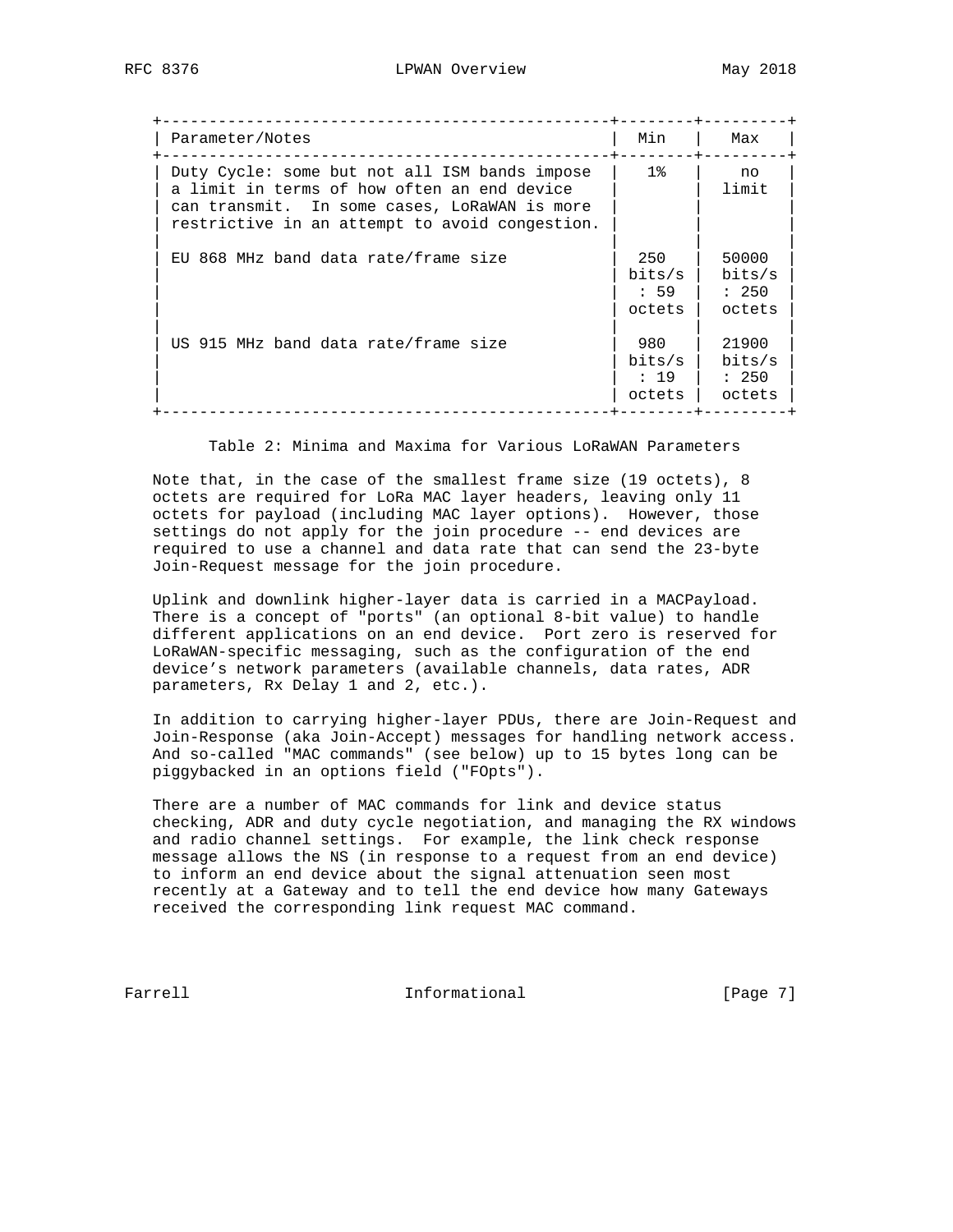Some MAC commands are initiated by the network server. For example, one command allows the network server to ask an end device to reduce its duty cycle to only use a proportion of the maximum allowed in a region. Another allows the network server to query the end device's power status with the response from the end device specifying whether it has an external power source or is battery powered (in which case, a relative battery level is also sent to the network server).

 In order to operate nominally on a LoRaWAN network, a device needs a 32-bit device address, which is assigned when the device "joins" the network (see below for the join procedure) or that is pre-provisioned into the device. In case of roaming devices, the device address is assigned based on the 24-bit network identifier (NetID) that is allocated to the network by the LoRa Alliance. Non-roaming devices can be assigned device addresses by the network without relying on a NetID assigned by the LoRa Alliance.

 End devices are assumed to work with one or quite a limited number of applications, identified by a 64-bit AppEUI, which is assumed to be a registered IEEE EUI64 value [EUI64]. In addition, a device needs to have two symmetric session keys, one for protecting network artifacts (port=0), the NwkSKey, and another for protecting application-layer traffic, the AppSKey. Both keys are used for 128-bit AES cryptographic operations. So, one option is for an end device to have all of the above plus channel information, somehow (pre-)provisioned; in that case, the end device can simply start transmitting. This is achievable in many cases via out-of-band means given the nature of LoRaWAN networks. Table 3 summarizes these values.

|         | __________________________________                                              |  |
|---------|---------------------------------------------------------------------------------|--|
| Value   | Description                                                                     |  |
| DevAddr | DevAddr (32 bits) = device-specific network address<br>generated from the NetID |  |
| AppEUI  | IEEE EUI64 value corresponding to the join server for<br>an application         |  |
| NwkSKey | 128-bit network session key used with AES-CMAC                                  |  |
| AppSKey | 128-bit application session key used with AES-CTR                               |  |
| AppKey  | 128-bit application session key used with AES-ECB                               |  |

Table 3: Values Required for Nominal Operation

Farrell **Informational Informational** [Page 8]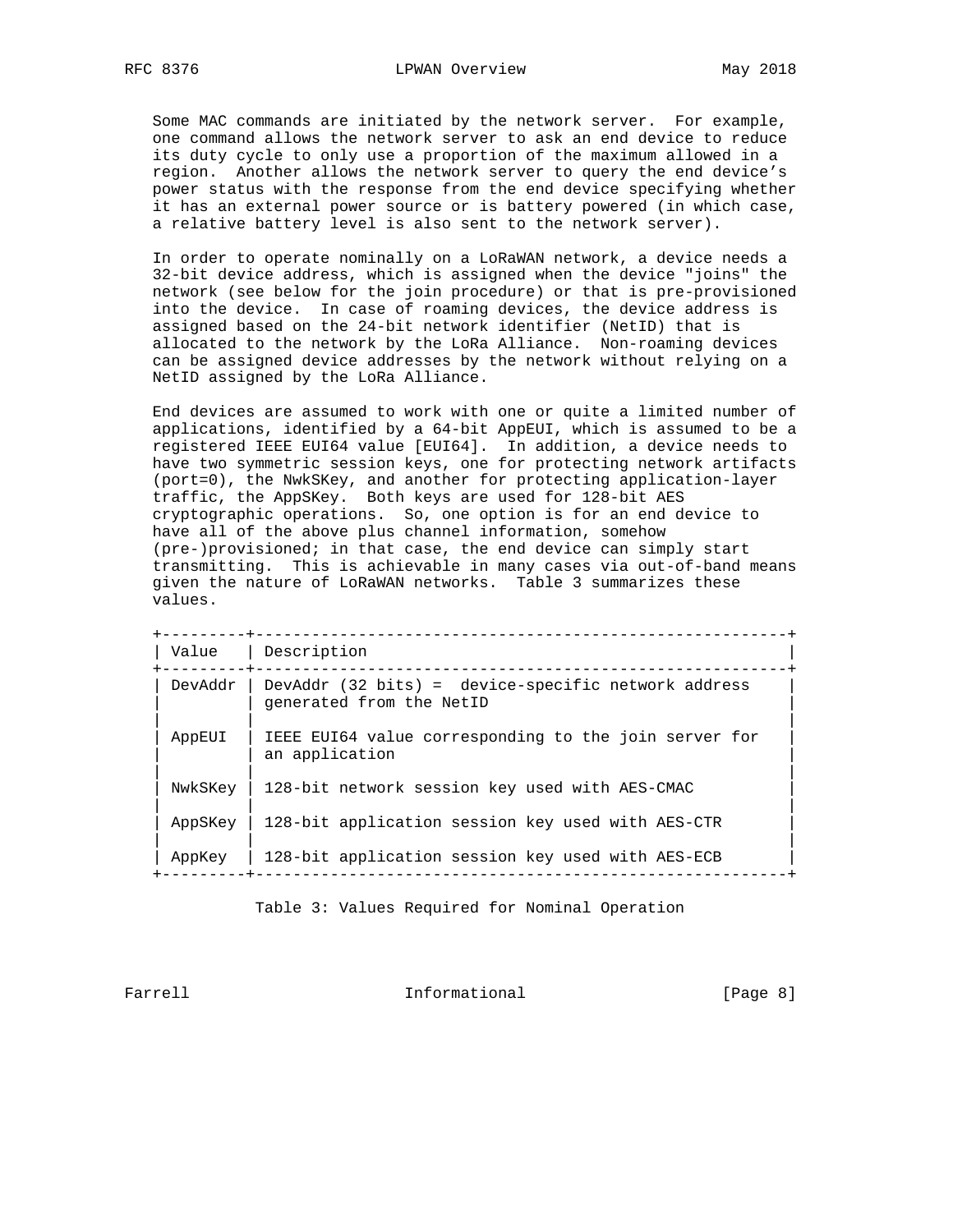As an alternative, end devices can use the LoRaWAN join procedure with a join server behind the NS in order to set up some of these values and dynamically gain access to the network. To use the join procedure, an end device must still know the AppEUI and a different (long-term) symmetric key that is bound to the AppEUI (this is the application key (AppKey), and it is distinct from the application session key (AppSKey)). The AppKey is required to be specific to the device; that is, each end device should have a different AppKey value. Finally, the end device also needs a long-term identifier for itself, which is syntactically also an EUI-64 and is known as the device EUI or DevEUI. Table 4 summarizes these values.

| Value  | Description                                        |
|--------|----------------------------------------------------|
| DevEUI | IEEE EUI64 naming the device                       |
| AppEUI | IEEE EUI64 naming the application                  |
| AppKey | 128-bit long-term application key for use with AES |

Table 4: Values Required for Join Procedure

 The join procedure involves a special exchange where the end device asserts the AppEUI and DevEUI (integrity protected with the long-term AppKey, but not encrypted) in a Join-Request uplink message. This is then routed to the network server, which interacts with an entity that knows that AppKey to verify the Join-Request. If all is going well, a Join-Accept downlink message is returned from the network server to the end device. That message specifies the 24-bit NetID, 32-bit DevAddr, and channel information and from which the AppSKey and NwkSKey can be derived based on knowledge of the AppKey. This provides the end device with all the values listed in Table 3.

 All payloads are encrypted and have data integrity. MAC commands, when sent as a payload (port zero), are therefore protected. However, MAC commands piggybacked as frame options ("FOpts") are sent in clear. Any MAC commands sent as frame options and not only as payload, are visible to a passive attacker, but they are not malleable for an active attacker due to the use of the Message Integrity Check (MIC) described below.

 For LoRaWAN version 1.0.x, the NwkSKey session key is used to provide data integrity between the end device and the network server. The AppSKey is used to provide data confidentiality between the end device and network server, or to the application "behind" the network server, depending on the implementation of the network.

Farrell **Informational Informational** [Page 9]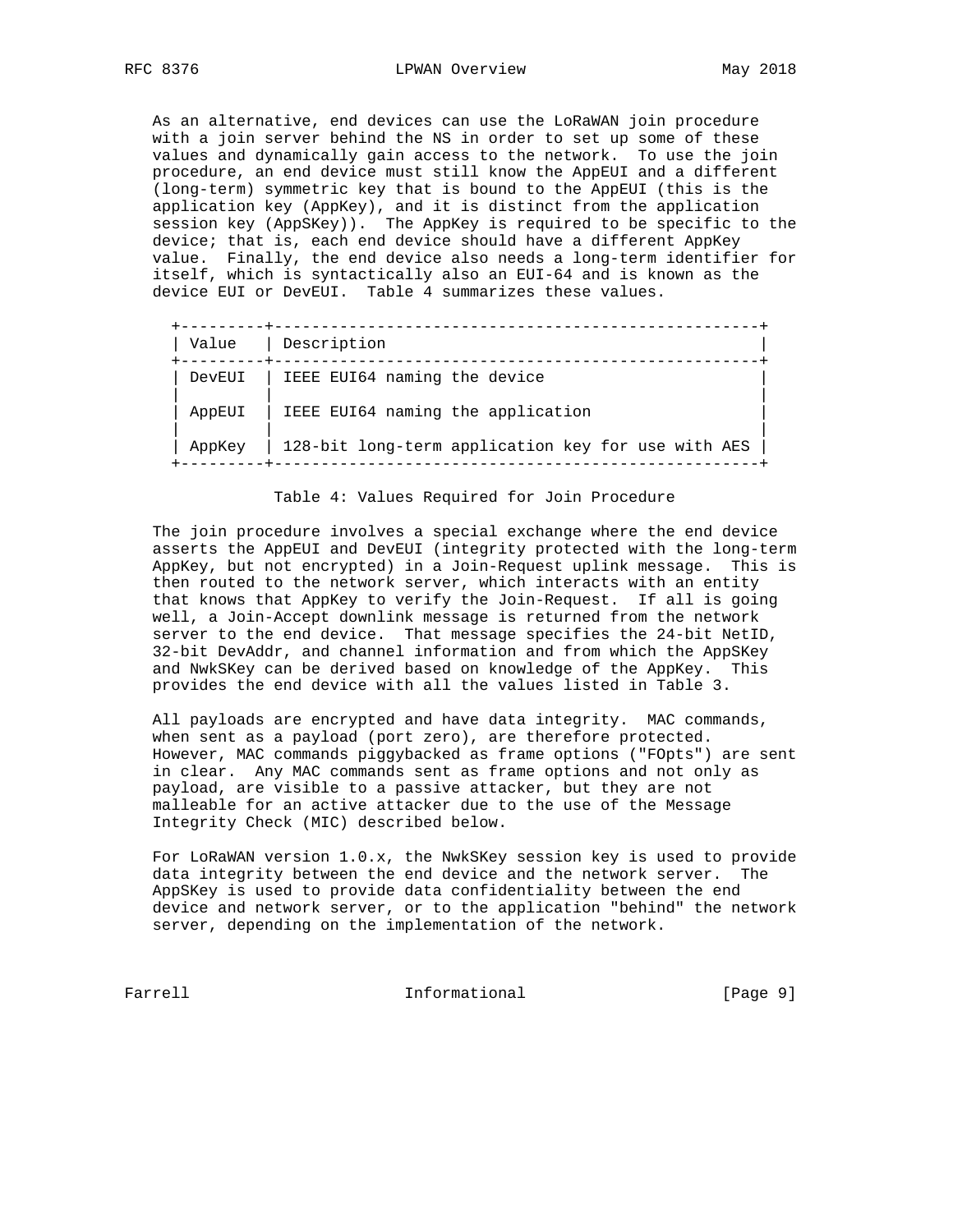All MAC-layer messages have an outer 32-bit MIC calculated using AES- CMAC with the input being the ciphertext payload and other headers and using the NwkSkey. Payloads are encrypted using AES-128, with a counter-mode derived from [IEEE.802.15.4] using the AppSKey. Gateways are not expected to be provided with the AppSKey or NwkSKey, all of the infrastructure-side cryptography happens in (or "behind") the network server. When session keys are derived from the AppKey as a result of the join procedure, the Join-Accept message payload is specially handled.

 The long-term AppKey is directly used to protect the Join-Accept message content, but the function used is not an AES-encrypt operation, but rather an AES-decrypt operation. The justification is that this means that the end device only needs to implement the AES encrypt operation. (The counter-mode variant used for payload decryption means the end device doesn't need an AES-decrypt primitive.)

 The Join-Accept plaintext is always less than 16 bytes long, so Electronic Code Book (ECB) mode is used for protecting Join-Accept messages. The Join-Accept message contains an AppNonce (a 24-bit value) that is recovered on the end device along with the other Join- Accept content (e.g., DevAddr) using the AES-encrypt operation. Once the Join-Accept payload is available to the end device, the session keys are derived from the AppKey, AppNonce, and other values, again using an ECB mode AES-encrypt operation, with the plaintext input being a maximum of 16 octets.

#### 2.2. Narrowband IoT (NB-IoT)

### 2.2.1. Provenance and Documents

 Narrowband Internet of Things (NB-IoT) has been developed and standardized by 3GPP. The standardization of NB-IoT was finalized with 3GPP Release 13 in June 2016, and further enhancements for NB-IoT are specified in 3GPP Release 14 in 2017 (for example, in the form of multicast support). Further features and improvements will be developed in the following releases, but NB-IoT has been ready to be deployed since 2016; it is rather simple to deploy, especially in the existing LTE networks with a software upgrade in the operator's base stations. For more information of what has been specified for NB-IoT, 3GPP specification 36.300 [TGPP36300] provides an overview and overall description of the Evolved Universal Terrestrial Radio Access Network (E-UTRAN) radio interface protocol architecture, while specifications 36.321 [TGPP36321], 36.322 [TGPP36322], 36.323 [TGPP36323], and 36.331 [TGPP36331] give more detailed descriptions

Farrell **Informational** [Page 10]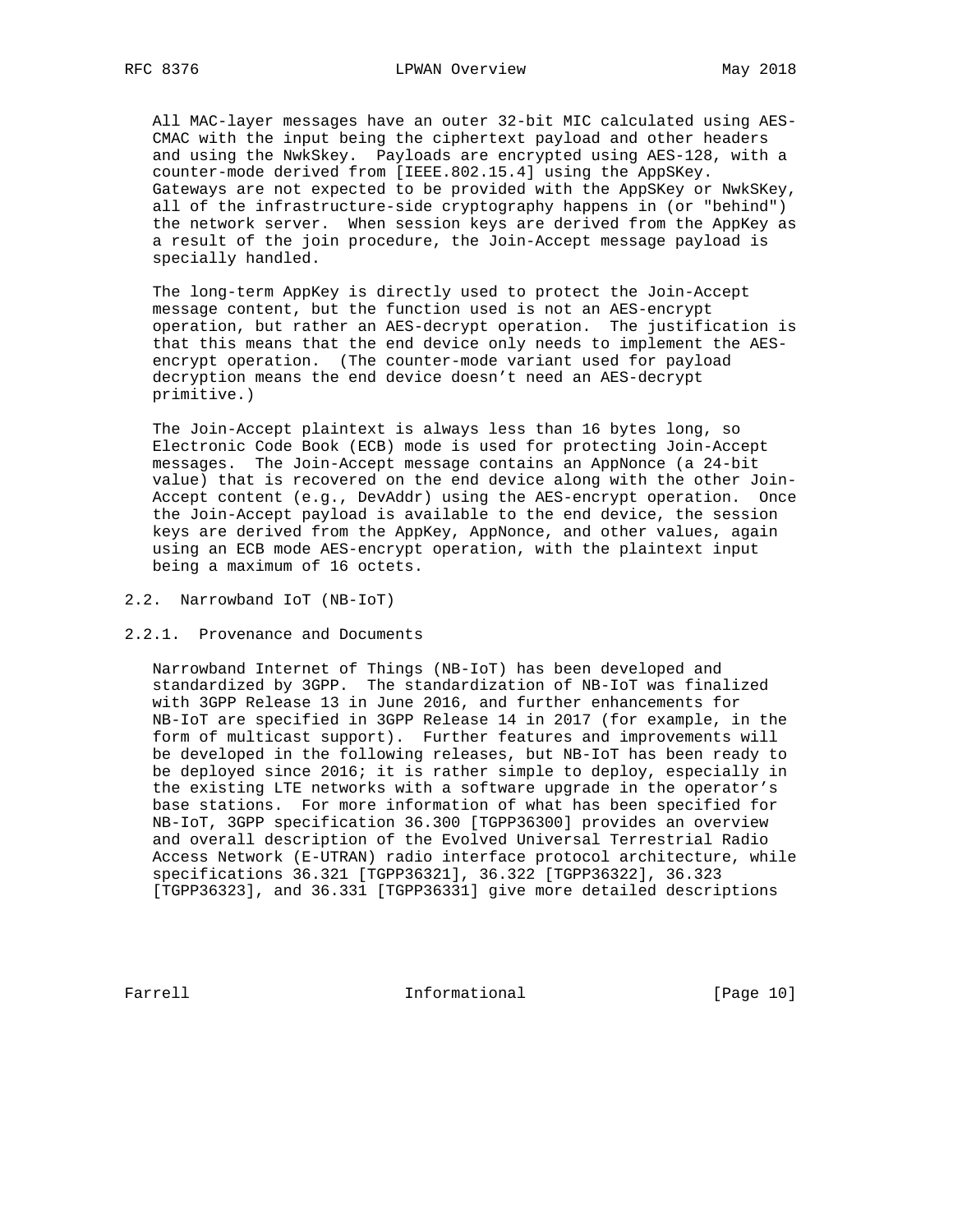of MAC, Radio Link Control (RLC), Packet Data Convergence Protocol (PDCP), and Radio Resource Control (RRC) protocol layers, respectively. Note that the description below assumes familiarity with numerous 3GPP terms.

For a general overview of NB-IoT, see [nbiot-ov].

2.2.2. Characteristics

 Specific targets for NB-IoT include: module cost that is Less than US \$5, extended coverage of 164 dB maximum coupling loss, battery life of over 10 years, ˜55000 devices per cell, and uplink reporting latency of less than 10 seconds.

 NB-IoT supports Half Duplex Frequency Division Duplex (FDD) operation mode with 60 kbit/s peak rate in uplink and 30 kbit/s peak rate in downlink, and a Maximum Transmission Unit (MTU) size of 1600 bytes, limited by PDCP layer (see Figure 4 for the protocol structure), which is the highest layer in the user plane, as explained later. Any packet size up to the said MTU size can be passed to the NB-IoT stack from higher layers, segmentation of the packet is performed in the RLC layer, which can segment the data to transmission blocks with a size as small as 16 bits. As the name suggests, NB-IoT uses narrowbands with bandwidth of 180 kHz in both downlink and uplink. The multiple access scheme used in the downlink is Orthogonal Frequency-Division Multiplex (OFDMA) with 15 kHz sub-carrier spacing. In uplink, Sub-Carrier Frequency-Division Multiplex (SC-FDMA) single tone with either 15kHz or 3.75 kHz tone spacing is used, or optionally multi-tone SC-FDMA can be used with 15 kHz tone spacing.

 NB-IoT can be deployed in three ways. In-band deployment means that the narrowband is deployed inside the LTE band and radio resources are flexibly shared between NB-IoT and normal LTE carrier. In Guard band deployment, the narrowband uses the unused resource blocks between two adjacent LTE carriers. Standalone deployment is also supported, where the narrowband can be located alone in dedicated spectrum, which makes it possible, for example, to reframe a GSM carrier at 850/900 MHz for NB-IoT. All three deployment modes are used in licensed frequency bands. The maximum transmission power is either 20 or 23 dBm for uplink transmissions, while for downlink transmission the eNodeB may use higher transmission power, up to 46 dBm depending on the deployment.

 A Maximum Coupling Loss (MCL) target for NB-IoT coverage enhancements defined by 3GPP is 164 dB. With this MCL, the performance of NB-IoT in downlink varies between 200 bps and 2-3 kbit/s, depending on the deployment mode. Stand-alone operation may achieve the highest data

Farrell **Informational Informational** [Page 11]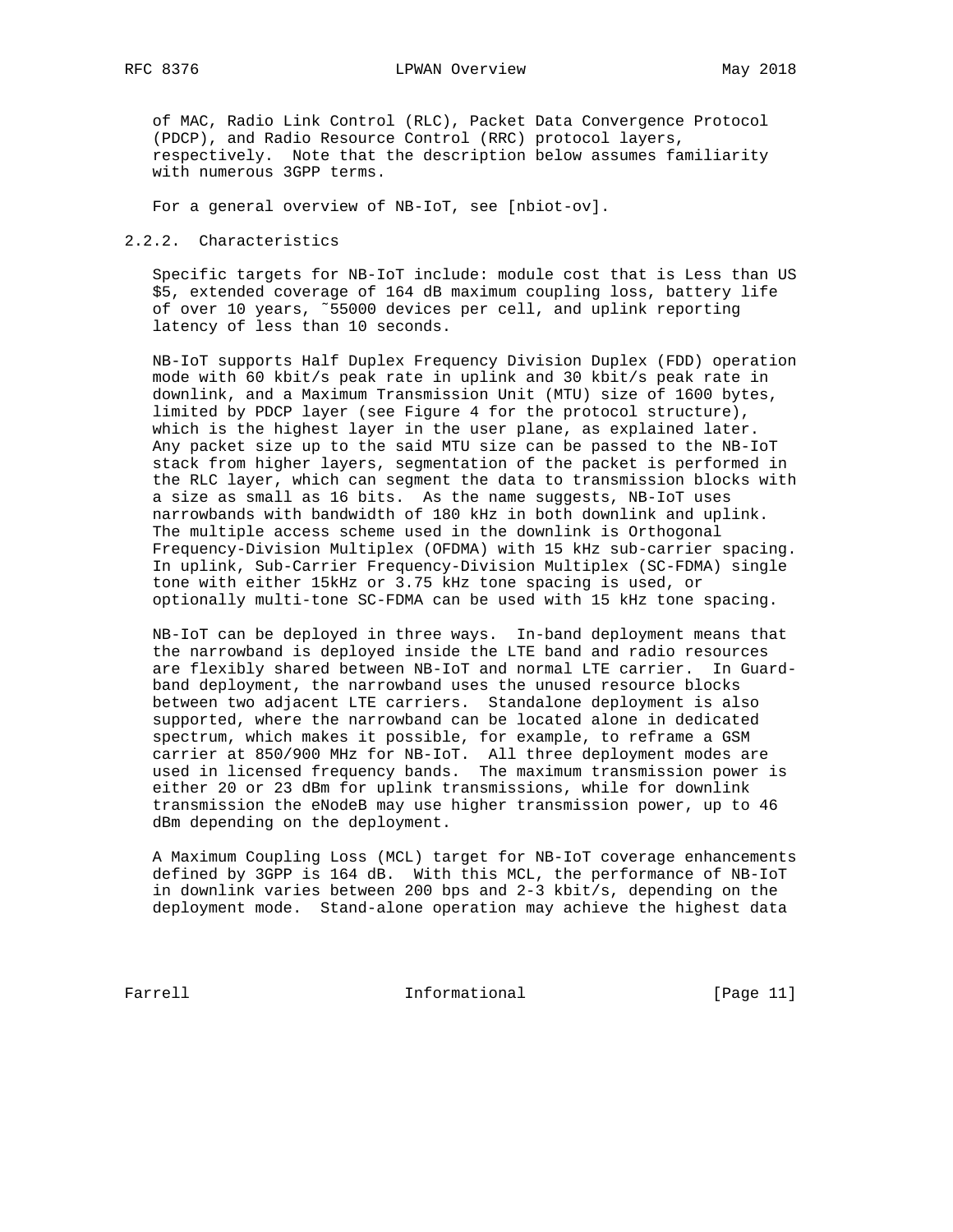rates, up to a few kbit/s, while in-band and guard-band operations may reach several hundreds of bps. NB-IoT may even operate with an MCL higher than 170 dB with very low bit rates.

 For signaling optimization, two options are introduced in addition to the legacy LTE RRC connection setup; mandatory Data-over-NAS (Control Plane optimization, solution 2 in [TGPP23720]) and optional RRC Suspend/Resume (User Plane optimization, solution 18 in [TGPP23720]). In the control-plane optimization, the data is sent over Non-Access Stratum (NAS), directly to/from the Mobile Management Entity (MME) (see Figure 3 for the network architecture) in the core network to the User Equipment (UE) without interaction from the base station. This means there is no Access Stratum security or header compression provided by the PDCP layer in the eNodeB, as the Access Stratum is bypassed, and only limited RRC procedures. Header compression based on Robust Header Compression (RoHC) may still optionally be provided and terminated in the MME.

 The RRC Suspend/Resume procedures reduce the signaling overhead required for UE state transition from RRC Idle to RRC Connected mode compared to a legacy LTE operation in order to have quicker user plane transaction with the network and return to RRC Idle mode faster.

 In order to prolong device battery life, both Power-Saving Mode (PSM) and extended DRX (eDRX) are available to NB-IoT. With eDRX, the RRC Connected mode DRX cycle is up to 10.24 seconds; in RRC Idle, the eDRX cycle can be up to 3 hours. In PSM, the device is in a deep sleep state and only wakes up for uplink reporting. After the reporting, there is a window (configured by the network) during which the device receiver is open for downlink connectivity or for periodical "keep-alive" signaling (PSM uses periodic TAU signaling with additional reception windows for downlink reachability).

 Since NB-IoT operates in a licensed spectrum, it has no channel access restrictions allowing up to a 100% duty cycle.

3GPP access security is specified in [TGPP33203].

Farrell **Informational** [Page 12]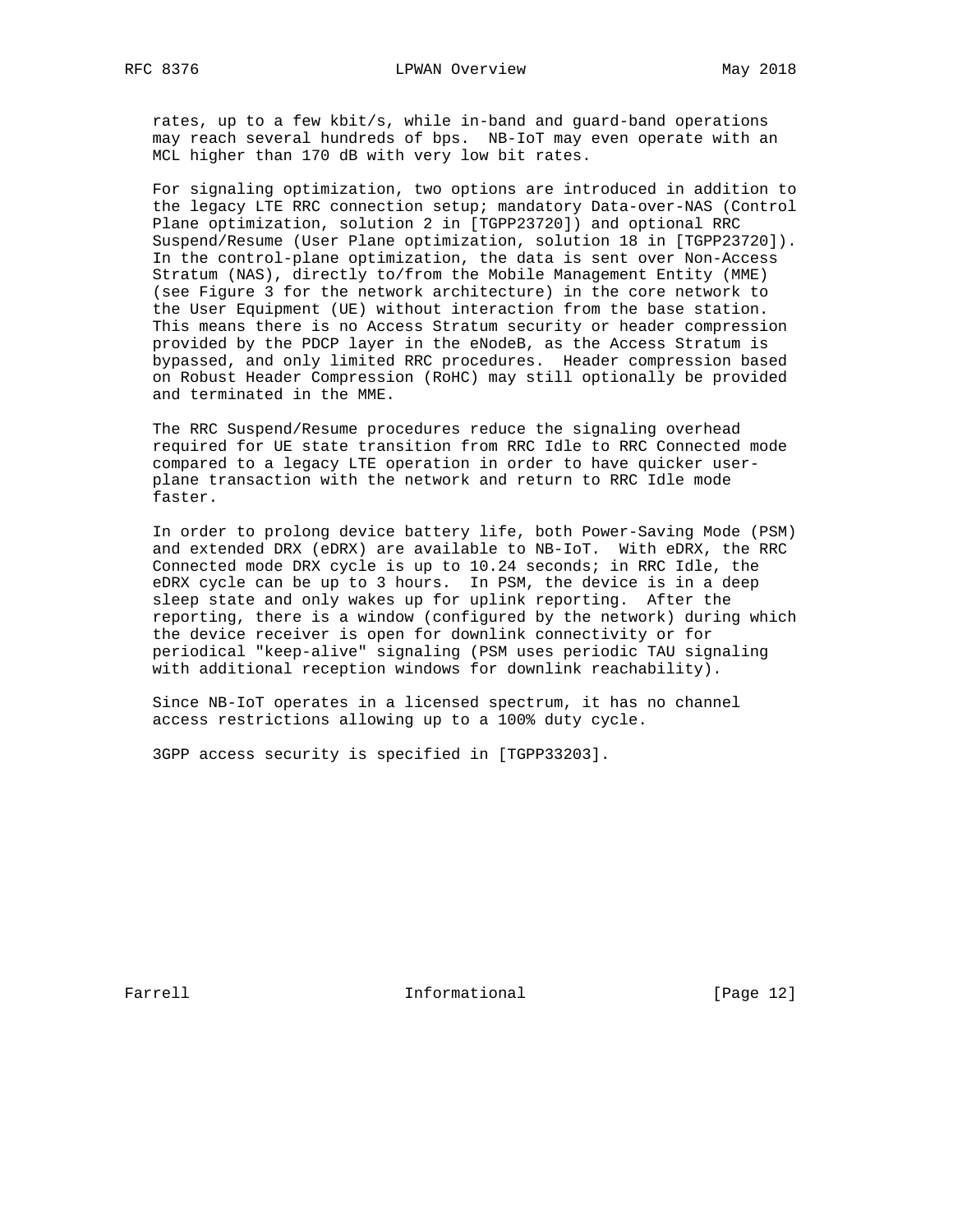





 Figure 3 shows the 3GPP network architecture, which applies to NB-IoT. The MME is responsible for handling the mobility of the UE. The MME tasks include tracking and paging UEs, session management, choosing the Serving Gateway for the UE during initial attachment and authenticating the user. At the MME, the NAS signaling from the UE is terminated.

 The Serving Gateway (S-GW) routes and forwards the user data packets through the access network and acts as a mobility anchor for UEs during handover between base stations known as eNodeBs and also during handovers between NB-IoT and other 3GPP technologies.

 The Packet Data Network Gateway (P-GW) works as an interface between the 3GPP network and external networks.

 The Home Subscriber Server (HSS) contains user-related and subscription-related information. It is a database that performs mobility management, session-establishment support, user authentication, and access authorization.

 E-UTRAN consists of components of a single type, eNodeB. eNodeB is a base station that controls the UEs in one or several cells.

The 3GPP radio protocol architecture is illustrated in Figure 4.

Farrell **Informational** [Page 13]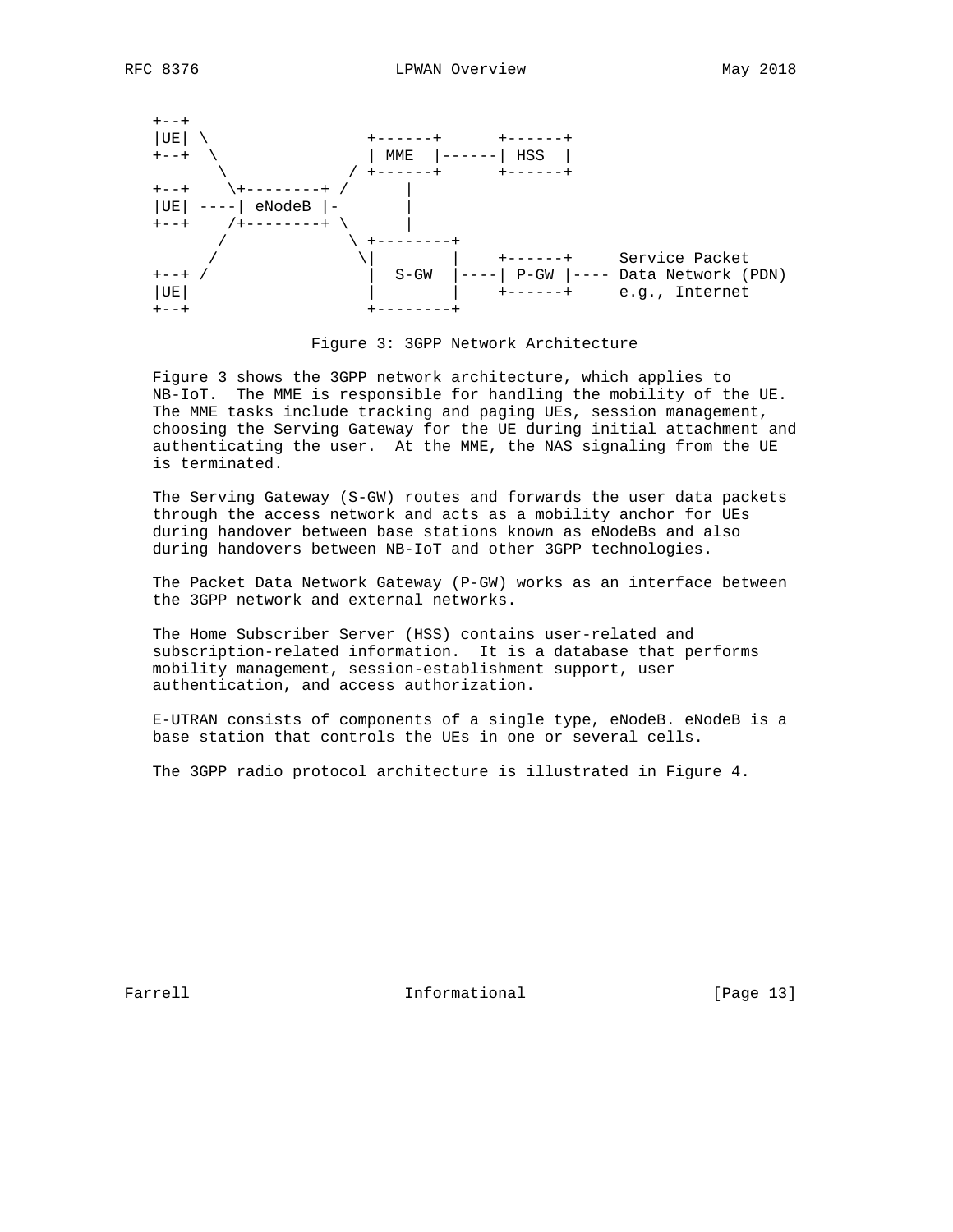| NAS        |        |            |           |            | NAS            |
|------------|--------|------------|-----------|------------|----------------|
| <b>RRC</b> |        | RRC        | $S1 - AP$ |            | $S1-AP$        |
| PDCP       |        | PDCP       | SCTP      |            | SCTP           |
| RLC        |        | <b>RLC</b> | ΙP        |            | IP             |
| MAC        |        | MAC        | L2        |            | L <sub>2</sub> |
| PHY        |        | PHY        | PHY       |            | PHY            |
|            | LTE-Uu |            |           | $S1 - MME$ |                |
| UE         |        | eNodeB     |           |            | MME            |

Figure 4: 3GPP Radio Protocol Architecture for the Control Plane

 The radio protocol architecture of NB-IoT (and LTE) is separated into the control plane and the user plane. The control plane consists of protocols that control the radio-access bearers and the connection between the UE and the network. The highest layer of control plane is called the Non-Access Stratum (NAS), which conveys the radio signaling between the UE and the Evolved Packet Core (EPC), passing transparently through the radio network. The NAS is responsible for authentication, security control, mobility management, and bearer management.

 The Access Stratum (AS) is the functional layer below the NAS; in the control plane, it consists of the Radio Resource Control (RRC) protocol [TGPP36331], which handles connection establishment and release functions, broadcast of system information, radio-bearer establishment, reconfiguration, and release. The RRC configures the user and control planes according to the network status. There exist two RRC states, RRC\_Idle or RRC\_Connected, and the RRC entity controls the switching between these states. In RRC\_Idle, the network knows that the UE is present in the network, and the UE can be reached in case of an incoming call/downlink data. In this state, the UE monitors paging, performs cell measurements and cell selection, and acquires system information. Also, the UE can receive broadcast and multicast data, but it is not expected to transmit or receive unicast data. In RRC\_Connected state, the UE has a connection to the eNodeB, the network knows the UE location on the cell level, and the UE may receive and transmit unicast data. An RRC connection is established when the UE is expected to be active in the network, to transmit or receive data. The RRC connection is released, switching back to RRC\_Idle, when there is no more traffic; this is in order to preserve UE battery life and radio resources.

Farrell **Informational Informational** [Page 14]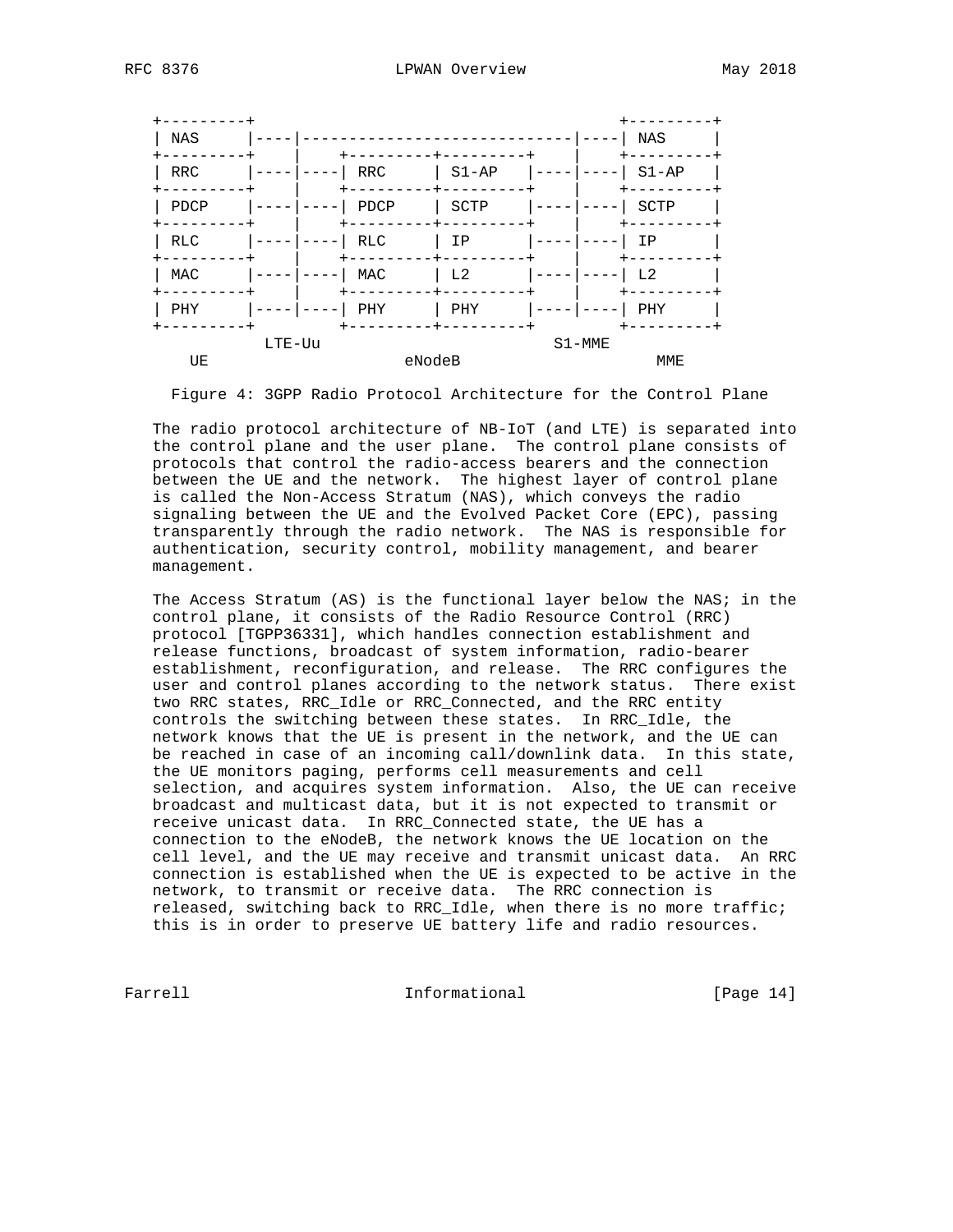However, as mentioned earlier, a new feature was introduced for NB-IoT that allows data to be transmitted from the MME directly to the UE and then transparently to the eNodeB, thus bypassing AS functions.

 The PDCP's [TGPP36323] main services in the control plane are transfer of control-plane data, ciphering, and integrity protection.

 The RLC protocol [TGPP36322] performs transfer of upper-layer PDUs and, optionally, error correction with Automatic Repeat reQuest (ARQ), concatenation, segmentation, and reassembly of RLC Service Data Units (SDUs), in-sequence delivery of upper-layer PDUs, duplicate detection, RLC SDU discarding, RLC-re-establishment, and protocol error detection and recovery.

 The MAC protocol [TGPP36321] provides mapping between logical channels and transport channels, multiplexing of MAC SDUs, scheduling information reporting, error correction with Hybrid ARQ (HARQ), priority handling, and transport format selection.

 The PHY [TGPP36201] provides data-transport services to higher layers. These include error detection and indication to higher layers, Forward Error Correction (FEC) encoding, HARQ soft-combining, rate-matching, mapping of the transport channels onto physical channels, power-weighting and modulation of physical channels, frequency and time synchronization, and radio characteristics measurements.

 The user plane is responsible for transferring the user data through the Access Stratum. It interfaces with IP and the highest layer of the user plane is the PDCP, which, in the user plane, performs header compression using RoHC, transfer of user-plane data between eNodeB and the UE, ciphering, and integrity protection. Similar to the control plane, lower layers in the user plane include RLC, MAC, and the PHY performing the same tasks as they do in the control plane.

- 2.3. Sigfox
- 2.3.1. Provenance and Documents

 The Sigfox LPWAN is in line with the terminology and specifications being defined by ETSI [etsi\_unb]. As of today, Sigfox's network has been fully deployed in 12 countries, with ongoing deployments in 26 other countries, giving in total a geography of 2 million square kilometers, containing 512 million people.

Farrell **Informational Informational** [Page 15]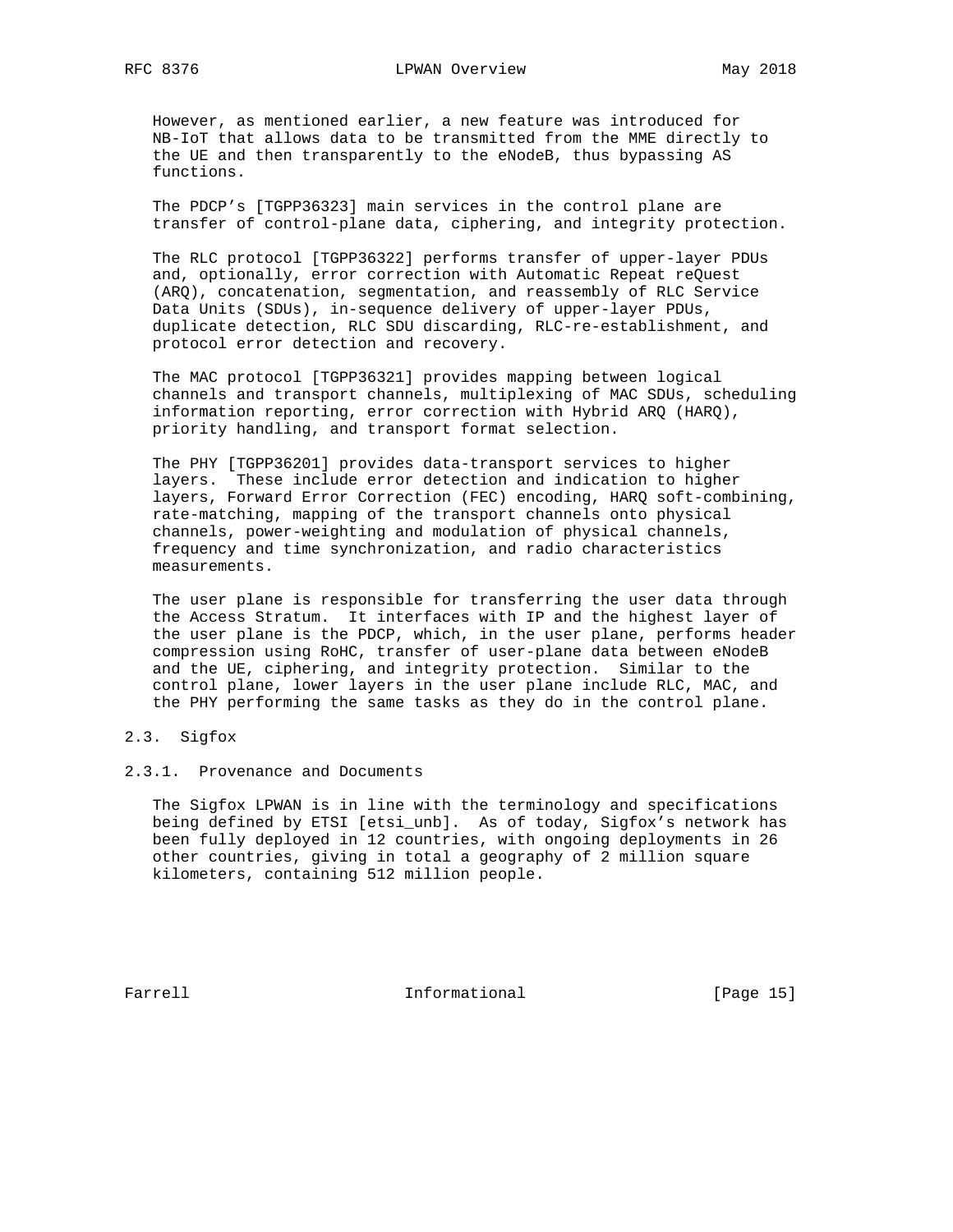## 2.3.2. Characteristics

 Sigfox LPWAN autonomous battery-operated devices send only a few bytes per day, week, or month, in principle, allowing them to remain on a single battery for up to 10-15 years. Hence, the system is designed as to allow devices to last several years, sometimes even buried underground.

 Since the radio protocol is connectionless and optimized for uplink communications, the capacity of a Sigfox base station depends on the number of messages generated by devices, and not on the actual number of devices. Likewise, the battery life of devices depends on the number of messages generated by the device. Depending on the use case, devices can vary from sending less than one message per device per day to dozens of messages per device per day.

 The coverage of the cell depends on the link budget and on the type of deployment (urban, rural, etc.). The radio interface is compliant with the following regulations:

 Spectrum allocation in the USA [fcc\_ref] Spectrum allocation in Europe [etsi\_ref1] [etsi\_ref2] Spectrum allocation in Japan [arib\_ref]

 The Sigfox radio interface is also compliant with the local regulations of the following countries: Australia, Brazil, Canada, Kenya, Lebanon, Mauritius, Mexico, New Zealand, Oman, Peru, Singapore, South Africa, South Korea, and Thailand.

 The radio interface is based on Ultra Narrow Band (UNB) communications, which allow an increased transmission range by spending a limited amount of energy at the device. Moreover, UNB allows a large number of devices to coexist in a given cell without significantly increasing the spectrum interference.

 Both uplink and downlink are supported, although the system is optimized for uplink communications. Due to spectrum optimizations, different uplink and downlink frames and time synchronization methods are needed.

The main radio characteristics of the UNB uplink transmission are:

- o Channelization mask: 100 Hz / 600 Hz (depending on the region)
- o Uplink baud rate: 100 baud / 600 baud (depending on the region)

Farrell **Informational Informational** [Page 16]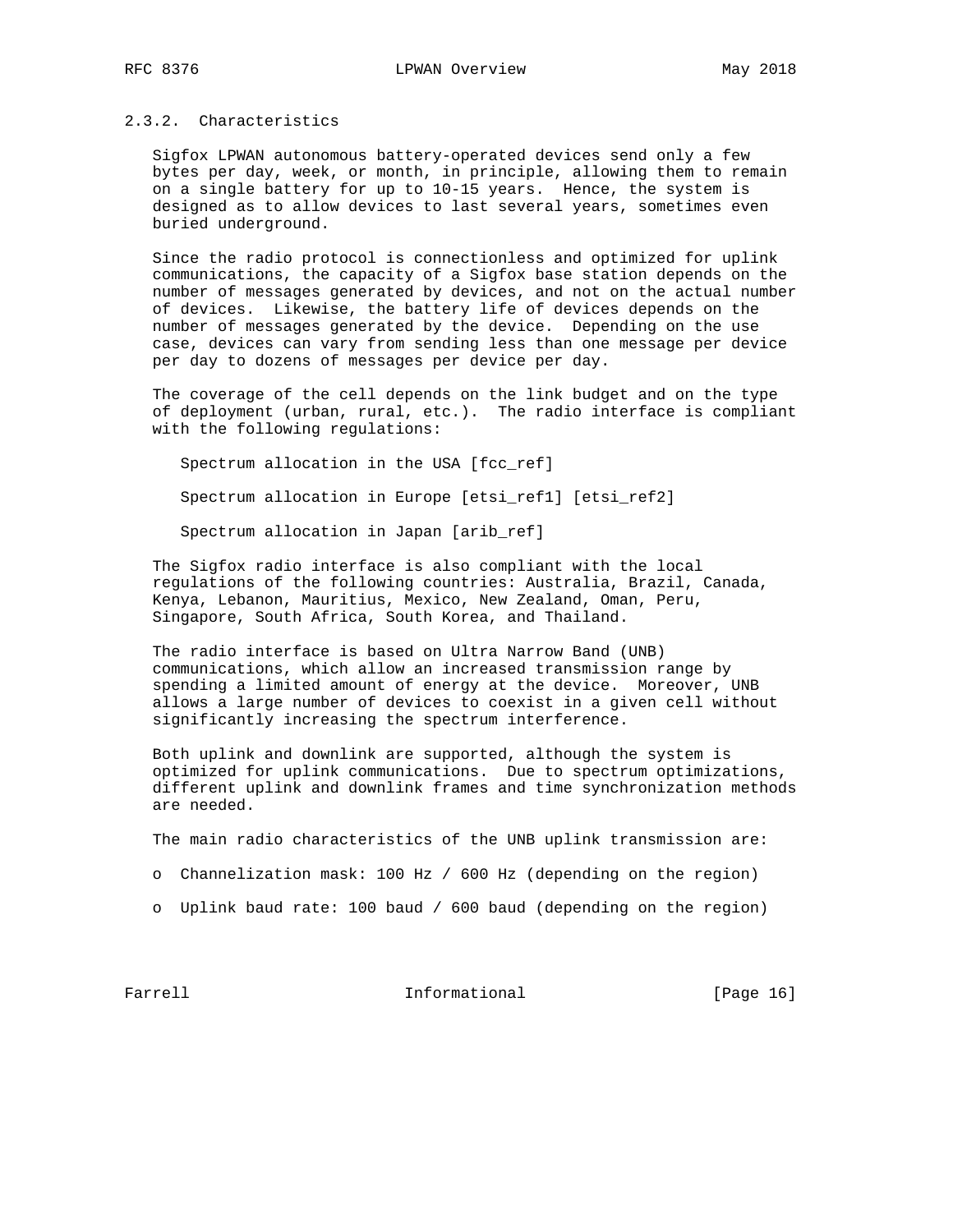- - o Modulation scheme: DBPSK
	- o Uplink transmission power: compliant with local regulation
	- o Link budget: 155 dB (or better)
	- o Central frequency accuracy: not relevant, provided there is no significant frequency drift within an uplink packet transmission

 For example, in Europe, the UNB uplink frequency band is limited to 868.00 to 868.60 MHz, with a maximum output power of 25 mW and a duty cycle of 1%.

The format of the uplink frame is the following:

| Preamble  Frame   Dev ID | ` Sync | Payload |  | Msg Auth Code  FCS |  |
|--------------------------|--------|---------|--|--------------------|--|
|                          |        |         |  |                    |  |

Figure 5: Uplink Frame Format

The uplink frame is composed of the following fields:

- o Preamble: 19 bits
- o Frame sync and header: 29 bits
- o Device ID: 32 bits
- o Payload: 0-96 bits
- o Authentication: 16-40 bits
- o Frame check sequence: 16 bits (Cyclic Redundancy Check (CRC))

The main radio characteristics of the UNB downlink transmission are:

- o Channelization mask: 1.5 kHz
- o Downlink baud rate: 600 baud
- o Modulation scheme: GFSK
- o Downlink transmission power: 500 mW / 4W (depending on the region)
- o Link budget: 153 dB (or better)

### Farrell **Informational** [Page 17]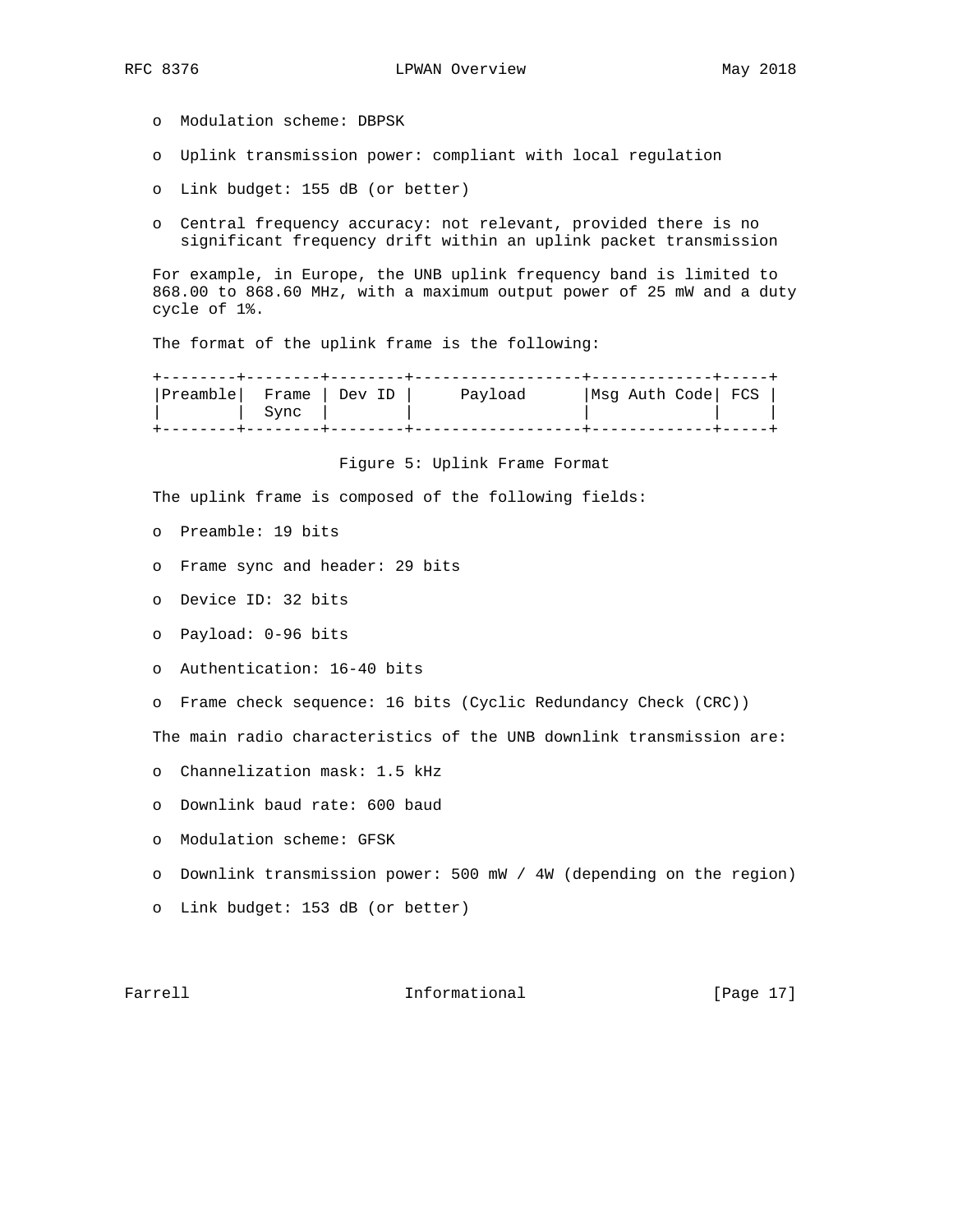- - o Central frequency accuracy: the center frequency of downlink transmission is set by the network according to the corresponding uplink transmission.

 For example, in Europe, the UNB downlink frequency band is limited to 869.40 to 869.65 MHz, with a maximum output power of 500 mW with 10% duty cycle.

The format of the downlink frame is the following:

| Preamble   Frame | Sync | ECC | Payload | Msg Auth Code  FCS |  |
|------------------|------|-----|---------|--------------------|--|
|                  |      |     |         |                    |  |

Figure 6: Downlink Frame Format

The downlink frame is composed of the following fields:

- o Preamble: 91 bits
- o Frame sync and header: 13 bits
- o Error Correcting Code (ECC): 32 bits
- o Payload: 0-64 bits
- o Authentication: 16 bits
- o Frame check sequence: 8 bits (CRC)

 The radio interface is optimized for uplink transmissions, which are asynchronous. Downlink communications are achieved by devices querying the network for available data.

 A device willing to receive downlink messages opens a fixed window for reception after sending an uplink transmission. The delay and duration of this window have fixed values. The network transmits the downlink message for a given device during the reception window, and the network also selects the BS for transmitting the corresponding downlink message.

 Uplink and downlink transmissions are unbalanced due to the regulatory constraints on ISM bands. Under the strictest regulations, the system can allow a maximum of 140 uplink messages

Farrell **Informational** [Page 18]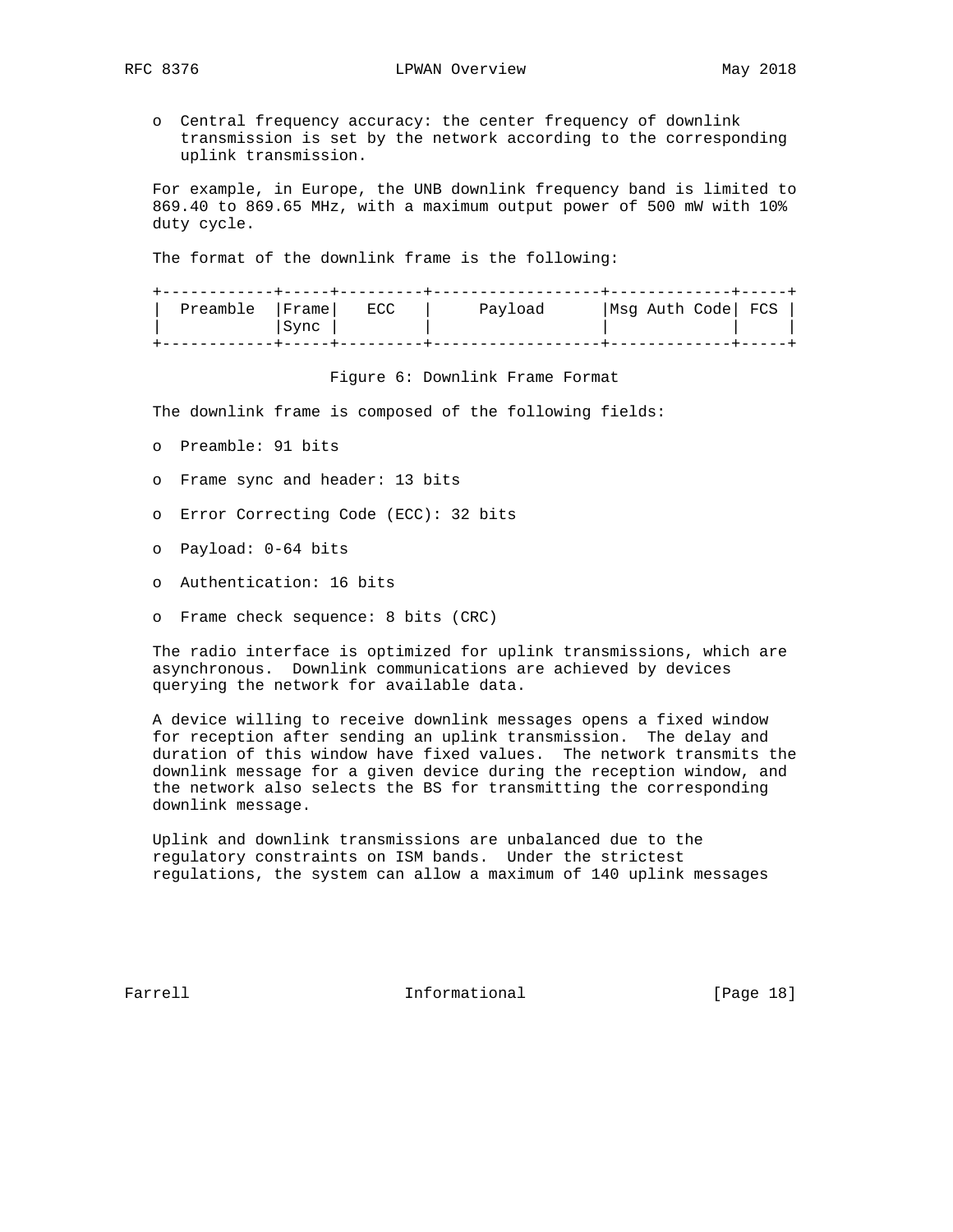and 4 downlink messages per device per day. These restrictions can be slightly relaxed depending on system conditions and the specific regulatory domain of operation.



Figure 7: Sigfox Network Architecture

 Figure 7 depicts the different elements of the Sigfox network architecture.

 Sigfox has a "one-contract one-network" model allowing devices to connect in any country, without any need or notion of either roaming or handover.

 The architecture consists of a single cloud-based core network, which allows global connectivity with minimal impact on the end device and radio access network. The core network elements are the Service Center (SC) and the Registration Authority (RA). The SC is in charge of the data connectivity between the BS and the Internet, as well as the control and management of the BSs and End Points (EPs). The RA is in charge of the EP network access authorization.

 The radio access network is comprised of several BSs connected directly to the SC. Each BS performs complex L1/L2 functions, leaving some L2 and L3 functionalities to the SC.

 The Devices (DEVs) or EPs are the objects that communicate application data between local Device Applications (DAs) and Network Applications (NAs).

Farrell **Informational** [Page 19]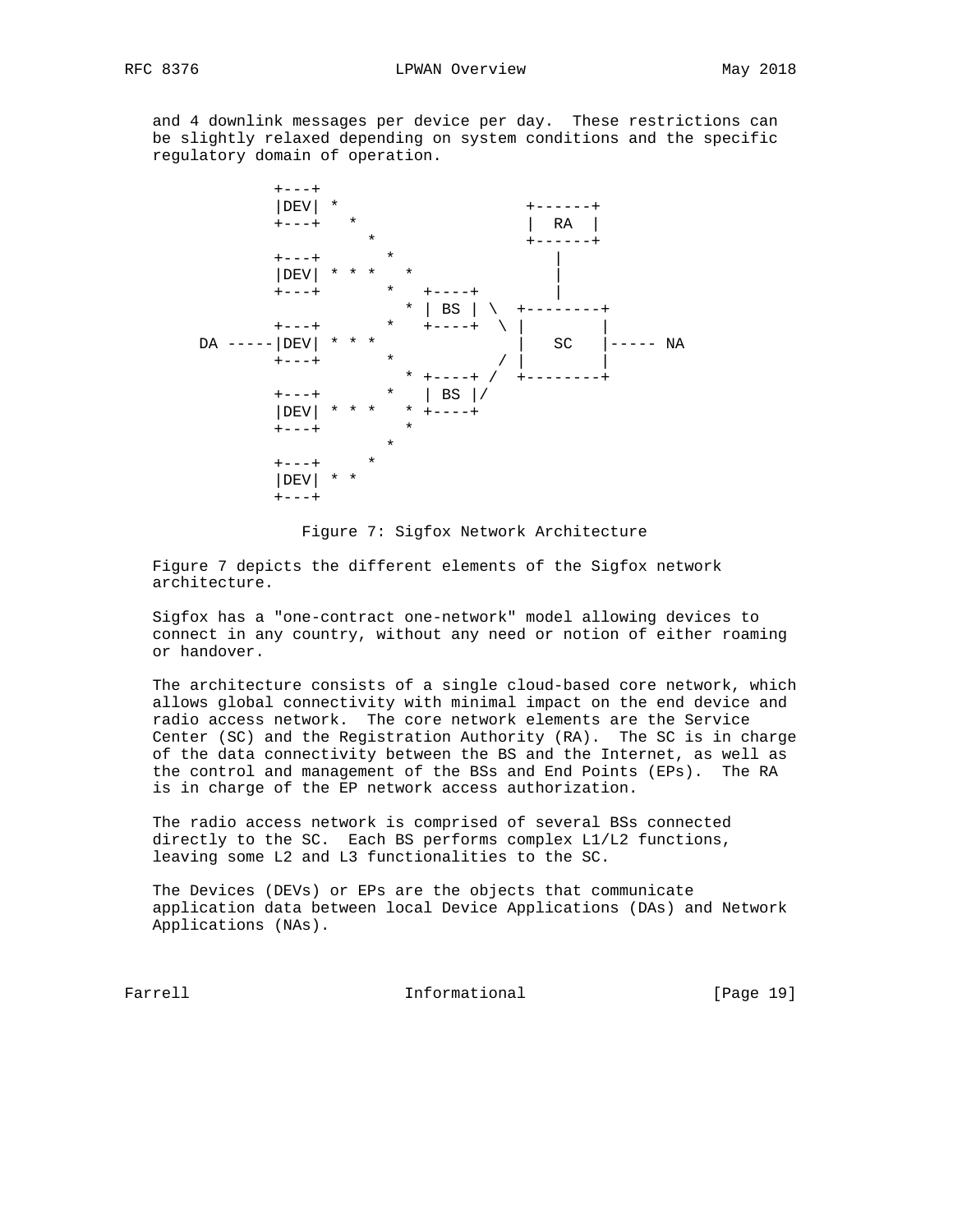Devices (or EPs) can be static or nomadic, as they associate with the SC and they do not attach to any specific BS. Hence, they can communicate with the SC through one or multiple BSs.

 Due to constraints in the complexity of the Device, it is assumed that Devices host only one or very few device applications, which most of the time communicate each to a single network application at a time.

 The radio protocol authenticates and ensures the integrity of each message. This is achieved by using a unique device ID and an AES-128-based message authentication code, ensuring that the message has been generated and sent by the device with the ID claimed in the message. Application data can be encrypted at the application level or not, depending on the criticality of the use case, to provide a balance between cost and effort versus risk. AES-128 in counter mode is used for encryption. Cryptographic keys are independent for each device. These keys are associated with the device ID and separate integrity and confidentiality keys are pre-provisioned. A confidentiality key is only provisioned if confidentiality is to be used. At the time of writing, the algorithms and keying details for this are not published.

2.4. Wi-SUN Alliance Field Area Network (FAN)

 Text here is via personal communication from Bob Heile (bheile@ieee.org) and was authored by Bob and Sum Chin Sean. Paul Duffy (paduffy@cisco.com) also provided additional comments/input on this section.

#### 2.4.1. Provenance and Documents

 The Wi-SUN Alliance <https://www.wi-sun.org/> is an industry alliance for smart city, smart grid, smart utility, and a broad set of general IoT applications. The Wi-SUN Alliance Field Area Network (FAN) profile is open-standards based (primarily on IETF and IEEE 802 standards) and was developed to address applications like smart municipality/city infrastructure monitoring and management, Electric Vehicle (EV) infrastructure, Advanced Metering Infrastructure (AMI), Distribution Automation (DA), Supervisory Control and Data Acquisition (SCADA) protection/management, distributed generation monitoring and management, and many more IoT applications. Additionally, the Alliance has created a certification program to promote global multi-vendor interoperability.

 The FAN profile is specified within ANSI/TIA as an extension of work previously done on Smart Utility Networks [ANSI-4957-000]. Updates to those specifications intended to be published in 2017 will contain

Farrell **Informational Informational** [Page 20]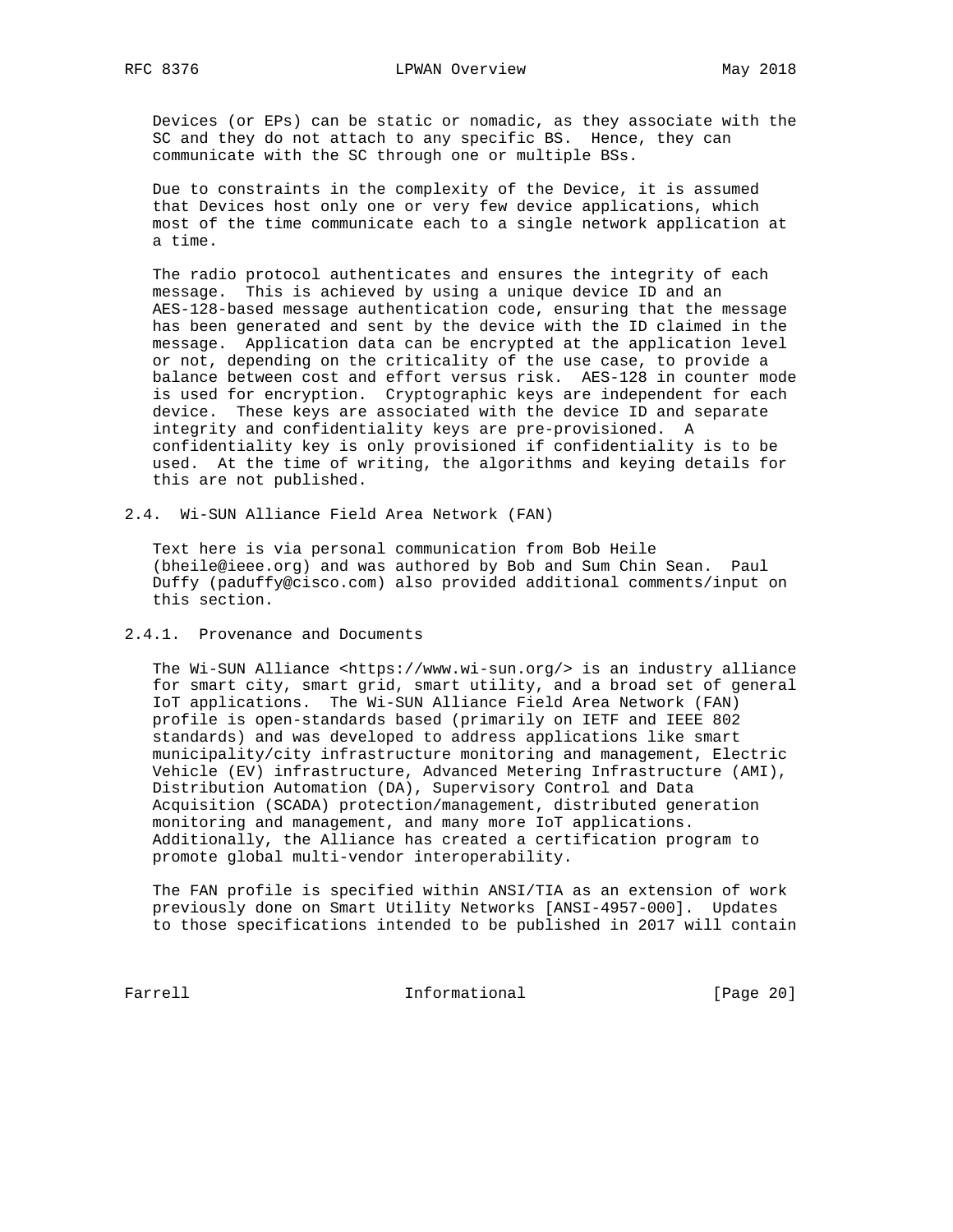details of the FAN profile. A current snapshot of the work to produce that profile is presented in [wisun-pressie1] and [wisun-pressie2].

# 2.4.2. Characteristics

 The FAN profile is an IPv6 wireless mesh network with support for enterprise-level security. The frequency-hopping wireless mesh topology aims to offer superior network robustness, reliability due to high redundancy, good scalability due to the flexible mesh configuration, and good resilience to interference. Very low power modes are in development permitting long-term battery operation of network nodes.

 The following list contains some overall characteristics of Wi-SUN that are relevant to LPWAN applications.

- o Coverage: The range of Wi-SUN FAN is typically 2 3 km in line of sight, matching the needs of neighborhood area networks, campus area networks, or corporate area networks. The range can also be extended via multi-hop networking.
- o High-bandwidth, low-link latency: Wi-SUN supports relatively high bandwidth, i.e., up to 300 kbit/s [FANOV], enables remote update and upgrade of devices so that they can handle new applications, extending their working life. Wi-SUN supports LPWAN IoT applications that require on-demand control by providing low link latency (0.02 s) and bidirectional communication.
- o Low-power consumption: FAN devices draw less than 2 uA when resting and only 8 mA when listening. Such devices can maintain a long lifetime, even if they are frequently listening. For instance, suppose the device transmits data for 10 ms once every 10 s; theoretically, a battery of 1000 mAh can last more than 10 years.
- o Scalability: Tens of millions of Wi-SUN FAN devices have been deployed in urban, suburban, and rural environments, including deployments with more than 1 million devices.

 A FAN contains one or more networks. Within a network, nodes assume one of three operational roles. First, each network contains a Border Router providing WAN connectivity to the network. The Border Router maintains source-routing tables for all nodes within its network, provides node authentication and key management services, and disseminates network-wide information such as broadcast schedules. Second, Router nodes, which provide upward and downward packet forwarding (within a network). A Router also provides

Farrell **Informational Informational** [Page 21]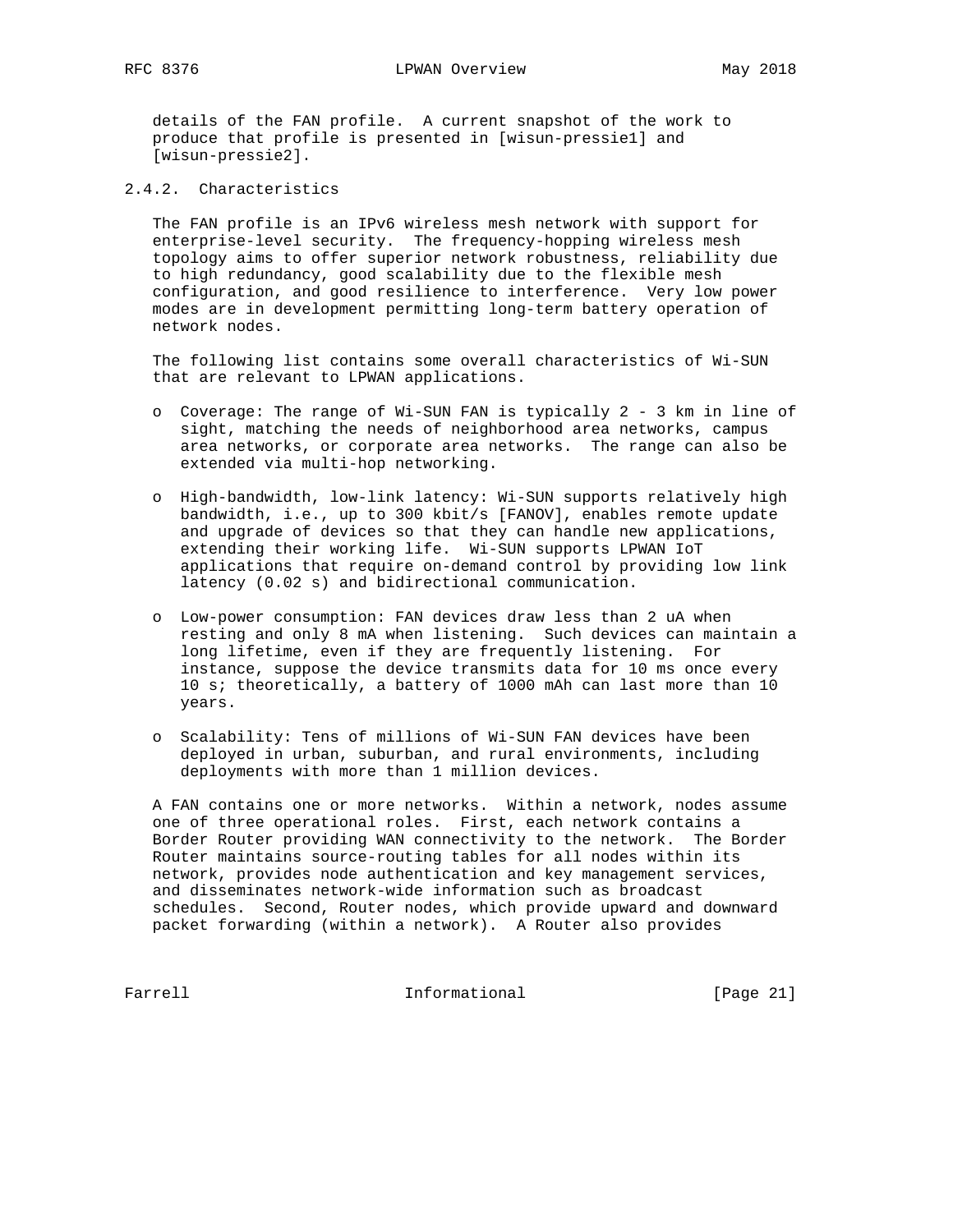services for relaying security and address management protocols. Finally, Leaf nodes provide minimum capabilities: discovering and joining a network, sending/receiving IPv6 packets, etc. A low-power network may contain a mesh topology with Routers at the edges that construct a star topology with Leaf nodes.

 The FAN profile is based on various open standards developed by the IETF (including [RFC768], [RFC2460], [RFC4443], and [RFC6282]). Related IEEE 802 standards include [IEEE.802.15.4] and [IEEE.802.15.9]. For Low-Power and Lossy Networks (LLNs), see ANSI/ TIA [ANSI-4957-210].

 The FAN profile specification provides an application-independent IPv6-based transport service. There are two possible methods for establishing IPv6 packet routing: the Routing Protocol for Low-Power and Lossy Networks (RPL) at the Network layer is mandatory, and Multi-Hop Delivery Service (MHDS) is optional at the Data Link layer. Figure 8 provides an overview of the FAN network stack.

 The Transport service is based on UDP (defined in [RFC768]) or TCP (defined in [RFC793].

 The Network service is provided by IPv6 as defined in [RFC2460] with an IPv6 over Low-Power Wireless Personal Area Networks (6LoWPAN) adaptation as defined in [RFC4944] and [RFC6282]. ICMPv6, as defined in [RFC4443], is used for the control plane during information exchange.

 The Data Link service provides both control/management of the PHY and data transfer/management services to the Network layer. These services are divided into MAC and Logical Link Control (LLC) sub layers. The LLC sub-layer provides a protocol dispatch service that supports 6LoWPAN and an optional MAC sub-layer mesh service. The MAC sub-layer is constructed using data structures defined in [IEEE.802.15.4]. Multiple modes of frequency hopping are defined. The entire MAC payload is encapsulated in an [IEEE.802.15.9] Information Element to enable LLC protocol dispatch between upper layer 6LoWPAN processing and MAC sub-layer mesh processing, etc. These areas will be expanded once [IEEE.802.15.12] is completed.

 The PHY service is derived from a subset of the SUN FSK specification in [IEEE.802.15.4]. The 2-FSK modulation schemes, with a channel spacing range from 200 to 600 kHz, are defined to provide data rates from 50 to 300 kbit/s, with FEC as an optional feature. Towards enabling ultra-low-power applications, the PHY layer design is also extendable to low-energy and critical infrastructure-monitoring networks.

Farrell **Informational Informational** [Page 22]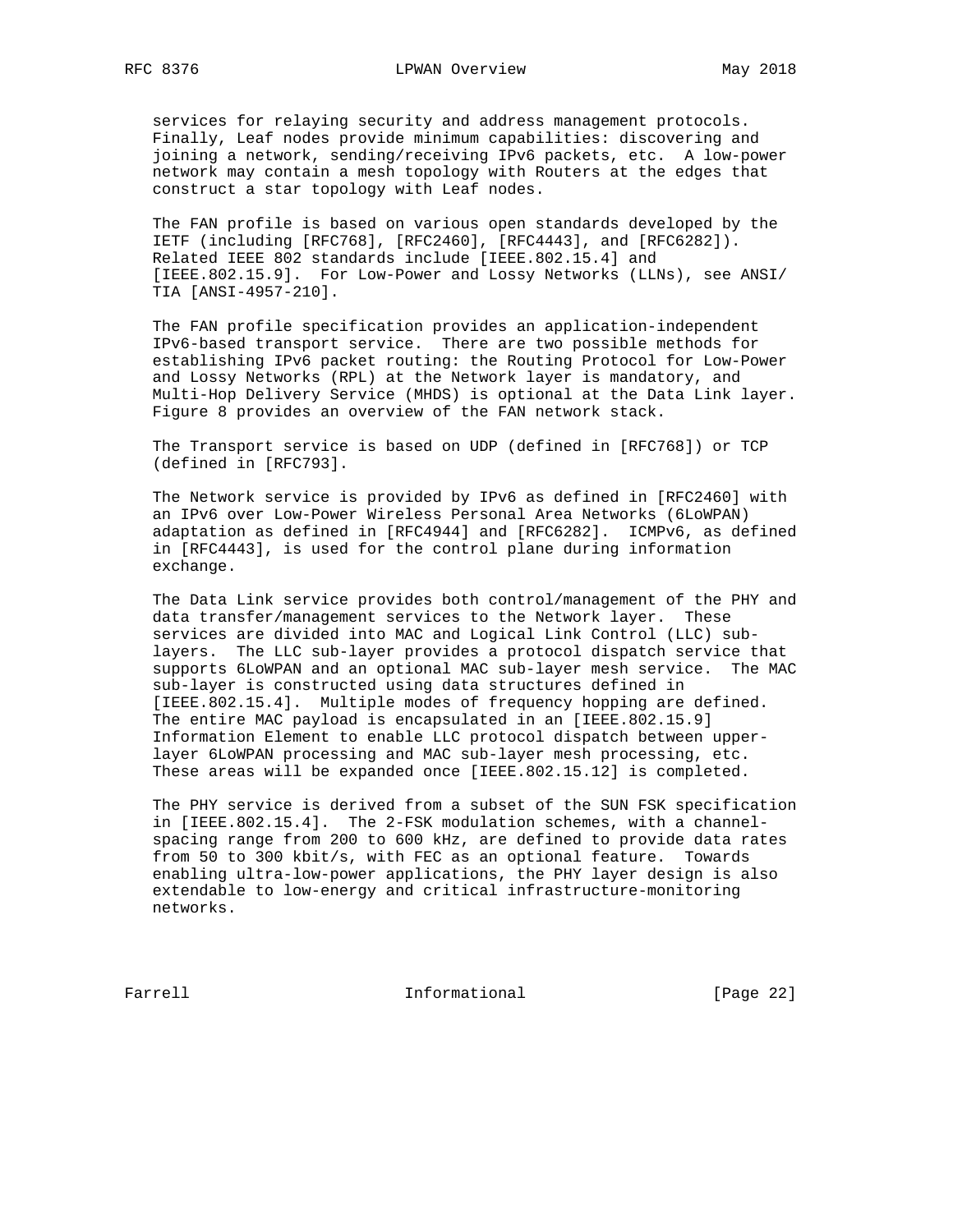| Layer                                | Description                                                                                            |
|--------------------------------------|--------------------------------------------------------------------------------------------------------|
| IPv6 protocol suite                  | TCP/UDP                                                                                                |
|                                      | 6LOWPAN Adaptation + Header Compression                                                                |
|                                      | DHCPv6 for IP address management                                                                       |
|                                      | Routing using RPL                                                                                      |
|                                      | ICMPv6                                                                                                 |
|                                      | Unicast and Multicast forwarding                                                                       |
| MAC based on<br>$[IEEE.802.15.4e] +$ | Frequency hopping                                                                                      |
| IE extensions                        | Discovery and Join                                                                                     |
|                                      | Protocol Dispatch ([IEEE.802.15.9])                                                                    |
|                                      | Several Frame Exchange patterns                                                                        |
|                                      | Optional Mesh Under routing<br>([ANSI-4957-210])                                                       |
| PHY based on<br>[IEEE.802.15.4g]     | Various data rates and regions                                                                         |
| Security                             | [IEEE.802.1x]/EAP-TLS/PKI Authentication<br>TLS_ECDHE_ECDSA_WITH_AES_128_CCM_8<br>required for EAP-TLS |
|                                      | 802.11i Group Key Management                                                                           |
|                                      | Frame security is implemented as AES-CCM*<br>as specified in [IEEE.802.15.4]                           |
|                                      | Optional [ETSI-TS-102-887-2] Node 2 Node<br>Key Management                                             |

Figure 8: Wi-SUN Stack Overview

Farrell **Informational Informational** [Page 23]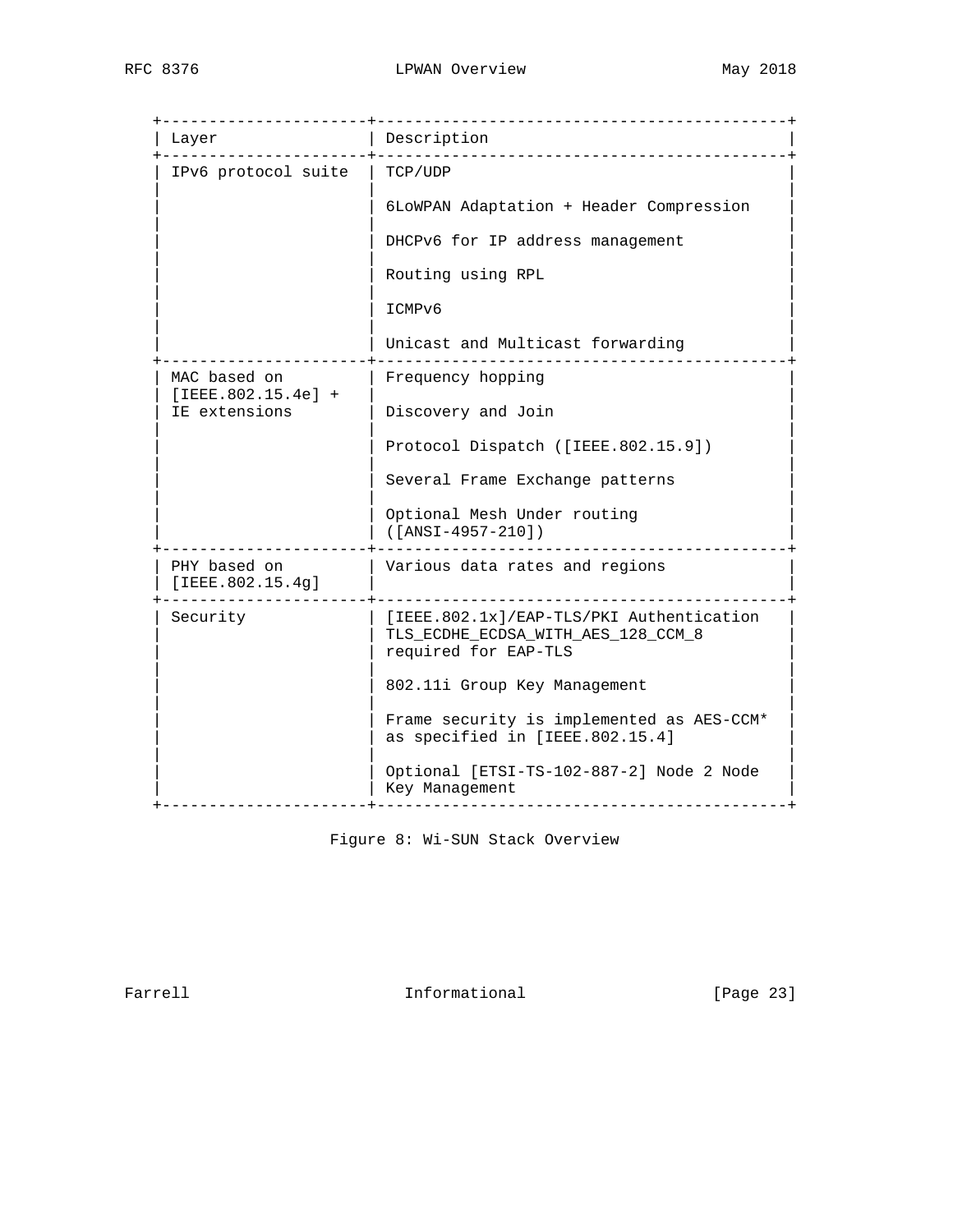The FAN security supports Data Link layer network access control, mutual authentication, and establishment of a secure pairwise link between a FAN node and its Border Router, which is implemented with an adaptation of [IEEE.802.1x] and EAP-TLS as described in [RFC5216] using secure device identity as described in [IEEE.802.1AR]. Certificate formats are based upon [RFC5280]. A secure group link between a Border Router and a set of FAN nodes is established using an adaptation of the [IEEE.802.11] Four-Way Handshake. A set of four group keys are maintained within the network, one of which is the current transmit key. Secure node-to-node links are supported between one-hop FAN neighbors using an adaptation of [ETSI-TS-102-887-2]. FAN nodes implement Frame Security as specified in [IEEE.802.15.4].

3. Generic Terminology

 LPWAN technologies, such as those discussed above, have similar architectures but different terminology. We can identify different types of entities in a typical LPWAN network:

- o End devices are the devices or the "things" (e.g., sensors, actuators, etc.); they are named differently in each technology (End Device, User Equipment, or EP). There can be a high density of end devices per Radio Gateway.
- o The Radio Gateway, which is the EP of the constrained link. It is known as: Gateway, Evolved Node B or base station.
- o The Network Gateway or Router is the interconnection node between the Radio Gateway and the Internet. It is known as the Network Server, Serving GW, or Service Center.
- o LPWAN-AAA server, which controls user authentication. It is known as the Join-Server, Home Subscriber Server, or Registration Authority. (We use the term LPWAN-AAA server because we're not assuming that this entity speaks RADIUS or Diameter as many/most AAA servers do; but, equally, we don't want to rule that out, as the functionality will be similar.)
- o At last we have the Application Server, known also as Packet Data Node Gateway or Network Application.

Farrell **Informational Informational** [Page 24]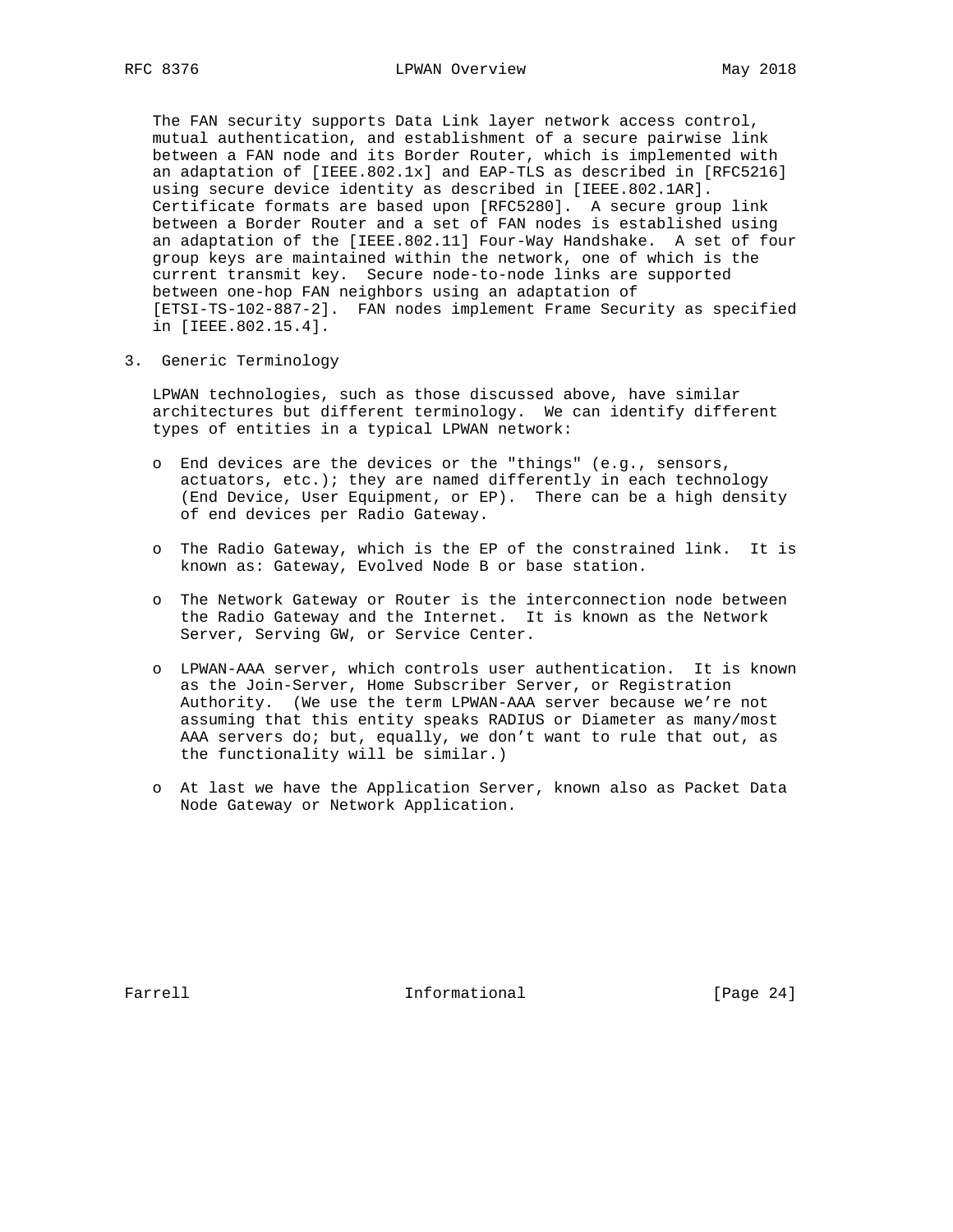| Function/<br>Technology                   | LoRaWAN                                       | NB-IoT                       | Sigfox                             | Wi-SUN           | 工民工民                          |
|-------------------------------------------|-----------------------------------------------|------------------------------|------------------------------------|------------------|-------------------------------|
| Sensor,<br>Actuator,<br>device,<br>object | End<br>Device                                 | User<br>Equipment            | End<br>Point                       | Leaf<br>Node     | Device<br>(DEV)               |
| Transceiver<br>Antenna                    | Gateway                                       | Evolved<br>Node B            | Base<br>Station                    | Router<br>Node   | Radio<br>Gateway              |
| Server                                    | Network<br>Server                             | PDN GW/<br>$SCEF*$           | Service<br>Center                  | Border<br>Router | Network<br>Gateway<br>(NGW)   |
| Security<br>Server                        | Join<br>Server                                | Home<br>Subscriber<br>Server | Registration Authent.<br>Authority | Server           | LPWAN-<br>AAA<br>Server       |
|                                           | Application Application Application<br>Server | Server                       | Network<br>Application             | Appli-<br>cation | Application<br>$(\text{App})$ |

\* SCEF = Service Capability Exposure Function

Figure 9: LPWAN Architecture Terminology



### Figure 10: LPWAN Architecture

 In addition to the names of entities, LPWANs are also subject to possibly regional frequency-band regulations. Those may include restrictions on the duty cycle, for example, requiring that hosts only transmit for a certain percentage of each hour.

Farrell **Informational Informational** [Page 25]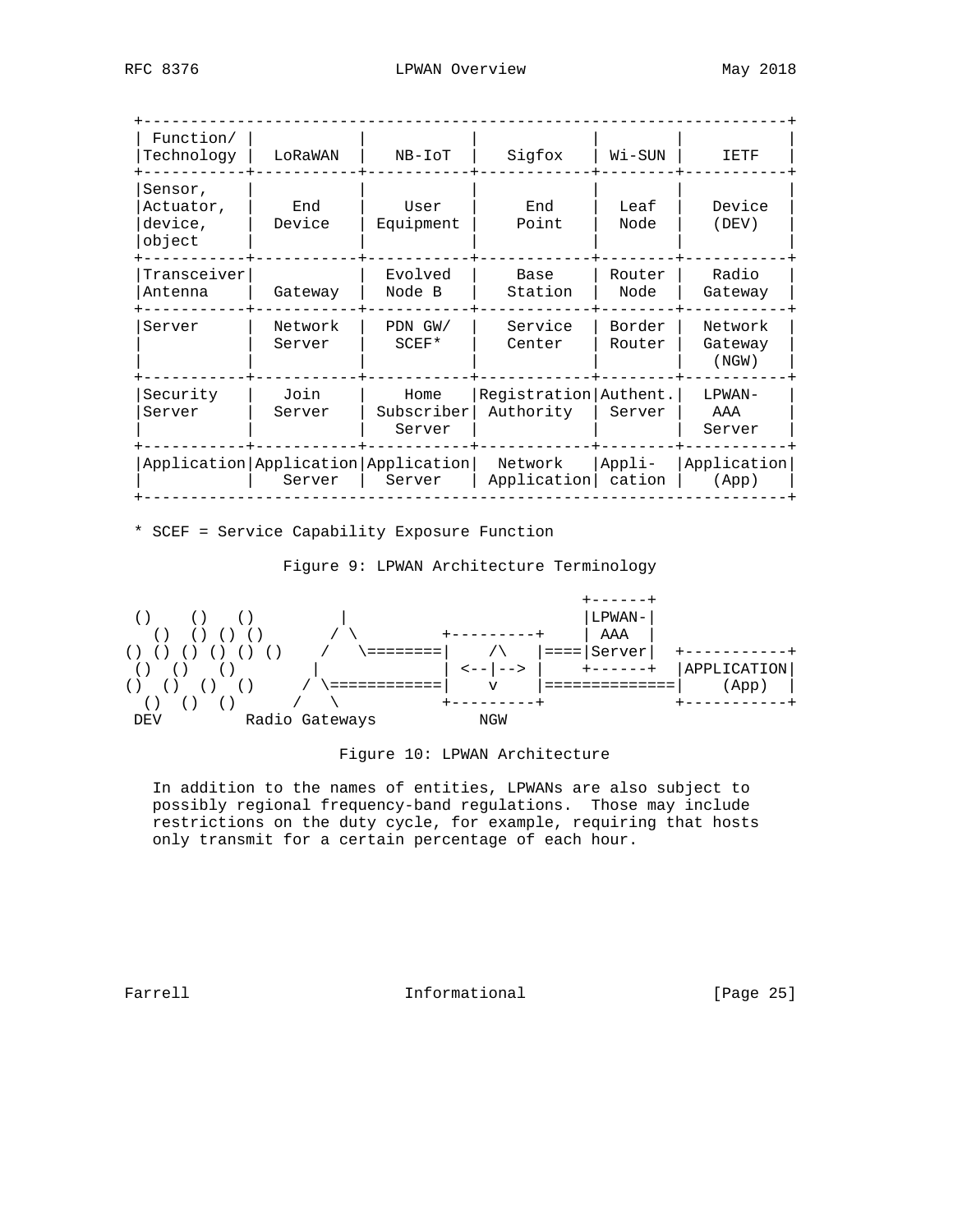### 4. Gap Analysis

 This section considers some of the gaps between current LPWAN technologies and the goals of the LPWAN WG. Many of the generic considerations described in [RFC7452] will also apply in LPWANs, as end devices can also be considered to be a subclass of (so-called) "smart objects". In addition, LPWAN device implementers will also need to consider the issues relating to firmware updates described in [RFC8240].

### 4.1. Naive Application of IPv6

 IPv6 [RFC8200] has been designed to allocate addresses to all the nodes connected to the Internet. Nevertheless, the header overhead of at least 40 bytes introduced by the protocol is incompatible with LPWAN constraints. If IPv6 with no further optimization were used, several LPWAN frames could be needed just to carry the IP header. Another problem arises from IPv6 MTU requirements, which require the layer below to support at least 1280 byte packets [RFC2460].

 IPv6 has a configuration protocol: Neighbor Discovery Protocol (NDP) [RFC4861]). For a node to learn network parameters, NDP generates regular traffic with a relatively large message size that does not fit LPWAN constraints.

 In some LPWAN technologies, L2 multicast is not supported. In that case, if the network topology is a star, the solution and considerations from Section 3.2.5 of [RFC7668] may be applied.

 Other key protocols (such as DHCPv6 [RFC3315], IPsec [RFC4301] and TLS [RFC5246]) have similarly problematic properties in this context. Each protocol requires relatively frequent round-trips between the host and some other host on the network. In the case of cryptographic protocols (such as IPsec and TLS), in addition to the round-trips required for secure session establishment, cryptographic operations can require padding and addition of authenticators that are problematic when considering LPWAN lower layers. Note that mains powered Wi-SUN mesh router nodes will typically be more resource capable than the other LPWAN technologies discussed. This can enable use of more "chatty" protocols for some aspects of Wi-SUN.

# 4.2. 6LoWPAN

 Several technologies that exhibit significant constraints in various dimensions have exploited the 6LoWPAN suite of specifications ([RFC4944], [RFC6282], and [RFC6775]) to support IPv6 [USES-6LO]. However, the constraints of LPWANs, often more extreme than those typical of technologies that have (re-)used 6LoWPAN, constitute a

Farrell **Informational Informational** [Page 26]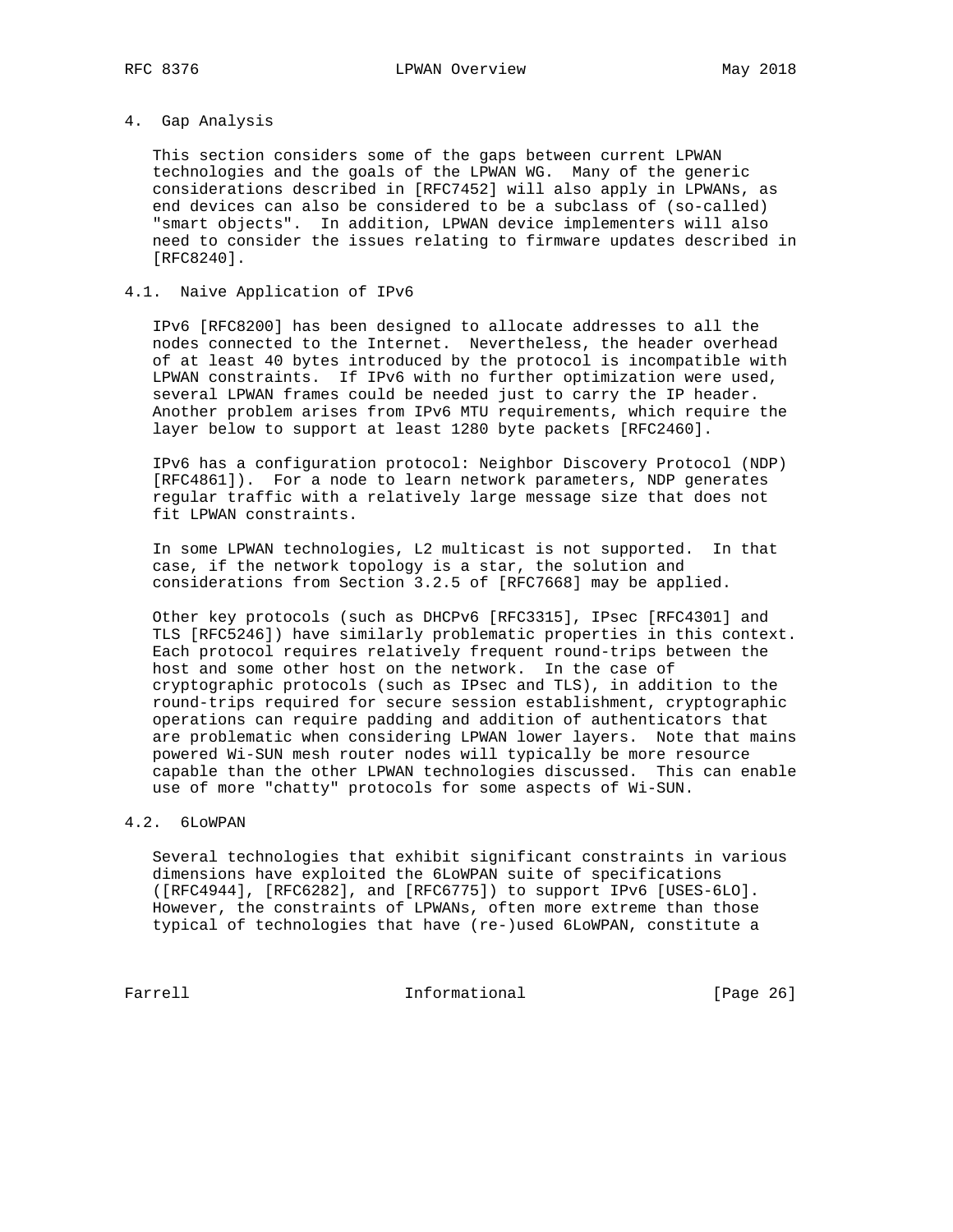challenge for the 6LoWPAN suite in order to enable IPv6 over LPWAN. LPWANs are characterized by device constraints (in terms of processing capacity, memory, and energy availability), and especially, link constraints, such as:

- o tiny L2 payload size (from ˜10 to ˜100 bytes),
- o very low bit rate (from ˜10 bit/s to ˜100 kbit/s), and
- o in some specific technologies, further message rate constraints (e.g., between ˜0.1 message/minute and ˜1 message/minute) due to regional regulations that limit the duty cycle.

#### 4.2.1. Header Compression

 6LoWPAN header compression reduces IPv6 (and UDP) header overhead by eliding header fields when they can be derived from the link layer and by assuming that some of the header fields will frequently carry expected values. 6LoWPAN provides both stateless and stateful header compression. In the latter, all nodes of a 6LoWPAN are assumed to share compression context. In the best case, the IPv6 header for link-local communication can be reduced to only 2 bytes. For global communication, the IPv6 header may be compressed down to 3 bytes in the most extreme case. However, in more practical situations, the smallest IPv6 header size may be 11 bytes (one address prefix compressed) or 19 bytes (both source and destination prefixes compressed). These headers are large considering the link-layer payload size of LPWAN technologies, and in some cases, are even bigger than the LPWAN PDUs. 6LoWPAN was initially designed for [IEEE.802.15.4] networks with a frame size up to 127 bytes and a throughput of up to 250 kbit/s, which may or may not be duty cycled.

### 4.2.2. Address Autoconfiguration

 Traditionally, Interface Identifiers (IIDs) have been derived from link-layer identifiers [RFC4944]. This allows optimizations such as header compression. Nevertheless, recent guidance has given advice on the fact that, due to privacy concerns, 6LoWPAN devices should not be configured to embed their link-layer addresses in the IID by default. [RFC8065] provides guidance on better methods for generating IIDs.

### 4.2.3. Fragmentation

 As stated above, IPv6 requires the layer below to support an MTU of 1280 bytes [RFC8200]. Therefore, given the low maximum payload size of LPWAN technologies, fragmentation is needed.

Farrell **Informational Informational** [Page 27]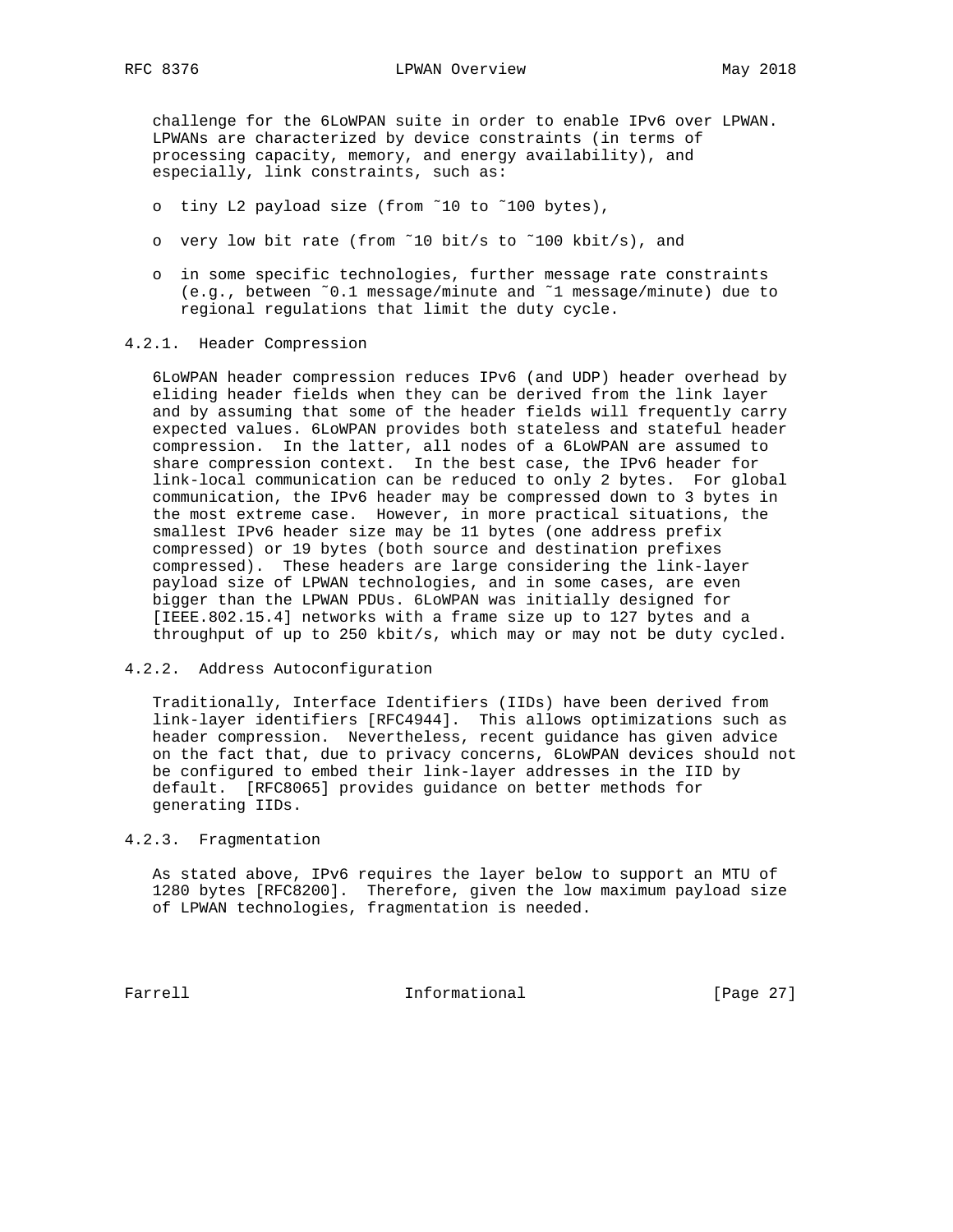If a layer of an LPWAN technology supports fragmentation, proper analysis has to be carried out to decide whether the fragmentation functionality provided by the lower layer or fragmentation at the adaptation layer should be used. Otherwise, fragmentation functionality shall be used at the adaptation layer.

 6LoWPAN defined a fragmentation mechanism and a fragmentation header to support the transmission of IPv6 packets over IEEE.802.15.4 networks [RFC4944]. While the 6LoWPAN fragmentation header is appropriate for the 2003 version of [IEEE.802.15.4] (which has a frame payload size of 81-102 bytes), it is not suitable for several LPWAN technologies, many of which have a maximum payload size that is one order of magnitude below that of the 2003 version of [IEEE.802.15.4]. The overhead of the 6LoWPAN fragmentation header is high, considering the reduced payload size of LPWAN technologies, and the limited energy availability of the devices using such technologies. Furthermore, its datagram offset field is expressed in increments of eight octets. In some LPWAN technologies, the 6LoWPAN fragmentation header plus eight octets from the original datagram exceeds the available space in the layer two payload. In addition, the MTU in the LPWAN networks could be variable, which implies a variable fragmentation solution.

### 4.2.4. Neighbor Discovery

 6LoWPAN Neighbor Discovery [RFC6775] defines optimizations to IPv6 ND [RFC4861], in order to adapt functionality of the latter for networks of devices using [IEEE.802.15.4] or similar technologies. The optimizations comprise host-initiated interactions to allow for sleeping hosts, replacement of multicast-based address resolution for hosts by an address registration mechanism, multihop extensions for prefix distribution and duplicate address detection (note that these are not needed in a star topology network), and support for 6LoWPAN header compression.

 6LoWPAN ND may be used in not so severely constrained LPWAN networks. The relative overhead incurred will depend on the LPWAN technology used (and on its configuration, if appropriate). In certain LPWAN setups (with a maximum payload size above ˜60 bytes and duty-cycle free or equivalent operation), an RS/RA/NS/NA exchange may be completed in a few seconds, without incurring packet fragmentation.

 In other LPWANs (with a maximum payload size of ˜10 bytes and a message rate of ˜0.1 message/minute), the same exchange may take hours or even days, leading to severe fragmentation and consuming a significant amount of the available network resources. 6LoWPAN ND behavior may be tuned through the use of appropriate values for the default Router Lifetime, the Valid Lifetime in the PIOs, and the

Farrell **Informational Informational** [Page 28]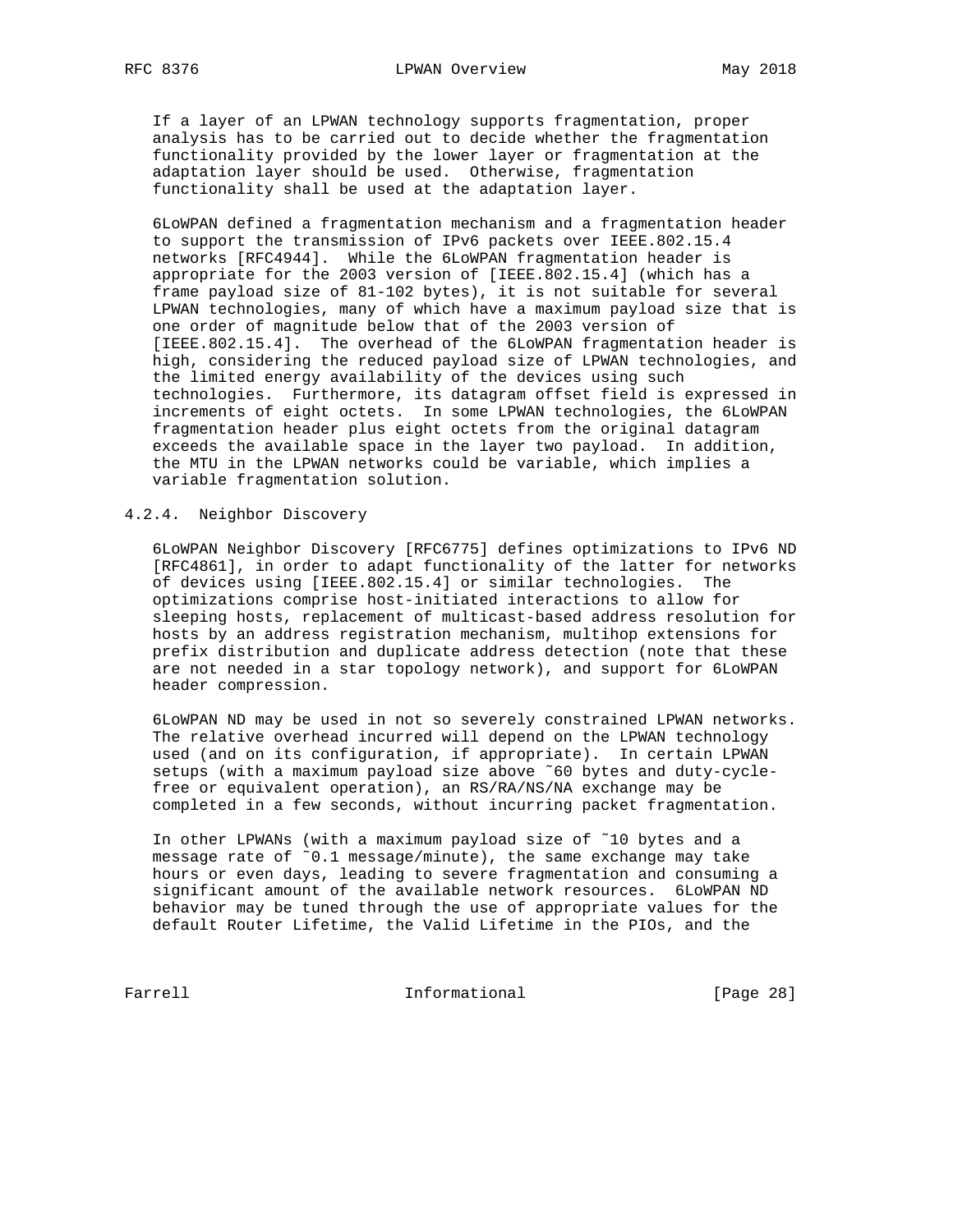Valid Lifetime in the 6LoWPAN Context Option (6CO), as well as the address Registration Lifetime. However, for the latter LPWANs mentioned above, 6LoWPAN ND is not suitable.

#### 4.3. 6lo

 The 6lo WG has been reusing and adapting 6LoWPAN to enable IPv6 support over link-layer technologies such as Bluetooth Low Energy (BTLE), ITU-T G.9959 [G9959], Digital Enhanced Cordless Telecommunications (DECT) Ultra Low Energy (ULE), MS/TP-RS485, Near Field Communication (NFC) IEEE 802.11ah. (See <https://datatracker.ietf.org/wg/6lo/> for details on the 6lo WG.) These technologies are similar in several aspects to [IEEE.802.15.4], which was the original 6LoWPAN target technology.

 6lo has mostly used the subset of 6LoWPAN techniques best suited for each lower-layer technology and has provided additional optimizations for technologies where the star topology is used, such as BTLE or DECT-ULE.

 The main constraint in these networks comes from the nature of the devices (constrained devices); whereas, in LPWANs, it is the network itself that imposes the most stringent constraints.

# 4.4. 6tisch

 The IPv6 over the TSCH mode of IEEE 802.15.4e (6tisch) solution is dedicated to mesh networks that operate using [IEEE.802.15.4e] MAC with a deterministic slotted channel. Time-Slotted Channel Hopping (TSCH) can help to reduce collisions and to enable a better balance over the channels. It improves the battery life by avoiding the idle listening time for the return channel.

 A key element of 6tisch is the use of synchronization to enable determinism. TSCH and 6tisch may provide a standard scheduling function. The LPWAN networks probably will not support synchronization like the one used in 6tisch.

# 4.5. RoHC

 RoHC is a header compression mechanism [RFC3095] developed for multimedia flows in a point-to-point channel. RoHC uses three levels of compression, each level having its own header format. In the first level, RoHC sends 52 bytes of header; in the second level, the header could be from 34 to 15 bytes; and in the third level, header size could be from 7 to 2 bytes. The level of compression is managed by a Sequence Number (SN), which varies in size from 2 bytes to 4 bits in the minimal compression. SN compression is done with an

Farrell **Informational Informational** [Page 29]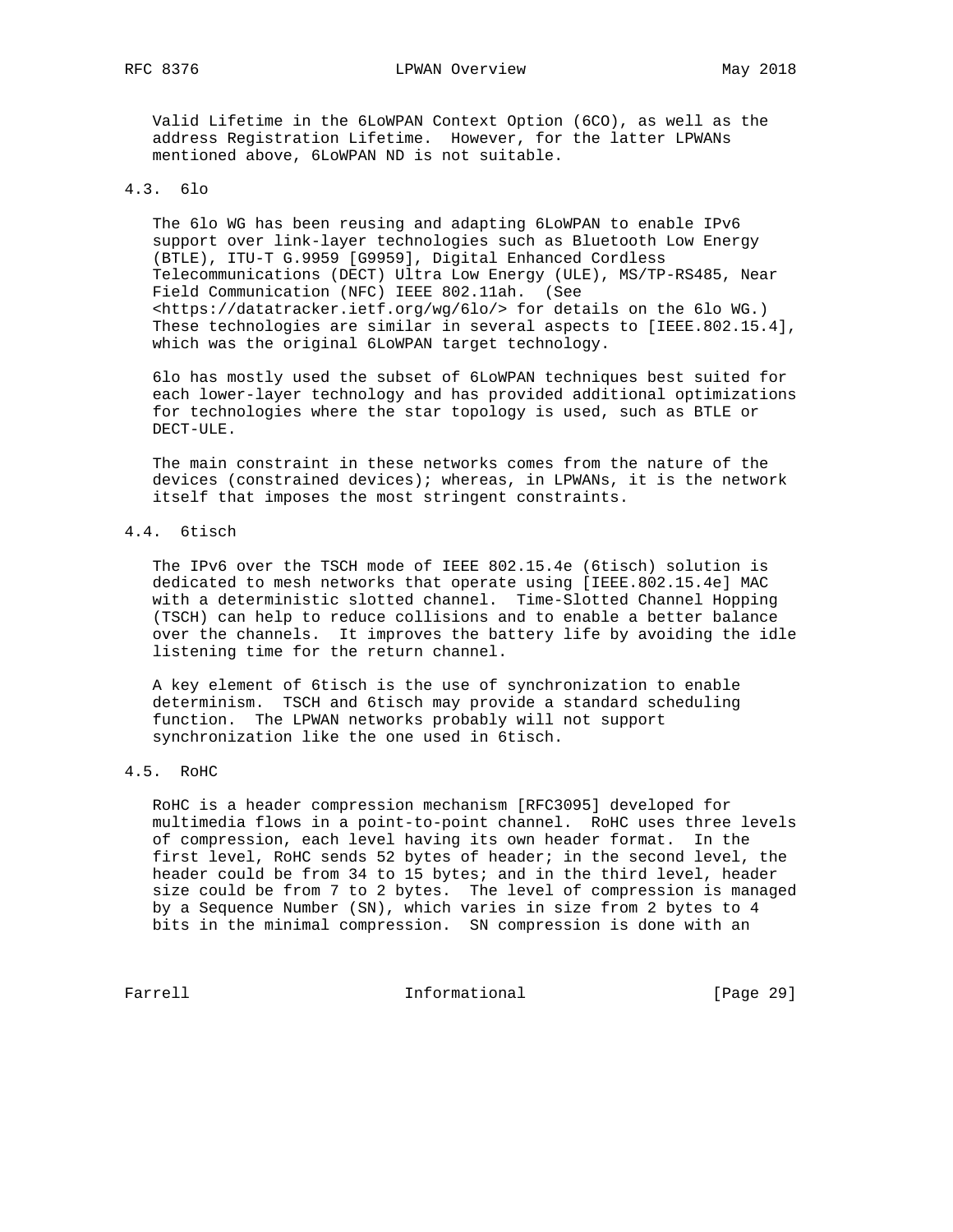algorithm called Window-Least Significant Bits (W-LSB). This window has a 4-bit size representing 15 packets, so every 15 packets, RoHC needs to slide the window in order to receive the correct SN, and sliding the window implies a reduction of the level of compression. When packets are lost or errored, the decompressor loses context and drops packets until a bigger header is sent with more complete information. To estimate the performance of RoHC, an average header size is used. This average depends on the transmission conditions, but most of the time is between 3 and 4 bytes.

 RoHC has not been adapted specifically to the constrained hosts and networks of LPWANs: it does not take into account energy limitations nor the transmission rate. Additionally, RoHC context is synchronized during transmission, which does not allow better compression.

## 4.6. ROLL

 Most technologies considered by the LPWAN WG are based on a star topology, which eliminates the need for routing at that layer. Future work may address additional use cases that may require adaptation of existing routing protocols or the definition of new ones. As of the time of writing, work similar to that done in the Routing Over Low-Power and Lossy Network (ROLL) WG and other routing protocols are out of scope of the LPWAN WG.

# 4.7. CoAP

 The Constrained Application Protocol (CoAP) [RFC7252] provides a RESTful framework for applications intended to run on constrained IP networks. It may be necessary to adapt CoAP or related protocols to take into account the extreme duty cycles and the potentially extremely limited throughput of LPWANs.

 For example, some of the timers in CoAP may need to be redefined. Taking into account CoAP acknowledgments may allow the reduction of L2 acknowledgments. On the other hand, the current work in progress in the CoRE WG where the Constrained Management Interface (COMI) / Constrained Objects Language (CoOL) network management interface which, uses Structured Identifiers (SIDs) to reduce payload size over CoAP may prove to be a good solution for the LPWAN technologies. The overhead is reduced by adding a dictionary that matches a URI to a small identifier and a compact mapping of the YANG data model into the Concise Binary Object Representation (CBOR).

Farrell **Informational Informational** [Page 30]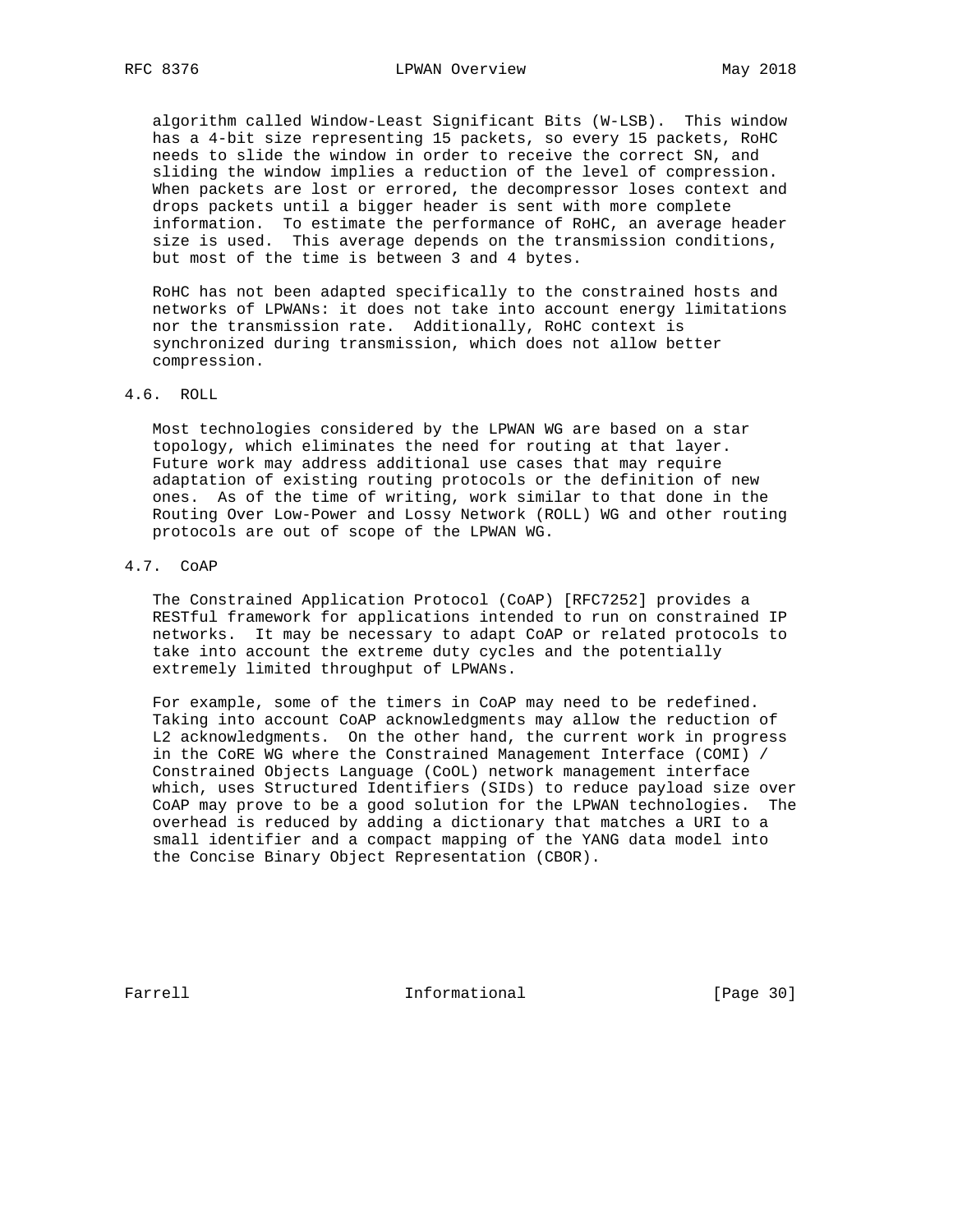## 4.8. Mobility

 LPWAN nodes can be mobile. However, LPWAN mobility is different from the one specified for Mobile IP. LPWAN implies sporadic traffic and will rarely be used for high-frequency, real-time communications. The applications do not generate a flow; they need to save energy and, most of the time, the node will be down.

 In addition, LPWAN mobility may mostly apply to groups of devices that represent a network; in which case, mobility is more a concern for the Gateway than the devices. Network Mobility (NEMO) [RFC3963] or other mobile Gateway solutions (such as a Gateway with an LTE uplink) may be used in the case where some end devices belonging to the same network Gateway move from one point to another such that they are not aware of being mobile.

### 4.9. DNS and LPWAN

 The Domain Name System (DNS) [RFC1035], enables applications to name things with a globally resolvable name. Many protocols use the DNS to identify hosts, for example, applications using CoAP.

 The DNS query/answer protocol as a precursor to other communication within the Time-To-Live (TTL) of a DNS answer is clearly problematic in an LPWAN, say where only one round-trip per hour can be used, and with a TTL that is less than 3600 seconds. It is currently unclear whether and how DNS-like functionality might be provided in LPWANs.

### 5. Security Considerations

 Most LPWAN technologies integrate some authentication or encryption mechanisms that were defined outside the IETF. The LPWAN WG may need to do work to integrate these mechanisms to unify management. A standardized Authentication, Authorization, and Accounting (AAA) infrastructure [RFC2904] may offer a scalable solution for some of the security and management issues for LPWANs. AAA offers centralized management that may be of use in LPWANs, for example [LoRaWAN-AUTH] and [LoRaWAN-RADIUS] suggest possible security processes for a LoRaWAN network. Similar mechanisms may be useful to explore for other LPWAN technologies.

 Some applications using LPWANs may raise few or no privacy considerations. For example, temperature sensors in a large office building may not raise privacy issues. However, the same sensors, if deployed in a home environment, and especially if triggered due to human presence, can raise significant privacy issues: if an end device emits a (encrypted) packet every time someone enters a room in a home, then that traffic is privacy sensitive. And the more that

Farrell **Informational** [Page 31]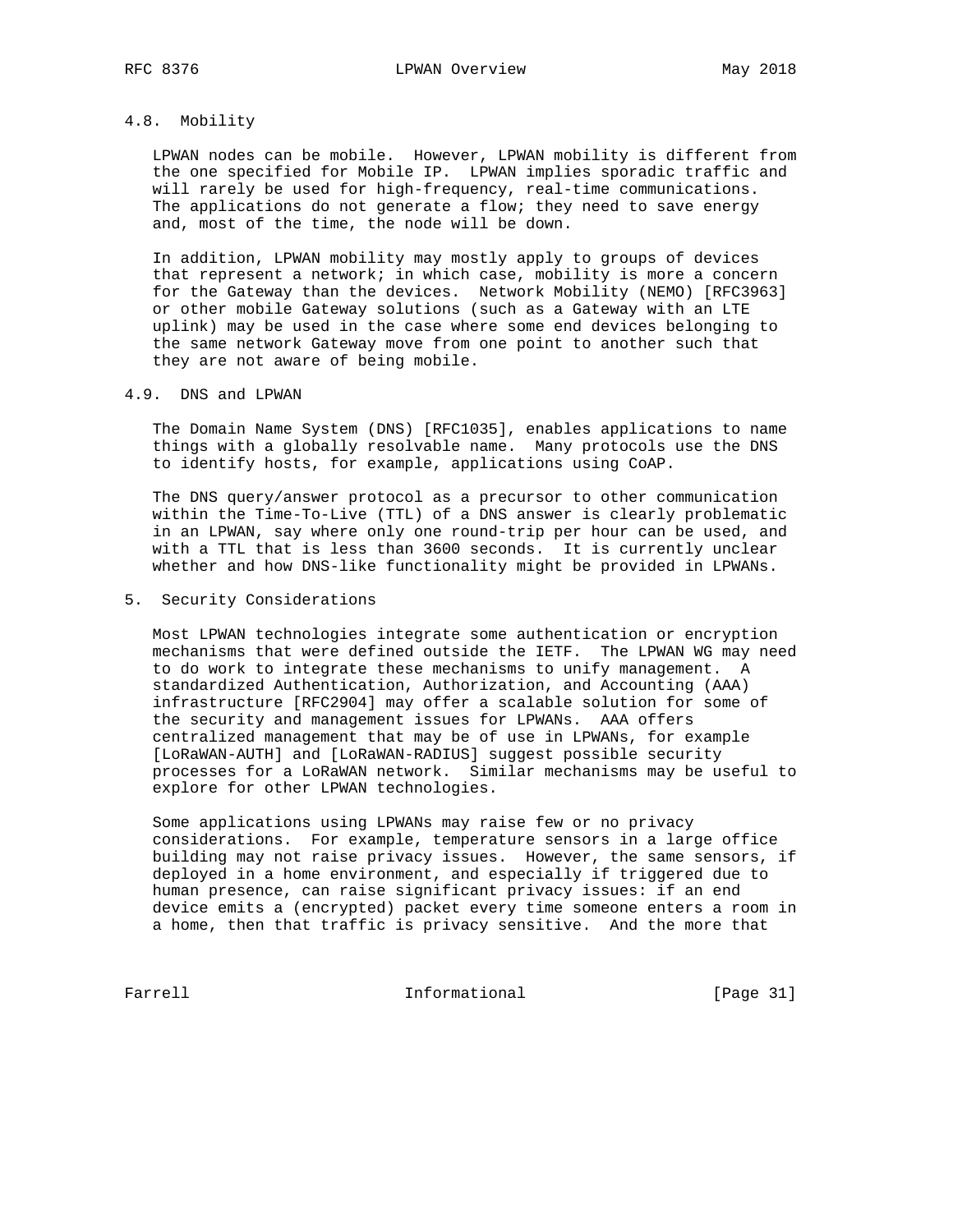the existence of that traffic is visible to network entities, the more privacy sensitivities arise. At this point, it is not clear whether there are workable mitigations for problems like this. In a more typical network, one would consider defining padding mechanisms and allowing for cover traffic. In some LPWANs, those mechanisms may not be feasible. Nonetheless, the privacy challenges do exist and can be real; therefore, some solutions will be needed. Note that many aspects of solutions in this space may not be visible in IETF specifications but can be, e.g., implementation or deployment specific.

 Another challenge for LPWANs will be how to handle key management and associated protocols. In a more traditional network (e.g., the Web), servers can "staple" Online Certificate Status Protocol (OCSP) responses in order to allow browsers to check revocation status for presented certificates [RFC6961]. While the stapling approach is likely something that would help in an LPWAN, as it avoids an RTT, certificates and OCSP responses are bulky items and will prove challenging to handle in LPWANs with bounded bandwidth.

6. IANA Considerations

This document has no IANA actions.

7. Informative References

[ANSI-4957-000]

 ANSI/TIA, "Architecture Overview for the Smart Utility Network", ANSI/TIA-4957.0000 , May 2013.

[ANSI-4957-210]

 ANSI/TIA, "Multi-Hop Delivery Specification of a Data Link Sub-Layer", ANSI/TIA-4957.210 , May 2013.

[arib\_ref] ARIB, "920MHz-Band Telemeter, Telecontrol and Data Transmission Radio Equipment", ARIB STD-T108 Version 1.0, February 2012.

 [ETSI-TS-102-887-2] ETSI, "Electromagnetic compatibility and Radio spectrum Matters (ERM); Short Range Devices; Smart Metering Wireless Access Protocol; Part 2: Data Link Layer (MAC Sub-layer)", ETSI TS 102 887-2, Version V1.1.1, September 2013.

Farrell **Informational Informational** [Page 32]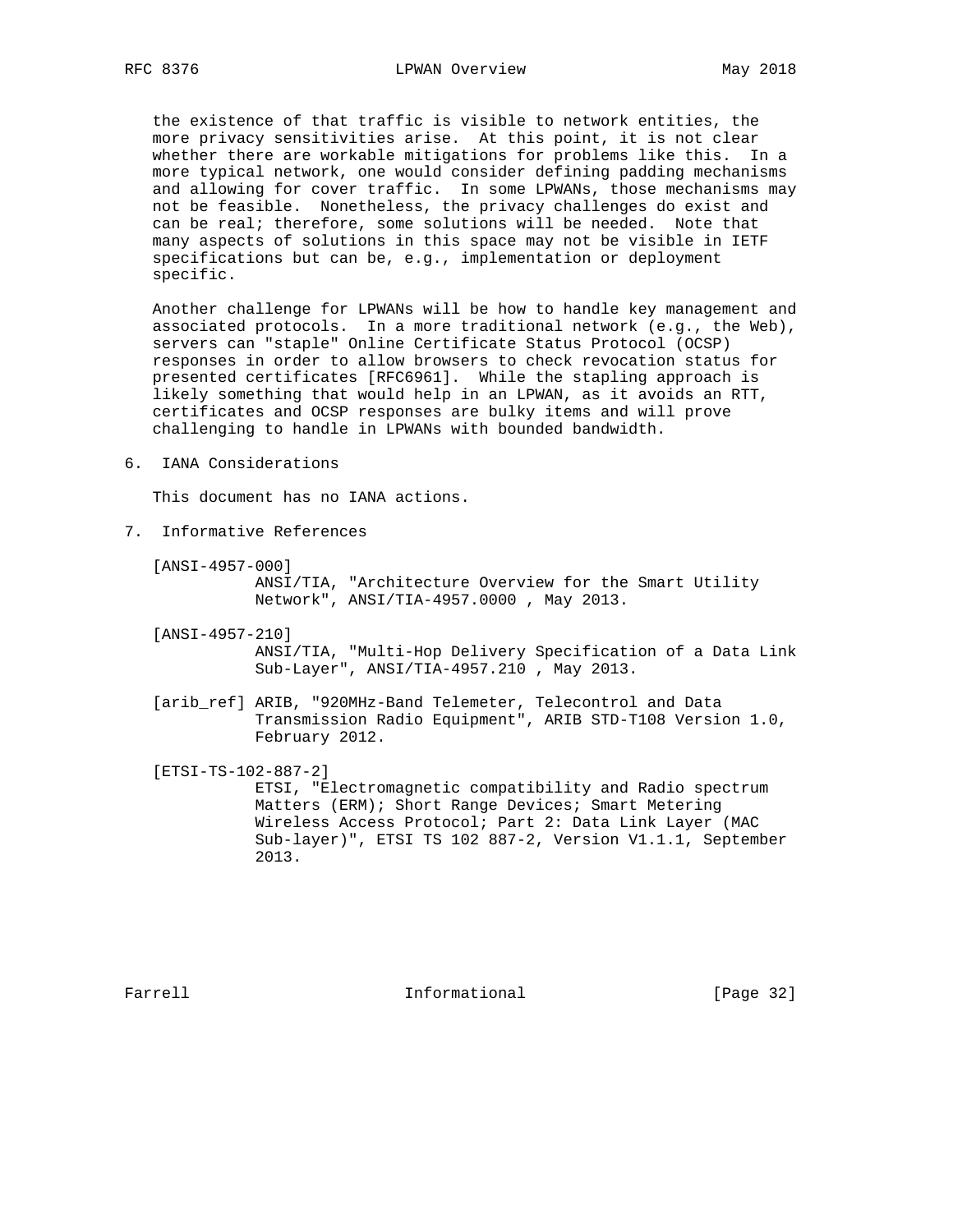RFC 8376 CPWAN Overview May 2018

 [etsi\_ref1] ETSI, "Short Range Devices (SRD) operating in the frequency range 25 MHz to 1 000 MHz; Part 1: Technical characteristics and methods of measurement", Draft ETSI EN 300-220-1, Version V3.1.0, May 2016. [etsi\_ref2] ETSI, "Short Range Devices (SRD) operating in the frequency range 25 MHz to 1 000 MHz; Part 2: Harmonised

 Standard covering the essential requirements of article 3.2 of Directive 2014/53/EU for non specific radio equipment", Final draft ETSI EN 300-220-2 P300-220-2, Version V3.1.1, November 2016.

- [etsi\_unb] ETSI ERM, "System Reference document (SRdoc); Short Range Devices (SRD); Technical characteristics for Ultra Narrow Band (UNB) SRDs operating in the UHF spectrum below 1 GHz", ETSI TR 103 435, Version V1.1.1, February 2017.
- [EUI64] IEEE, "Guidelines for 64-bit Global Identifier (EUI),Organizationally Unique Identifier (OUI), and Company ID (CID)", August 2017, <http://standards.ieee.org/develop/regauth/tut/eui.pdf>.
- [FANOV] IETF, "Wi-SUN Alliance Field Area Network (FAN) Overview", IETF 97, November 2016, <https://www.ietf.org/proceedings/97/slides/ slides-97-lpwan-35-wi-sun-presentation-00.pdf>.
- [fcc\_ref] "Telecommunication Radio Frequency Devices Operation within the bands 902-928 MHz, 2400-2483.5 MHz, and 5725-5850 MHz.", FCC CFR 47 15.247, June 2016.
- [G9959] ITU-T, "Short range narrow-band digital radiocommunication transceivers - PHY, MAC, SAR and LLC layer specifications", ITU-T Recommendation G.9959, January 2015, <http://www.itu.int/rec/T-REC-G.9959>.

[IEEE.802.11]

 IEEE, "IEEE Standard for Information technology-- Telecommunications and information exchange between systems Local and metropolitan area networks--Specific requirements Part 11: Wireless LAN Medium Access Control (MAC) and Physical Layer (PHY) Specifications", IEEE 802.11.

Farrell **Informational Informational** [Page 33]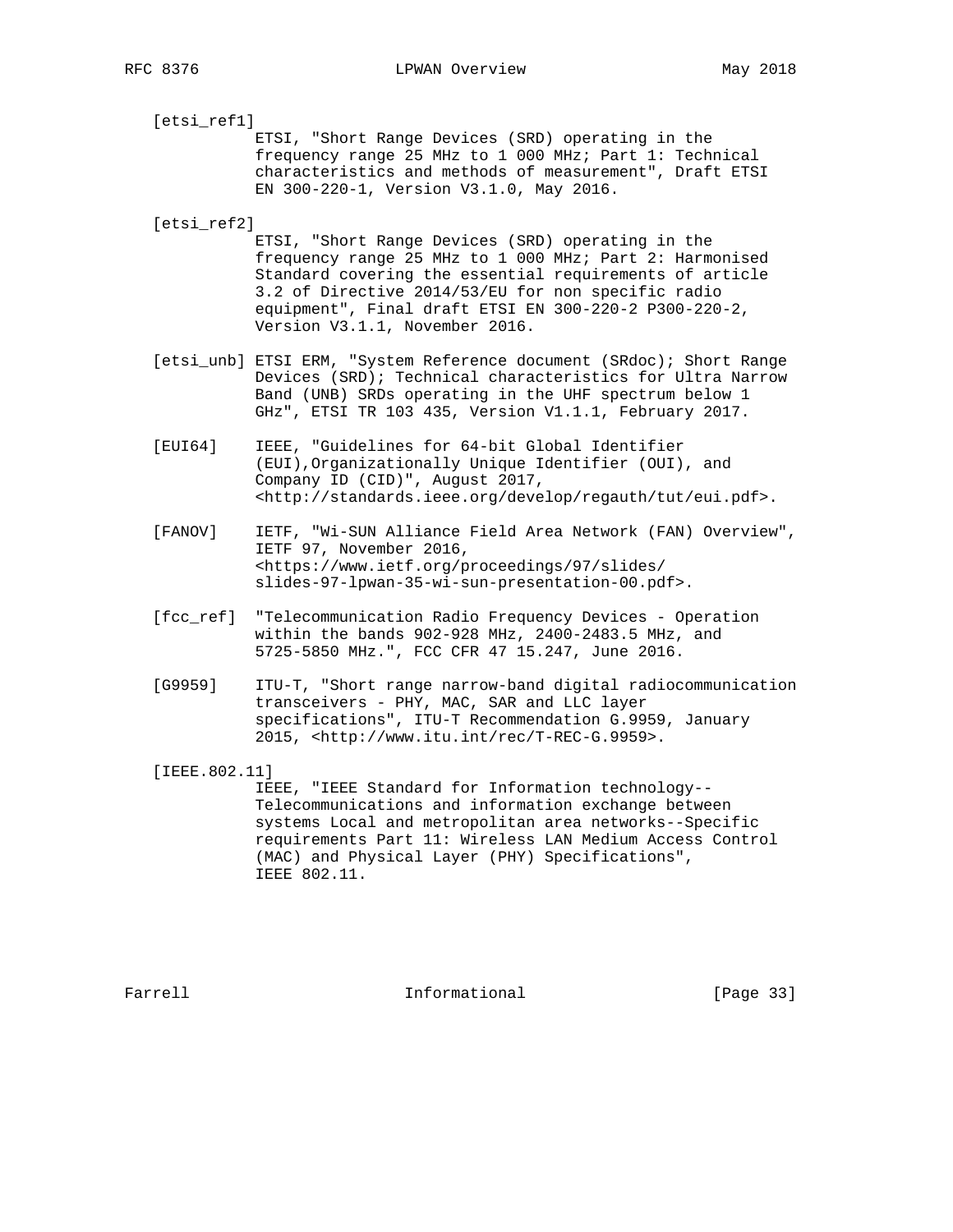[IEEE.802.15.12] IEEE, "Upper Layer Interface (ULI) for IEEE 802.15.4 Low- Rate Wireless Networks", IEEE 802.15.12.

 [IEEE.802.15.4] IEEE, "IEEE Standard for Low-Rate Wireless Networks", IEEE 802.15.4, <https://standards.ieee.org/findstds/ standard/802.15.4-2015.html>.

[IEEE.802.15.4e]

 IEEE, "IEEE Standard for Local and metropolitan area networks--Part 15.4: Low-Rate Wireless Personal Area Networks (LR-WPANs) Amendment 1: MAC sublayer", IEEE 802.15.4e.

[IEEE.802.15.4g]

 IEEE, "IEEE Standard for Local and metropolitan area networks--Part 15.4: Low-Rate Wireless Personal Area Networks (LR-WPANs) Amendment 3: Physical Layer (PHY) Specifications for Low-Data-Rate, Wireless, Smart Metering Utility Networks", IEEE 802.15.4g.

[IEEE.802.15.9]

 IEEE, "IEEE Recommended Practice for Transport of Key Management Protocol (KMP) Datagrams", IEEE Standard 802.15.9, 2016, <https://standards.ieee.org/findstds/ standard/802.15.9-2016.html>.

[IEEE.802.1AR]

 ANSI/IEEE, "IEEE Standard for Local and metropolitan area networks - Secure Device Identity", IEEE 802.1AR.

[IEEE.802.1x]

IEEE, "Port Based Network Access Control", IEEE 802.1x.

 [LoRaSpec] LoRa Alliance, "LoRaWAN Specification Version V1.0.2", July 2016, <https://lora-alliance.org/sites/default/ files/2018-05/lorawan1\_0\_2-20161012\_1398\_1.pdf>.

 [LoRaWAN] Farrell, S. and A. Yegin, "LoRaWAN Overview", Work in Progress, draft-farrell-lpwan-lora-overview-01, October 2016.

 [LoRaWAN-AUTH] Garcia, D., Marin, R., Kandasamy, A., and A. Pelov, "LoRaWAN Authentication in Diameter", Work in Progress, draft-garcia-dime-diameter-lorawan-00, May 2016.

Farrell **Informational Informational** [Page 34]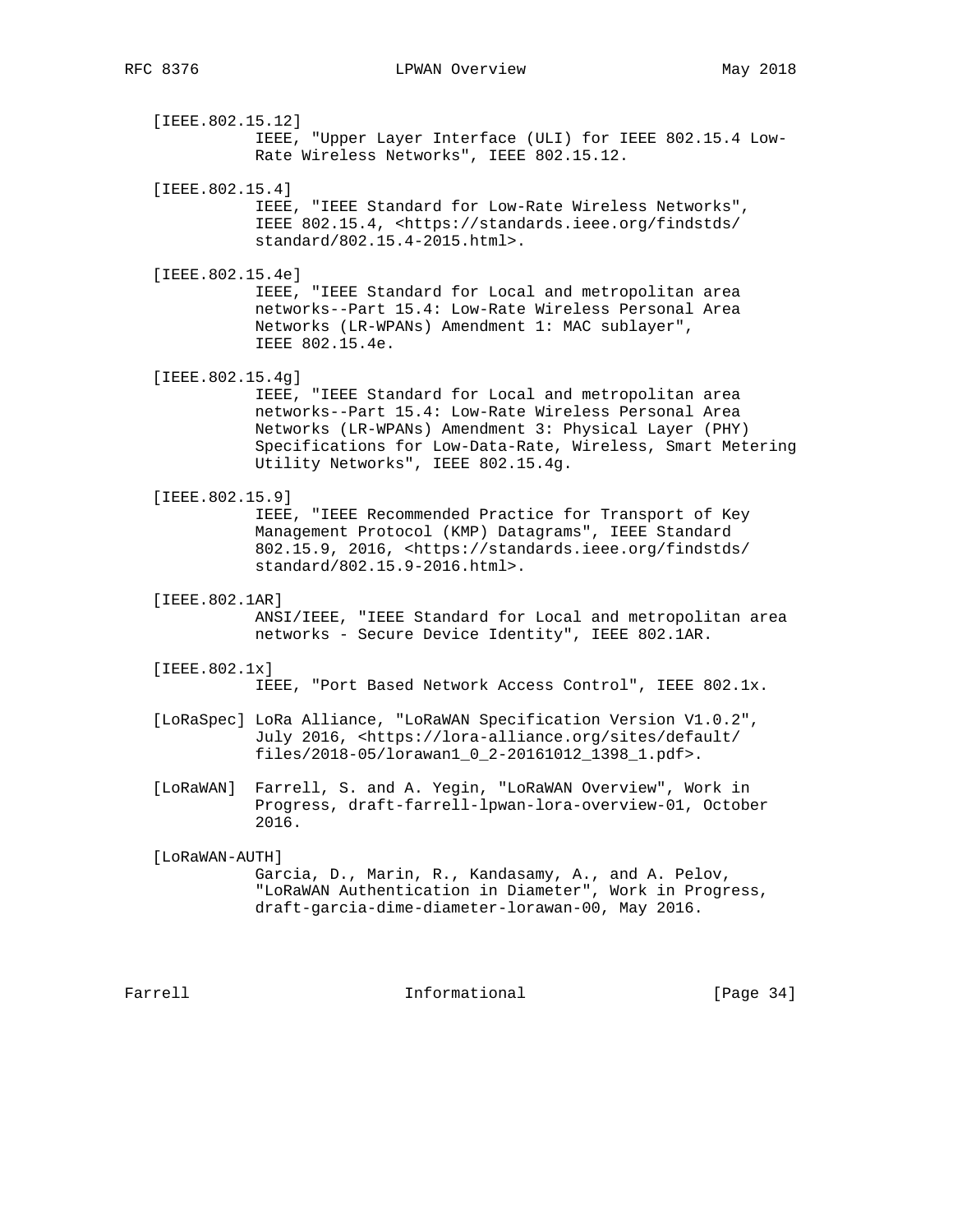[LoRaWAN-RADIUS] Garcia, D., Lopez, R., Kandasamy, A., and A. Pelov, "LoRaWAN Authentication in RADIUS", Work in Progress, draft-garcia-radext-radius-lorawan-03, May 2017.

[LPWAN-GAP]

 Minaburo, A., Ed., Gomez, C., Ed., Toutain, L., Paradells, J., and J. Crowcroft, "LPWAN Survey and GAP Analysis", Work in Progress, draft-minaburo-lpwan-gap-analysis-02, October 2016.

- [NB-IoT] Ratilainen, A., "NB-IoT characteristics", Work in Progress, draft-ratilainen-lpwan-nb-iot-00, July 2016.
- [nbiot-ov] IEEE, "NB-IoT Technology Overview and Experience from Cloud-RAN Implementation", Volume 24, Issue 3 Pages 26-32, DOI 10.1109/MWC.2017.1600418, June 2017.
- [RFC768] Postel, J., "User Datagram Protocol", STD 6, RFC 768, DOI 10.17487/RFC0768, August 1980, <https://www.rfc-editor.org/info/rfc768>.
- [RFC793] Postel, J., "Transmission Control Protocol", STD 7, RFC 793, DOI 10.17487/RFC0793, September 1981, <https://www.rfc-editor.org/info/rfc793>.
- [RFC1035] Mockapetris, P., "Domain names implementation and specification", STD 13, RFC 1035, DOI 10.17487/RFC1035, November 1987, <https://www.rfc-editor.org/info/rfc1035>.
- [RFC2460] Deering, S. and R. Hinden, "Internet Protocol, Version 6 (IPv6) Specification", RFC 2460, DOI 10.17487/RFC2460, December 1998, <https://www.rfc-editor.org/info/rfc2460>.
- [RFC2904] Vollbrecht, J., Calhoun, P., Farrell, S., Gommans, L., Gross, G., de Bruijn, B., de Laat, C., Holdrege, M., and D. Spence, "AAA Authorization Framework", RFC 2904, DOI 10.17487/RFC2904, August 2000, <https://www.rfc-editor.org/info/rfc2904>.
- [RFC3095] Bormann, C., Burmeister, C., Degermark, M., Fukushima, H., Hannu, H., Jonsson, L-E., Hakenberg, R., Koren, T., Le, K., Liu, Z., Martensson, A., Miyazaki, A., Svanbro, K., Wiebke, T., Yoshimura, T., and H. Zheng, "RObust Header Compression (ROHC): Framework and four profiles: RTP, UDP, ESP, and uncompressed", RFC 3095, DOI 10.17487/RFC3095, July 2001, <https://www.rfc-editor.org/info/rfc3095>.

Farrell **Informational Informational** [Page 35]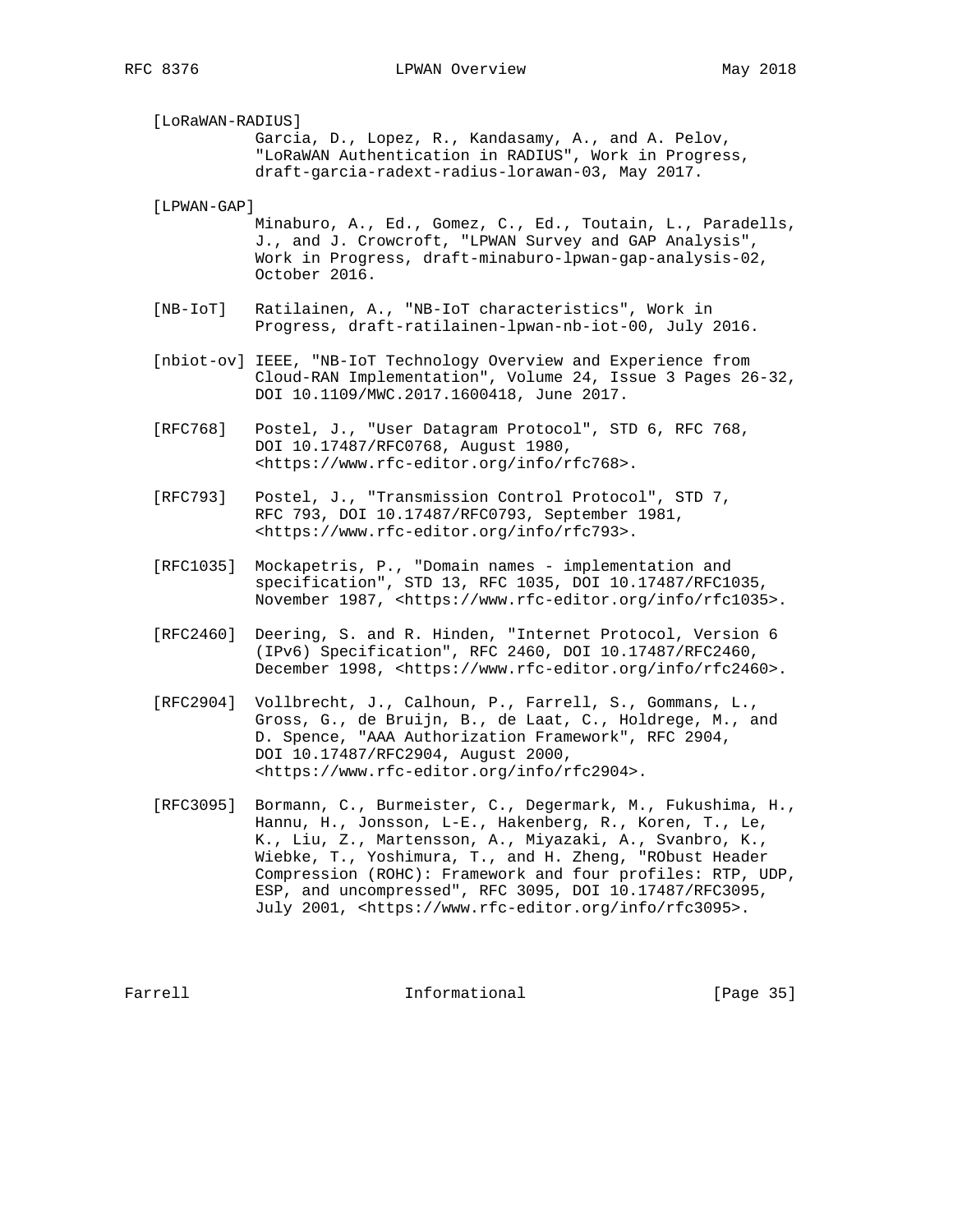- [RFC3315] Droms, R., Ed., Bound, J., Volz, B., Lemon, T., Perkins, C., and M. Carney, "Dynamic Host Configuration Protocol for IPv6 (DHCPv6)", RFC 3315, DOI 10.17487/RFC3315, July 2003, <https://www.rfc-editor.org/info/rfc3315>.
	- [RFC3963] Devarapalli, V., Wakikawa, R., Petrescu, A., and P. Thubert, "Network Mobility (NEMO) Basic Support Protocol", RFC 3963, DOI 10.17487/RFC3963, January 2005, <https://www.rfc-editor.org/info/rfc3963>.
	- [RFC4301] Kent, S. and K. Seo, "Security Architecture for the Internet Protocol", RFC 4301, DOI 10.17487/RFC4301, December 2005, <https://www.rfc-editor.org/info/rfc4301>.
	- [RFC4443] Conta, A., Deering, S., and M. Gupta, Ed., "Internet Control Message Protocol (ICMPv6) for the Internet Protocol Version 6 (IPv6) Specification", STD 89, RFC 4443, DOI 10.17487/RFC4443, March 2006, <https://www.rfc-editor.org/info/rfc4443>.
	- [RFC4861] Narten, T., Nordmark, E., Simpson, W., and H. Soliman, "Neighbor Discovery for IP version 6 (IPv6)", RFC 4861, DOI 10.17487/RFC4861, September 2007, <https://www.rfc-editor.org/info/rfc4861>.
	- [RFC4944] Montenegro, G., Kushalnagar, N., Hui, J., and D. Culler, "Transmission of IPv6 Packets over IEEE 802.15.4 Networks", RFC 4944, DOI 10.17487/RFC4944, September 2007, <https://www.rfc-editor.org/info/rfc4944>.
	- [RFC5216] Simon, D., Aboba, B., and R. Hurst, "The EAP-TLS Authentication Protocol", RFC 5216, DOI 10.17487/RFC5216, March 2008, <https://www.rfc-editor.org/info/rfc5216>.
	- [RFC5246] Dierks, T. and E. Rescorla, "The Transport Layer Security (TLS) Protocol Version 1.2", RFC 5246, DOI 10.17487/RFC5246, August 2008, <https://www.rfc-editor.org/info/rfc5246>.
	- [RFC5280] Cooper, D., Santesson, S., Farrell, S., Boeyen, S., Housley, R., and W. Polk, "Internet X.509 Public Key Infrastructure Certificate and Certificate Revocation List (CRL) Profile", RFC 5280, DOI 10.17487/RFC5280, May 2008, <https://www.rfc-editor.org/info/rfc5280>.

Farrell **Informational Informational** [Page 36]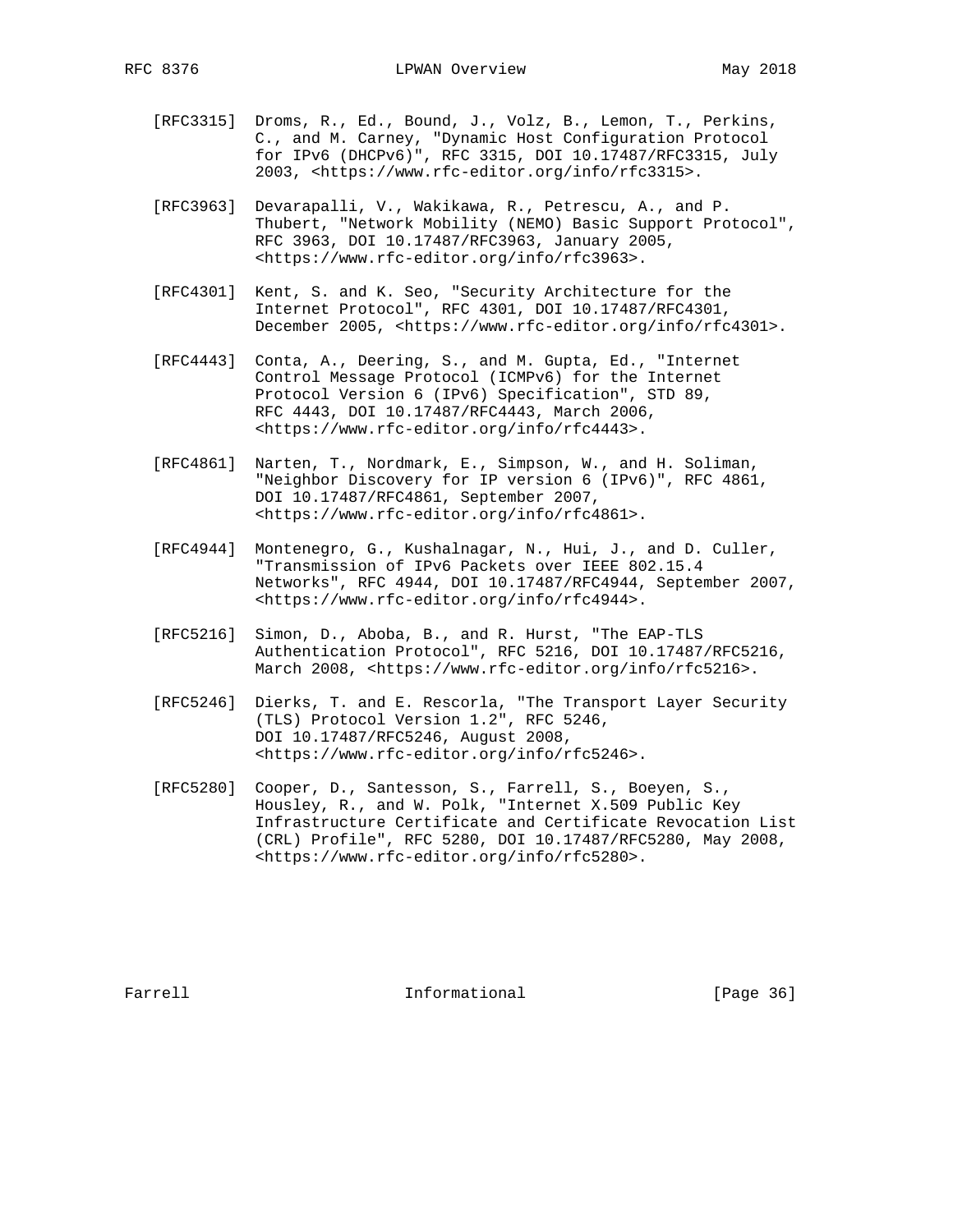- [RFC6282] Hui, J., Ed. and P. Thubert, "Compression Format for IPv6 Datagrams over IEEE 802.15.4-Based Networks", RFC 6282, DOI 10.17487/RFC6282, September 2011, <https://www.rfc-editor.org/info/rfc6282>.
- [RFC6775] Shelby, Z., Ed., Chakrabarti, S., Nordmark, E., and C. Bormann, "Neighbor Discovery Optimization for IPv6 over Low-Power Wireless Personal Area Networks (6LoWPANs)", RFC 6775, DOI 10.17487/RFC6775, November 2012, <https://www.rfc-editor.org/info/rfc6775>.
- [RFC6961] Pettersen, Y., "The Transport Layer Security (TLS) Multiple Certificate Status Request Extension", RFC 6961, DOI 10.17487/RFC6961, June 2013, <https://www.rfc-editor.org/info/rfc6961>.
- [RFC7252] Shelby, Z., Hartke, K., and C. Bormann, "The Constrained Application Protocol (CoAP)", RFC 7252, DOI 10.17487/RFC7252, June 2014, <https://www.rfc-editor.org/info/rfc7252>.
- [RFC7452] Tschofenig, H., Arkko, J., Thaler, D., and D. McPherson, "Architectural Considerations in Smart Object Networking", RFC 7452, DOI 10.17487/RFC7452, March 2015, <https://www.rfc-editor.org/info/rfc7452>.
- [RFC7668] Nieminen, J., Savolainen, T., Isomaki, M., Patil, B., Shelby, Z., and C. Gomez, "IPv6 over BLUETOOTH(R) Low Energy", RFC 7668, DOI 10.17487/RFC7668, October 2015, <https://www.rfc-editor.org/info/rfc7668>.
- [RFC8065] Thaler, D., "Privacy Considerations for IPv6 Adaptation- Layer Mechanisms", RFC 8065, DOI 10.17487/RFC8065, February 2017, <https://www.rfc-editor.org/info/rfc8065>.
- [RFC8200] Deering, S. and R. Hinden, "Internet Protocol, Version 6 (IPv6) Specification", STD 86, RFC 8200, DOI 10.17487/RFC8200, July 2017, <https://www.rfc-editor.org/info/rfc8200>.
- [RFC8240] Tschofenig, H. and S. Farrell, "Report from the Internet of Things Software Update (IoTSU) Workshop 2016", RFC 8240, DOI 10.17487/RFC8240, September 2017, <https://www.rfc-editor.org/info/rfc8240>.

Farrell **Informational Informational** [Page 37]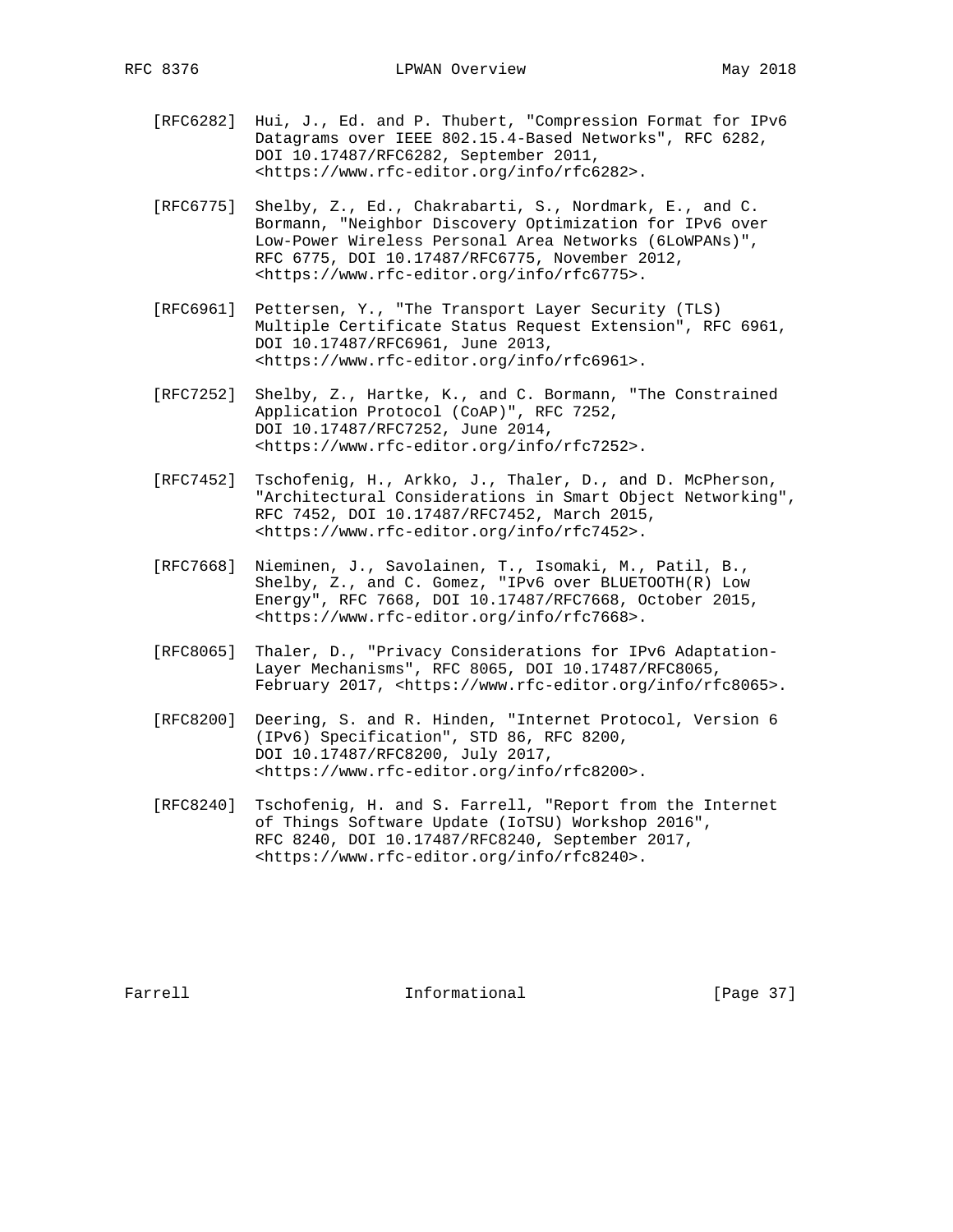[Sigfox] Zuniga, J. and B. PONSARD, "Sigfox System Description", Work in Progress, draft-zuniga-lpwan-sigfox-system-description-04, December 2017.

### [TGPP23720]

 3GPP, "Study on architecture enhancements for Cellular Internet of Things", 3GPP TS 23.720 13.0.0, 2016.

#### [TGPP33203]

 3GPP, "3G security; Access security for IP-based services", 3GPP TS 23.203 13.1.0, 2016.

#### [TGPP36201]

 3GPP, "Evolved Universal Terrestrial Radio Access (E-UTRA); LTE physical layer; General description", 3GPP TS 36.201 13.2.0, 2016.

#### [TGPP36300]

 3GPP, "Evolved Universal Terrestrial Radio Access (E-UTRA) and Evolved Universal Terrestrial Radio Access Network (E-UTRAN); Overall description; Stage 2", 3GPP TS 36.300 13.4.0, 2016, <http://www.3gpp.org/ftp/Specs/2016-09/Rel-14/36\_series/>.

#### [TGPP36321]

 3GPP, "Evolved Universal Terrestrial Radio Access (E-UTRA); Medium Access Control (MAC) protocol specification", 3GPP TS 36.321 13.2.0, 2016.

#### [TGPP36322]

 3GPP, "Evolved Universal Terrestrial Radio Access (E-UTRA); Radio Link Control (RLC) protocol specification", 3GPP TS 36.322 13.2.0, 2016.

#### [TGPP36323]

 3GPP, "Evolved Universal Terrestrial Radio Access (E-UTRA); Packet Data Convergence Protocol (PDCP) specification (Not yet available)", 3GPP TS 36.323 13.2.0, 2016.

## [TGPP36331]

 3GPP, "Evolved Universal Terrestrial Radio Access (E-UTRA); Radio Resource Control (RRC); Protocol specification", 3GPP TS 36.331 13.2.0, 2016.

Farrell **Informational Informational** [Page 38]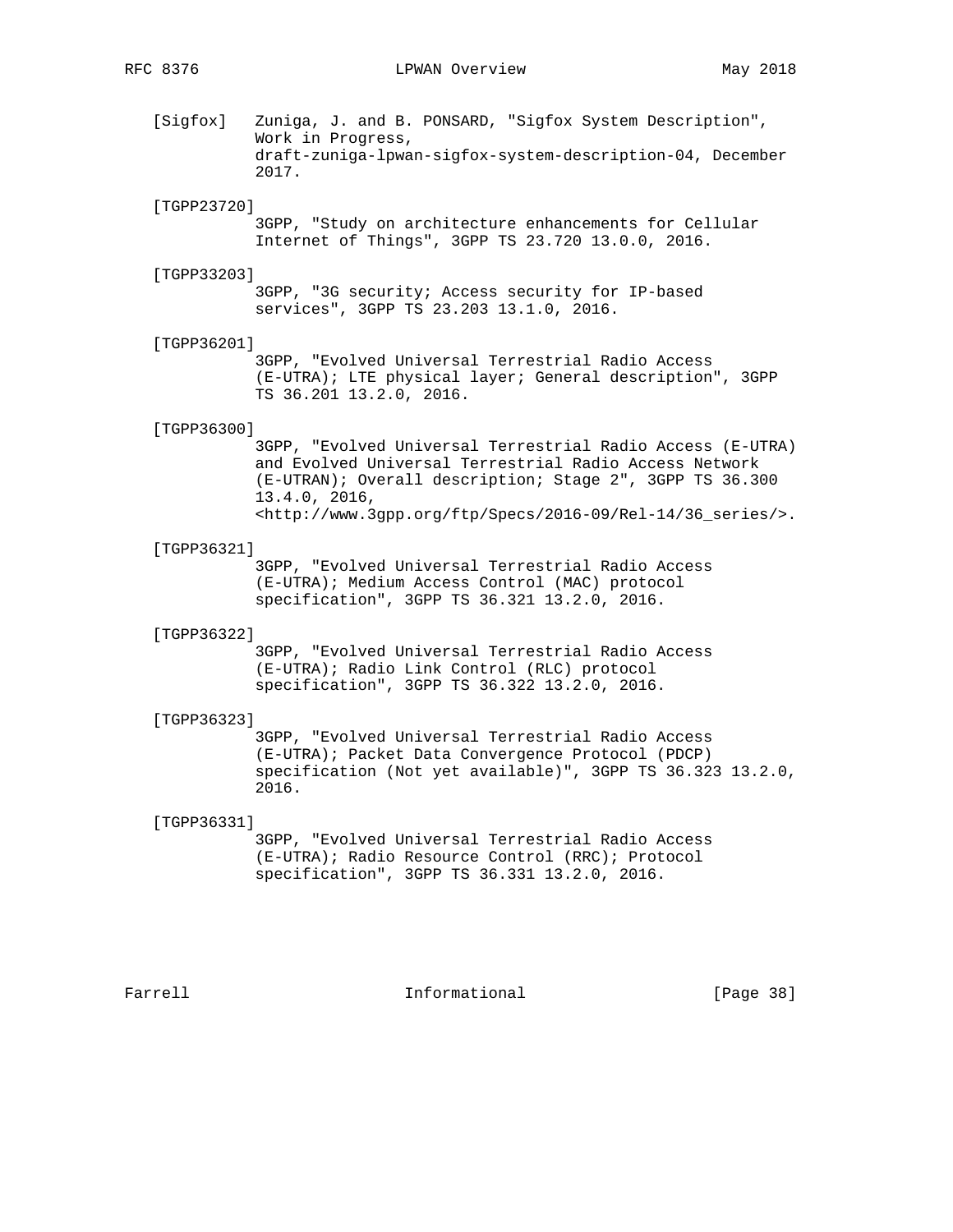[USES-6LO] Hong, Y., Gomez, C., Choi, Y-H., and D-Y. Ko, "IPv6 over Constrained Node Networks(6lo) Applicability & Use cases", Work in Progress, draft-hong-6lo-use-cases-03, October 2016.

[wisun-pressie1]

 Beecher, P., "Wi-SUN Alliance", March 2017, <http://indiasmartgrid.org/event2017/10-03-2017/4.%20Round table%20on%20Communication%20and%20Cyber%20Security/1.%20P hil%20Beecher.pdf>.

 [wisun-pressie2] Heile, B., "Wi-SUN Alliance Field Area Network (FAN)Overview", As presented at IETF 97, November 2016, <https://www.ietf.org/proceedings/97/slides/ slides-97-lpwan-35-wi-sun-presentation-00.pdf>.

Acknowledgments

 Thanks to all those listed in the Contributors section for the excellent text. Errors in the handling of that are solely the editor's fault.

 In addition to those in the Contributors section, thanks are due to (in alphabetical order) the following for comments:

 Abdussalam Baryun Andy Malis Arun (arun@acklio.com) Behcet SariKaya Dan Garcia Carrillo Jiazi Yi Mirja Kuhlewind Paul Duffy Russ Housley Samita Chakrabarti Thad Guidry Warren Kumari

 Alexander Pelov and Pascal Thubert were the LPWAN WG Chairs while this document was developed.

 Stephen Farrell's work on this memo was supported by Pervasive Nation, the Science Foundation Ireland's CONNECT centre national IoT network <https://connectcentre.ie/pervasive-nation/>.

Farrell **Informational** [Page 39]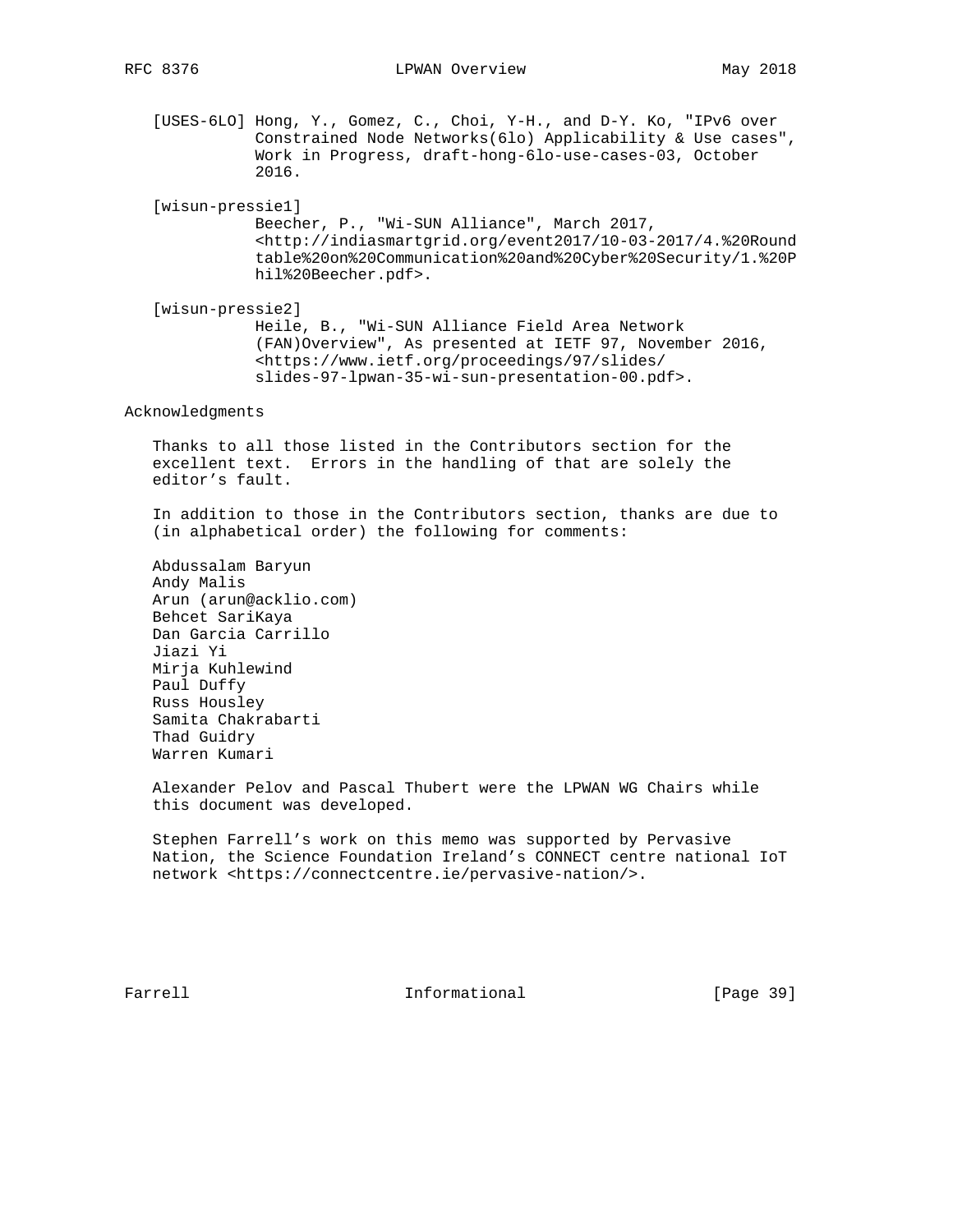Contributors

 As stated above, this document is mainly a collection of content developed by the full set of contributors listed below. The main input documents and their authors were:

- o Text for Section 2.1 was provided by Alper Yegin and Stephen Farrell in [LoRaWAN].
- o Text for Section 2.2 was provided by Antti Ratilainen in [NB-IoT].
- o Text for Section 2.3 was provided by Juan Carlos Zuniga and Benoit Ponsard in [Sigfox].
- o Text for Section 2.4 was provided via personal communication from Bob Heile and was authored by Bob and Sum Chin Sean. There is no Internet-Draft for that at the time of writing.
- o Text for Section 4 was provided by Ana Minabiru, Carles Gomez, Laurent Toutain, Josep Paradells, and Jon Crowcroft in [LPWAN-GAP]. Additional text from that document is also used elsewhere above.

The full list of contributors is as follows:

 Jon Crowcroft University of Cambridge JJ Thomson Avenue Cambridge, CB3 0FD United Kingdom

Email: jon.crowcroft@cl.cam.ac.uk

 Carles Gomez UPC/i2CAT C/Esteve Terradas, 7 Castelldefels 08860 Spain

Email: carlesgo@entel.upc.edu

Farrell **Informational** [Page 40]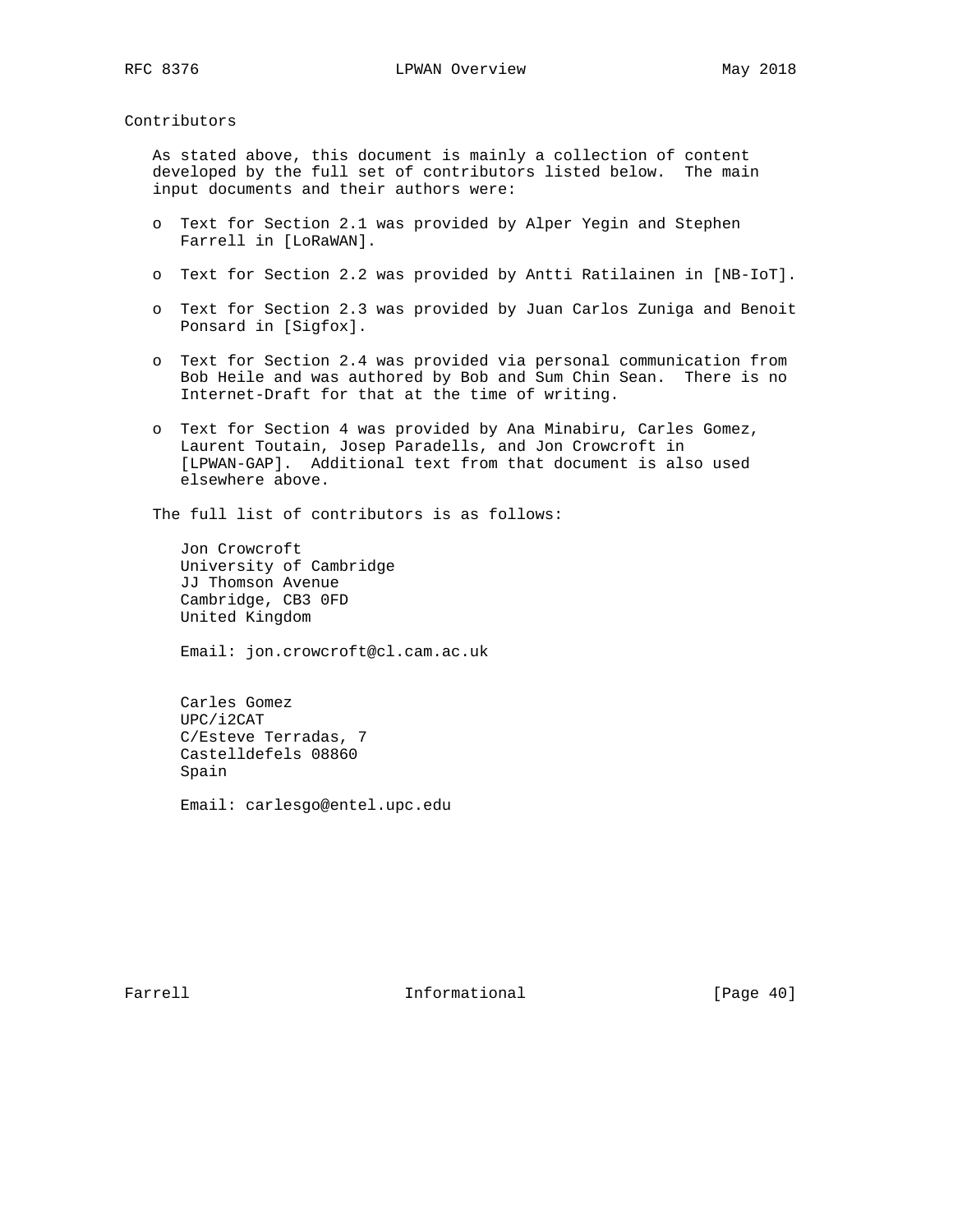Bob Heile Wi-Sun Alliance 11 Robert Toner Blvd, Suite 5-301 North Attleboro, MA 02763 United States of America Phone: +1-781-929-4832 Email: bheile@ieee.org Ana Minaburo Acklio 2bis rue de la Chataigneraie 35510 Cesson-Sevigne Cedex France Email: ana@ackl.io Josep PAradells UPC/i2CAT C/Jordi Girona, 1-3 Barcelona 08034 Spain Email: josep.paradells@entel.upc.edu Charles E. Perkins Futurewei 2330 Central Expressway Santa Clara, CA 95050 United States of America Email: charliep@computer.org Benoit Ponsard Sigfox 425 rue Jean Rostand Labege 31670 France Email: Benoit.Ponsard@sigfox.com URI: http://www.sigfox.com/

Farrell **Informational** [Page 41]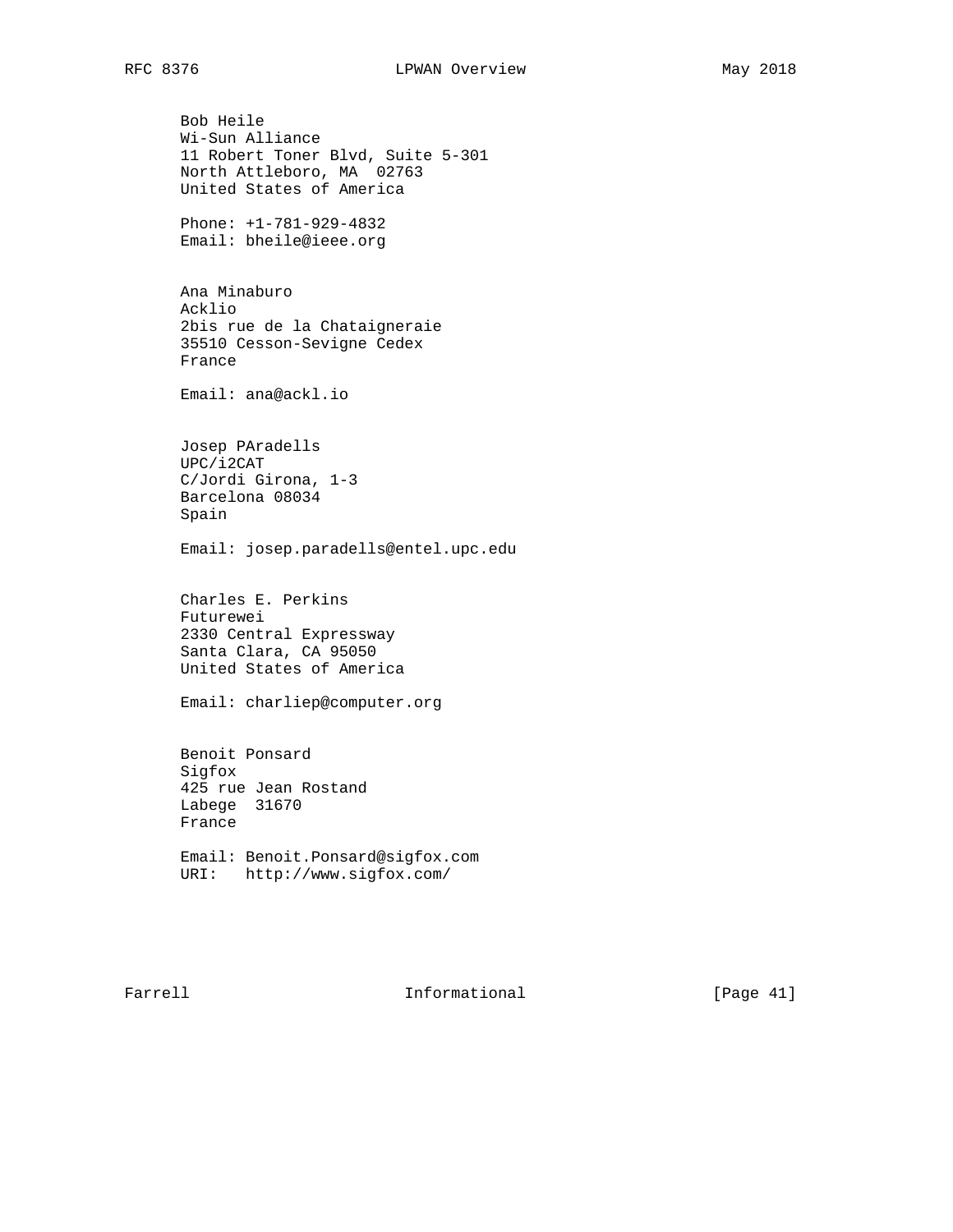Antti Ratilainen Ericsson Hirsalantie 11 Jorvas 02420 Finland Email: antti.ratilainen@ericsson.com Chin-Sean SUM Wi-Sun Alliance 20, Science Park Rd 117674 Singapore Phone: +65 6771 1011 Email: sum@wi-sun.org Laurent Toutain Institut MINES TELECOM ; TELECOM Bretagne 2 rue de la Chataigneraie CS 17607 35576 Cesson-Sevigne Cedex France Email: Laurent.Toutain@telecom-bretagne.eu Alper Yegin Actility Paris France Email: alper.yegin@actility.com Juan Carlos Zuniga Sigfox 425 rue Jean Rostand Labege 31670 France Email: JuanCarlos.Zuniga@sigfox.com URI: http://www.sigfox.com/

Farrell **Informational** [Page 42]